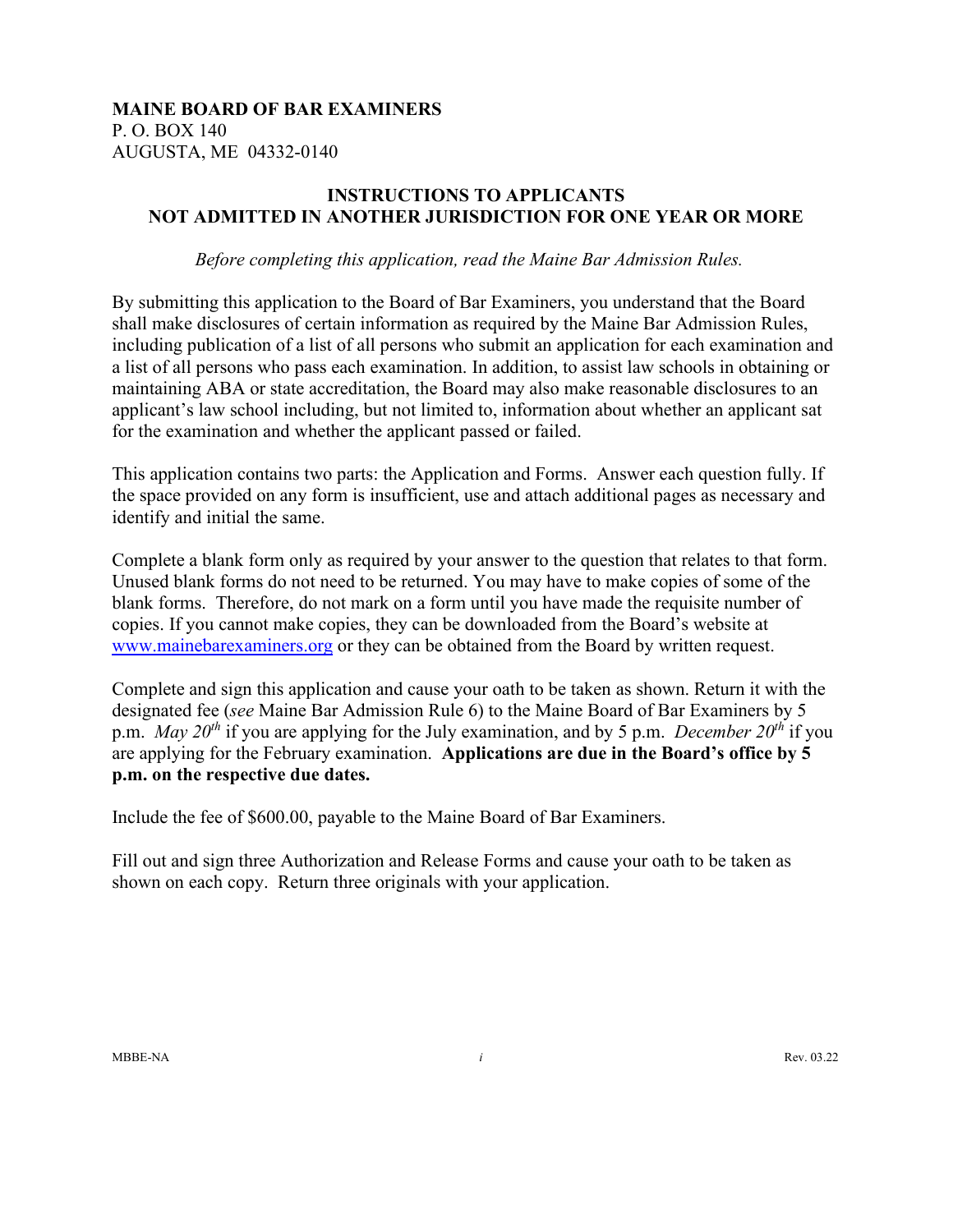Send out a copy of an Undergraduate/Graduate/Law School Certificate, to be completed by **each** undergraduate and graduate school from which you graduated or attended for two years AND to **each law school you attended**. Provide to the Registrar or Dean of each school a copy of an executed authorization and release, a blank Certificate, and a request that the school complete the Certificate and forward it directly from the school to the Board with a transcript. You may photocopy the school certificates and authorization and release forms if necessary.

> *The Board must receive all education certificates required by Maine Bar Admission Rule 10(b) at least one week prior to the examination date or you will not be allowed to sit for the examination.*

You must arrange to have three of the five references listed in your application complete and file an enclosed Reference Questionnaire with the Board. The Questionnaires may be filed after the application deadline, but must be on file with the Board before a certificate of qualification for admission to the Maine bar can be issued. Questionnaires must be received directly from the individual completing them. Those received from applicants will be returned.

If you are applying for admission pursuant to Maine Bar Admission Rule 10(b)(5), you must make arrangements with the attorney with whom you studied to furnish the Board a supplementary letter certifying the dates of such study and your successful completion of the pre-approved course of study.

Please note that **4 M.R.S.A. § 805-A(3)** *requires you to be admitted by the Court within one (1) year after you receive notice that you have successfully passed the bar examination.* If you are not admitted within one (1) year (or if the Court does not extend the one-year period), you will be required to retake the bar examination if you wish to be admitted in Maine.

Your application will be processed only after you provide all the necessary information. To avoid delays, be sure to:

> Print your answers legibly using blue or black ink. Print your application single-sided. Answer every question. Complete all the forms required. Sign all the forms requiring your signature. Provide the correct number, street name, city, state, and zip code for each address.

> Include three **originals** of the properly executed Authorization and Release Form.

Enclose a separate sheet of paper identified with the question number if you need more space.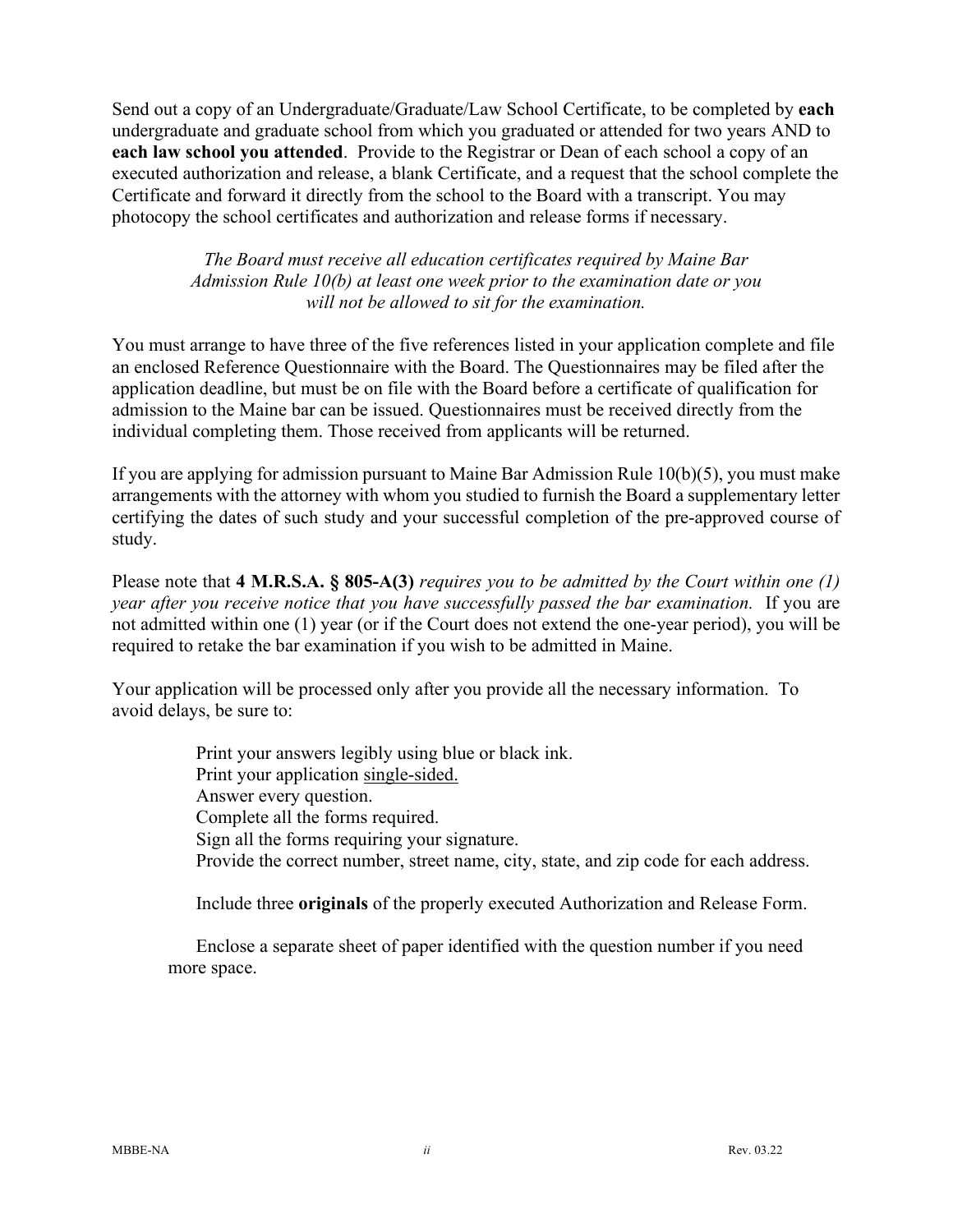In addition:

- 1. Addresses are essential for a thorough and timely investigation. Where addresses are requested, you must provide complete and accurate numbers, street names, cities, states, and zip codes.
- 2. Use the two-letter code to indicate state names.
- 3. Dates: For example: October 5, 2018 should be written 10/5/2018.
- 4. If you are not sure of the dates, places, or other information requested, it is your responsibility to consult with the court, agency, or other entity involved to obtain accurate and complete information.
- 5. Avoid the use of abbreviations, particularly those that are not self-explanatory, or provide proper explanation where they are used.
- 6. Whenever the names of clients, references, employers, associates, and/or partners are used, identify them as such.
- 7. Where indicated, check the box in front of the word "yes" or "no" to designate your answer.
- 8. Keep a copy of your completed application for your personal records.

Applications should be submitted to the Board at the following addresses:

| By U.S. Mail (including Express Mail) |                                                                                         |
|---------------------------------------|-----------------------------------------------------------------------------------------|
| and Overnight Mail):                  | Board of Bar Examiners<br>P. O. Box 140<br>Augusta, ME 04332-0140                       |
| By Overnight Carrier ONLY             |                                                                                         |
| (Federal Express, UPS, etc.):         | Board of Bar Examiners<br>40 Water Street, 2 <sup>nd</sup> Floor<br>Hallowell, ME 04347 |

Inquiries should be directed to the Executive Director at (207) 623-2464 or by e-mail at [execdir@mainebarexaminers.org.](mailto:execdir@mainebarexaminers.org)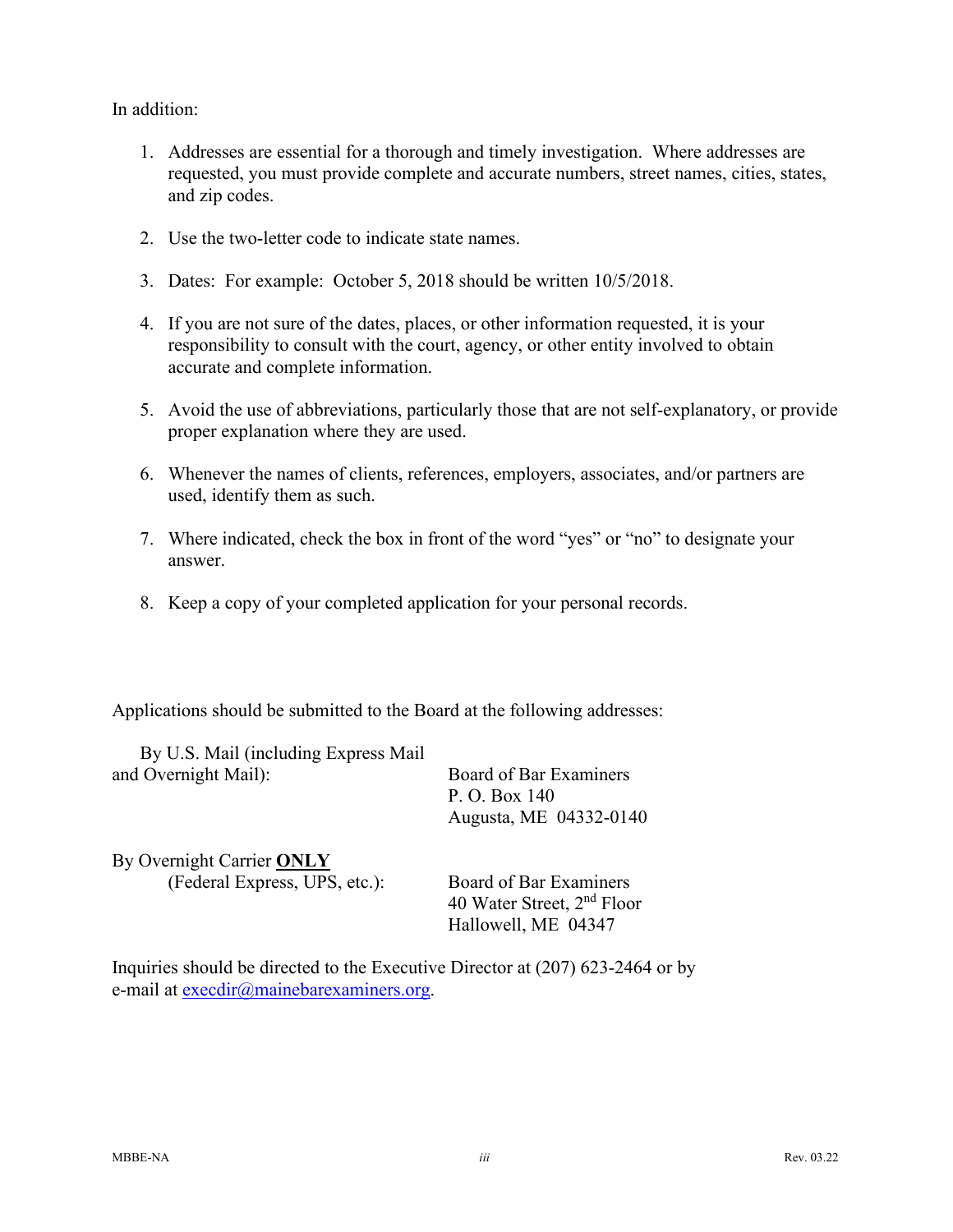|          |                                                                                                                                                                                                                                                                                                     |                                                                                           |                            | Applicant's Last Name<br>First Name<br>First Name                                                                               |           | Middle Name |
|----------|-----------------------------------------------------------------------------------------------------------------------------------------------------------------------------------------------------------------------------------------------------------------------------------------------------|-------------------------------------------------------------------------------------------|----------------------------|---------------------------------------------------------------------------------------------------------------------------------|-----------|-------------|
|          | <b>MAINE BOARD OF BAR EXAMINERS</b><br>P.O. BOX 140<br><b>AUGUSTA, ME 04332-0140</b>                                                                                                                                                                                                                |                                                                                           |                            |                                                                                                                                 |           |             |
|          |                                                                                                                                                                                                                                                                                                     | <b>APPLICATION TO TAKE BAR EXAMINATION</b>                                                |                            |                                                                                                                                 |           |             |
|          |                                                                                                                                                                                                                                                                                                     | <b>FOR APPLICANTS NOT ADMITTED IN ANOTHER</b><br><b>JURISDICTION FOR ONE YEAR OR MORE</b> |                            |                                                                                                                                 |           |             |
|          | <b>Contact Information</b>                                                                                                                                                                                                                                                                          |                                                                                           |                            |                                                                                                                                 |           |             |
| months:  | Provide below the mailing address at which you can be contacted about this application during the next six                                                                                                                                                                                          |                                                                                           |                            |                                                                                                                                 |           |             |
|          | Check if address is: $\Box$ Residence                                                                                                                                                                                                                                                               |                                                                                           | $\Box$ Business            |                                                                                                                                 |           |             |
|          |                                                                                                                                                                                                                                                                                                     |                                                                                           |                            |                                                                                                                                 |           |             |
|          |                                                                                                                                                                                                                                                                                                     |                                                                                           |                            |                                                                                                                                 |           |             |
|          |                                                                                                                                                                                                                                                                                                     |                                                                                           |                            |                                                                                                                                 |           |             |
|          | Provide below the telephone numbers where you can be reached:                                                                                                                                                                                                                                       |                                                                                           |                            |                                                                                                                                 |           |             |
| $\left($ | Home                                                                                                                                                                                                                                                                                                |                                                                                           |                            | $\left(\begin{array}{c} \begin{array}{c} \end{array}\right) \begin{array}{c} \begin{array}{c} \text{.} \end{array} \end{array}$ |           |             |
|          | $\begin{tabular}{ c c c c } \hline \quad \quad & \quad \quad & \quad \quad & \quad \quad \\ \hline \end{tabular}$<br>Other                                                                                                                                                                          |                                                                                           |                            |                                                                                                                                 |           |             |
|          |                                                                                                                                                                                                                                                                                                     |                                                                                           |                            |                                                                                                                                 |           |             |
|          | The Board will use email to confirm receipt of your application, unless otherwise requested                                                                                                                                                                                                         |                                                                                           |                            |                                                                                                                                 |           |             |
|          |                                                                                                                                                                                                                                                                                                     |                                                                                           | <b>Testing Information</b> |                                                                                                                                 |           |             |
| 1.       | I am applying for the following exam:                                                                                                                                                                                                                                                               |                                                                                           |                            | $\Box$ February 20 $\Box$ July 20                                                                                               |           |             |
| 2.       | I am a graduate of a foreign law school.                                                                                                                                                                                                                                                            |                                                                                           |                            | $\Box$ Yes                                                                                                                      | $\Box$ No |             |
|          | If yes, you must have received or applied for certification from the Maine Board of<br>Bar Examiners that your education meets with the requirements of Maine Bar<br>Admission Rule $10(b)(4)$ and its accompanying regulation before you will be eligible to<br>sit for the Maine Bar Examination. |                                                                                           |                            |                                                                                                                                 |           |             |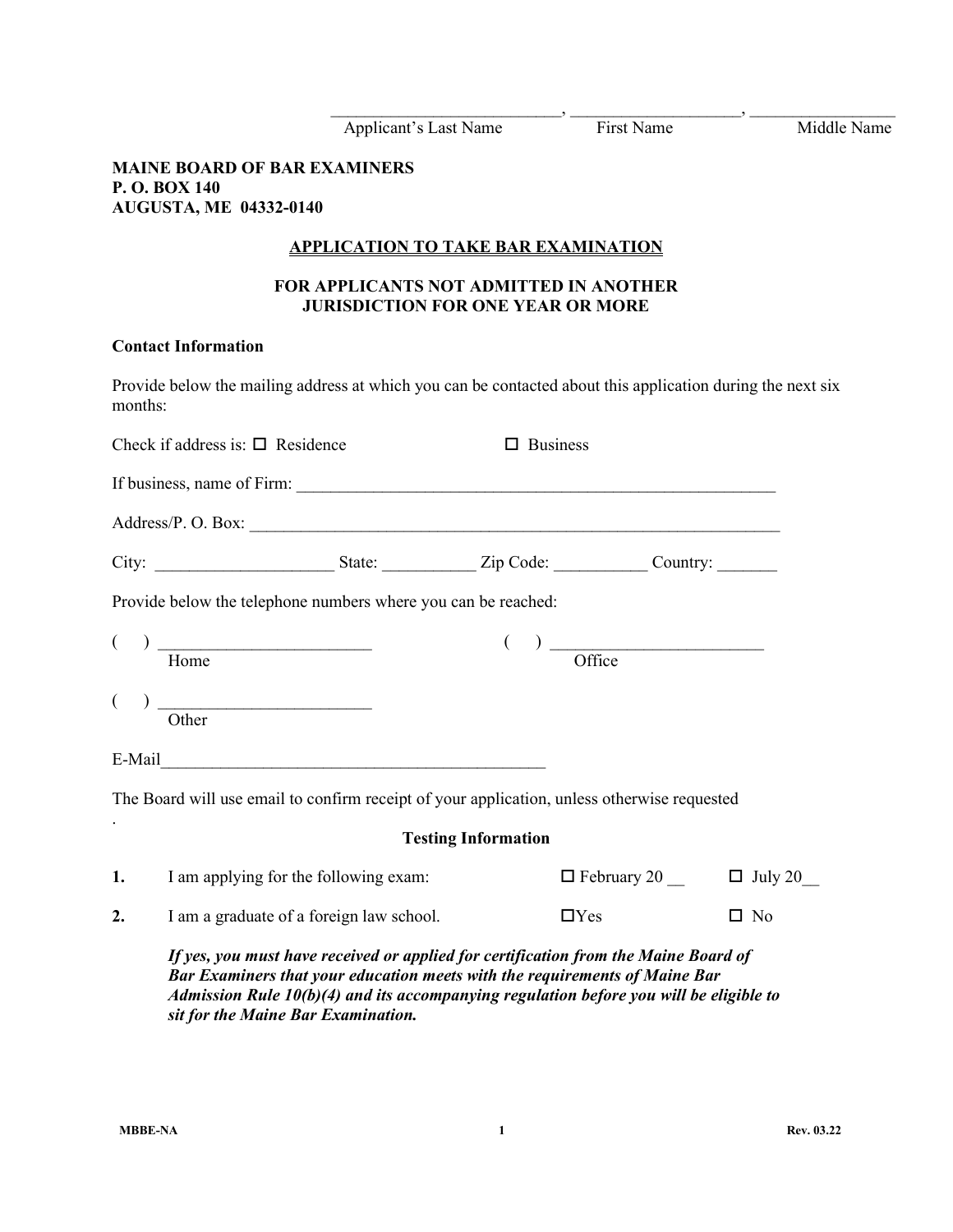**3.** The Board offers applicants the opportunity to take the Maine bar examination by laptop. Participating applicants are required to provide their own laptops and download the required software, as well as perform laptop pre-test of the software, prior to the exam. Participating applicants will be responsible for payment of additional fees associated with downloading the software. These fees (\$110.00) are paid directly to the software vendor. **Do not include these fees with your application payment to the Board.**

Additional instructions for participating in laptop testing, including instructions, fees and deadlines related to downloading the software, will be posted to the Board's website sometime around early January for the February exam and early June for the July exam.

Do you anticipate participating in laptop testing for this Maine bar examination?  $\square$  Yes  $\square$  No

*If your answer to Question No. 3 was "Yes", please complete the following: Have you used computerized testing during law school?*  $\Box$  *Yes*  $\Box$  *No* 

If so, what testing software have you previously used?

- **4.** I request or will be requesting accommodations for a disability or condition that affects my ability to take the exam by submitting the required application before the application deadline.  $\square$  Yes  $\square$  No
	- **NOTE: All applicants requesting testing accommodations must submit a completed Testing Accommodations Application and supporting documentation prior to the application deadline, regardless of whether accommodations have been previously requested and/or granted.**
- **5.** Have you taken the Multistate Professional Responsibility Examination?

 $\Box$  Yes  $\Box$  No

*If so, please state date and jurisdiction:* 

*Date/Jurisdiction*

All applicants must arrange for transfer of your MPRE score directly to the Maine Board of Bar Examiners. MPRE scores must be received directly from the National Conference of Bar Examiners. Students' Reports of Scores cannot be accepted. Orders for score processing can be handled through the NCBE website at [www.ncbex.org.](http://www.ncbex.org/)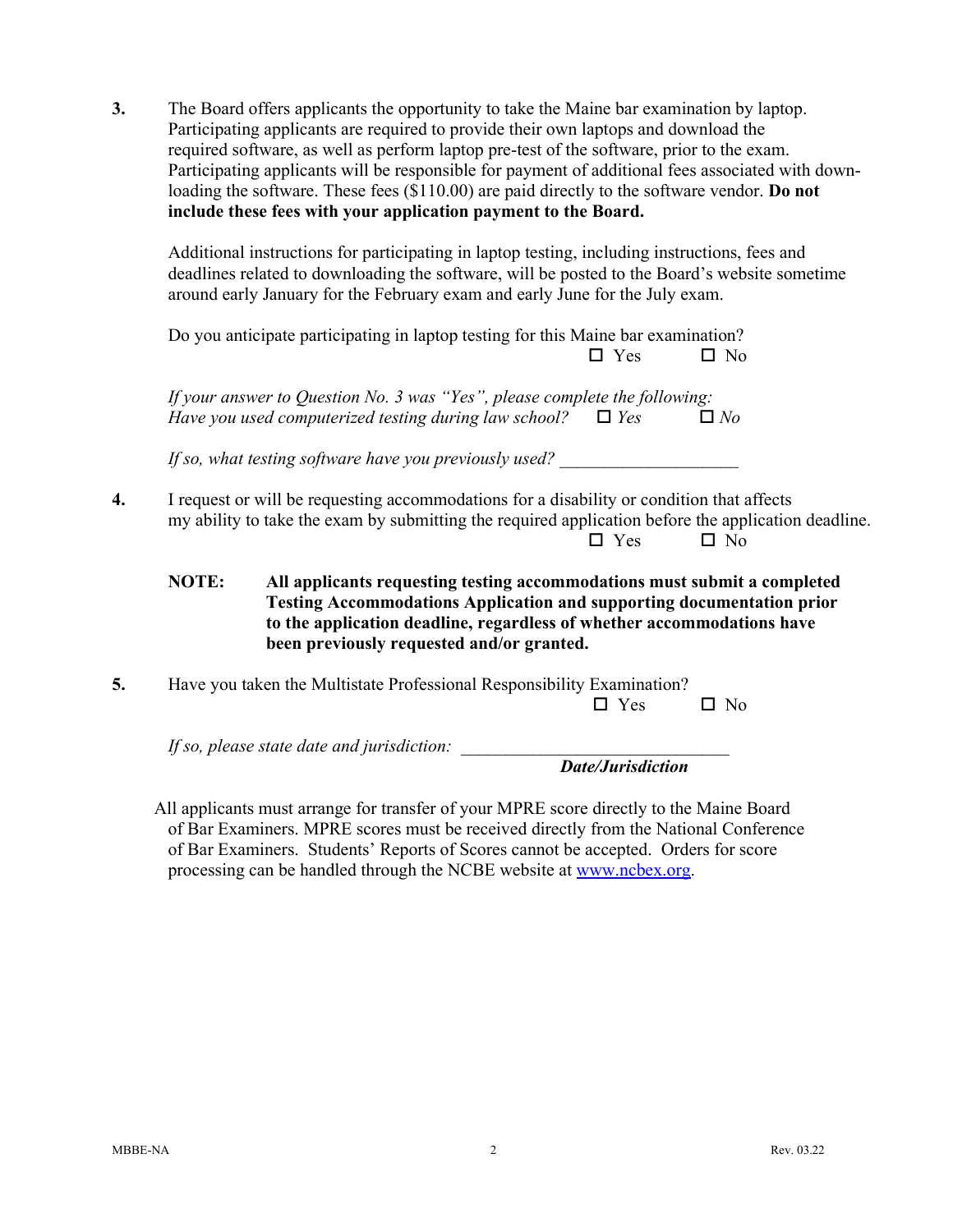List below all the other names or surnames you have used or been known by and describe when, how, and why your name was changed (e.g., marriage or divorce).

| First, Middle, Last Name                                                                                             |                                                                                                                                                                                                                                                                                     |                               |   | Used from Used to Description of change<br>$Year$ $Year$ $1$                                                                                                                                                                                                                                     |
|----------------------------------------------------------------------------------------------------------------------|-------------------------------------------------------------------------------------------------------------------------------------------------------------------------------------------------------------------------------------------------------------------------------------|-------------------------------|---|--------------------------------------------------------------------------------------------------------------------------------------------------------------------------------------------------------------------------------------------------------------------------------------------------|
| <u> 2002 - Jan James James James James James James James James James James James James James James James James J</u> |                                                                                                                                                                                                                                                                                     |                               |   | $Year$ $Year$ $Year$ $1$                                                                                                                                                                                                                                                                         |
|                                                                                                                      |                                                                                                                                                                                                                                                                                     |                               |   |                                                                                                                                                                                                                                                                                                  |
|                                                                                                                      |                                                                                                                                                                                                                                                                                     |                               |   |                                                                                                                                                                                                                                                                                                  |
| NCBE Number (enter 8 digits): N<br><u> </u>                                                                          |                                                                                                                                                                                                                                                                                     |                               |   |                                                                                                                                                                                                                                                                                                  |
|                                                                                                                      | identifier for other bar-admission-related purposes.                                                                                                                                                                                                                                |                               |   | If you have not already done so, go to www.ncbex.org/ncbe-number to request an NCBE Number. Your<br>unique NCBE Number will be used for identification purposes when you take the Multistate Bar<br>Examination and the Multistate Professional Responsibility Examination and may be used as an |
| <b>Sex:</b> $\Box$ Male $\Box$ Female $\Box$ Non-Binary                                                              |                                                                                                                                                                                                                                                                                     |                               |   |                                                                                                                                                                                                                                                                                                  |
| Date of Birth:                                                                                                       |                                                                                                                                                                                                                                                                                     | Month______Day_____Year______ |   |                                                                                                                                                                                                                                                                                                  |
| <b>Place of birth:</b>                                                                                               |                                                                                                                                                                                                                                                                                     |                               |   |                                                                                                                                                                                                                                                                                                  |
|                                                                                                                      |                                                                                                                                                                                                                                                                                     |                               |   |                                                                                                                                                                                                                                                                                                  |
|                                                                                                                      |                                                                                                                                                                                                                                                                                     |                               |   |                                                                                                                                                                                                                                                                                                  |
|                                                                                                                      |                                                                                                                                                                                                                                                                                     |                               |   | If you are not a citizen of the United States, what is your immigration status? _______                                                                                                                                                                                                          |
| Have you ever been married?                                                                                          |                                                                                                                                                                                                                                                                                     |                               | ப | Yes<br>N <sub>0</sub>                                                                                                                                                                                                                                                                            |
| If yes, give the full name of your spouse(s) and $date(s)$ and $place(s)$ of marriage.                               |                                                                                                                                                                                                                                                                                     |                               |   |                                                                                                                                                                                                                                                                                                  |
| Name:                                                                                                                | $\frac{1}{2}$ Date: $\frac{1}{2}$ Place: $\frac{1}{2}$ Place: $\frac{1}{2}$ Place: $\frac{1}{2}$ Place: $\frac{1}{2}$ Place: $\frac{1}{2}$ Place: $\frac{1}{2}$ Place: $\frac{1}{2}$ Place: $\frac{1}{2}$ Place: $\frac{1}{2}$ Place: $\frac{1}{2}$ Place: $\frac{1}{2}$ Place: $\$ |                               |   |                                                                                                                                                                                                                                                                                                  |
| Name: Date: Date: Place: Place:                                                                                      |                                                                                                                                                                                                                                                                                     |                               |   |                                                                                                                                                                                                                                                                                                  |

**NOTE: Any divorce must be reported in response to Question No. 19.**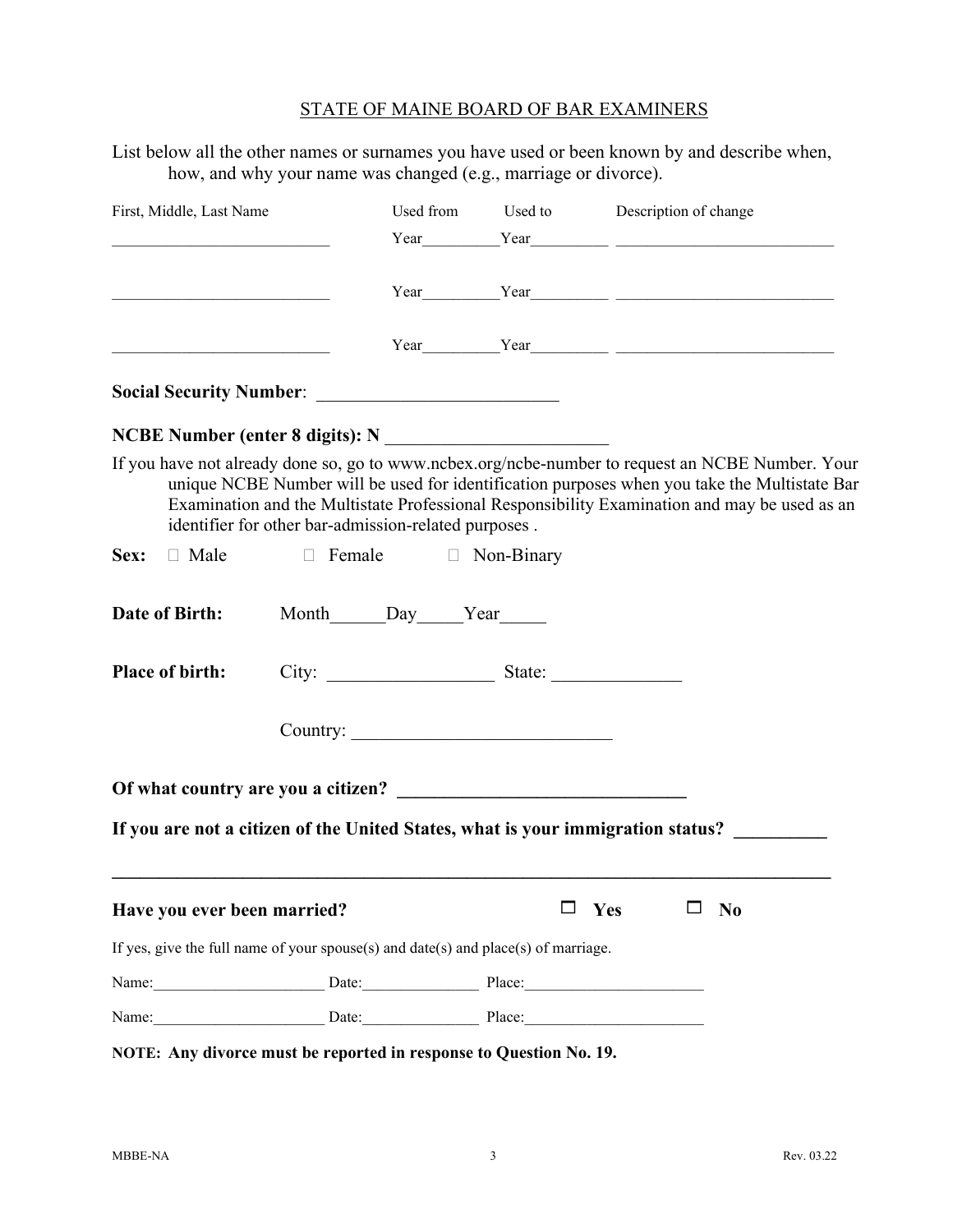Notice to Applicants: The following information will be used solely in the aggregate to help assess inclusivity and diversity among applicants for admission to the Maine Bar. Submission of this information by you is voluntary, and a decision not to provide this information will not affect your application or eligibility for the bar examination. This form will be kept separate from all other application and examination materials and records.

Please check all categories that apply.

## **Race/Ethnicity:**

| $\Box$ Hispanic/Latino                                                                              |
|-----------------------------------------------------------------------------------------------------|
| $\Box$ American Indian or Alaska native                                                             |
| $\Box$ Asian                                                                                        |
| $\Box$ Black or African American                                                                    |
| $\Box$ White/Caucasian                                                                              |
| Self-Identification                                                                                 |
| $\Box$ I do not want to disclose                                                                    |
| Gender:                                                                                             |
| $\Box$ Female                                                                                       |
| $\Box$ Male                                                                                         |
| $\Box$ Transgender                                                                                  |
| $\Box \text{ Self-Identification} \underline{\hspace{2cm}}$                                         |
| $\Box$ I do not want to disclose                                                                    |
| Disability:                                                                                         |
| I have a disability (physical or mental) that substantially limits one or more major life activity. |
| $\Box$ Yes                                                                                          |
| $\square$ No                                                                                        |
| $\Box$ I do not want to disclose                                                                    |
| <b>Sexual Orientation:</b>                                                                          |
| $\Box$ Heterosexual                                                                                 |
| $\Box$ Lesbian, Gay, Bisexual                                                                       |
| Self-Identification                                                                                 |
| $\Box$ I do not want to disclose                                                                    |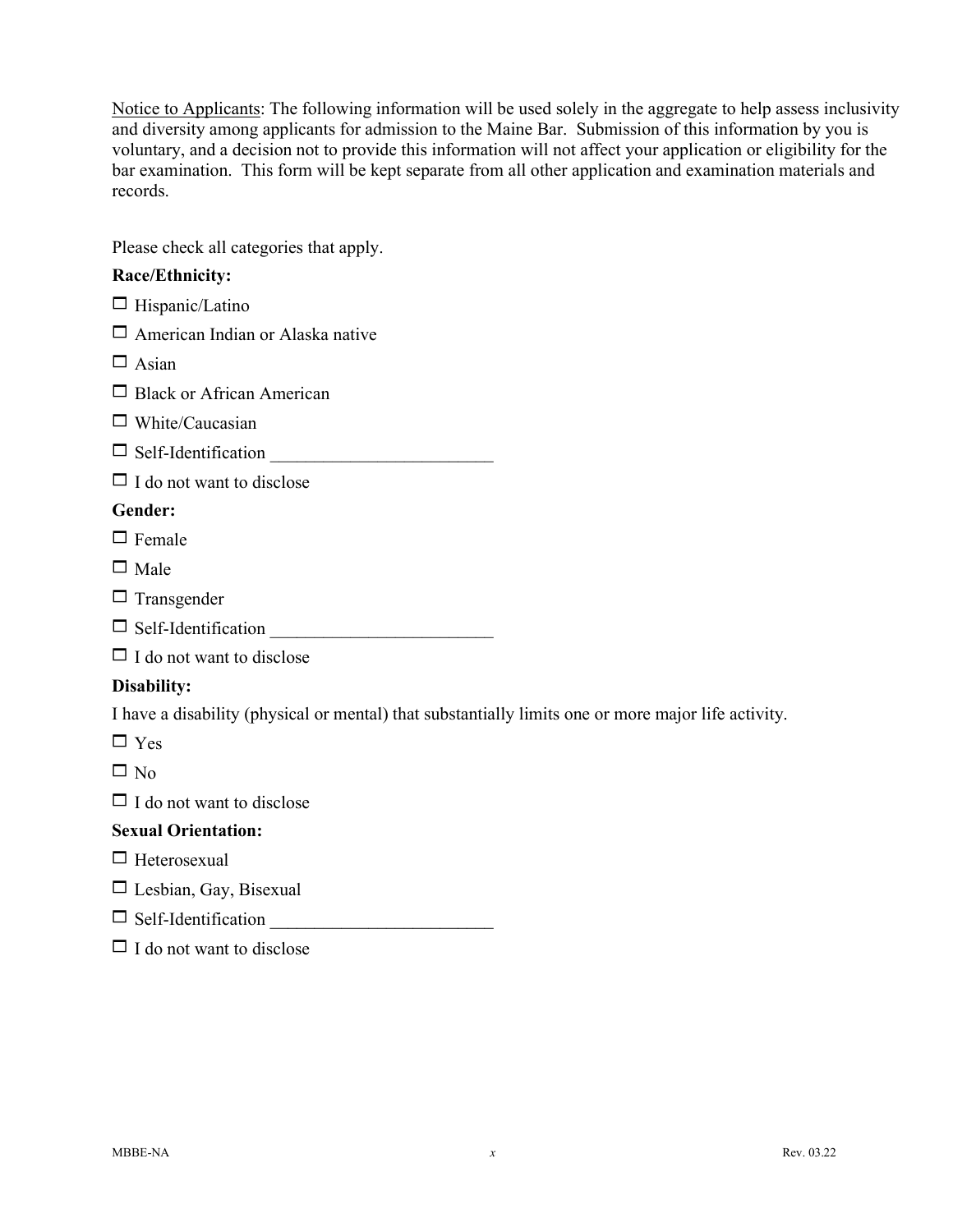**1. List every permanent and temporary residence at which you have lived during the last five (5) years or since you graduated from college (whichever period of time is longer). List addresses in reverse chronological order starting with your current address:**

| <b>Current Address:</b> |                     |                                                                                                                                        |
|-------------------------|---------------------|----------------------------------------------------------------------------------------------------------------------------------------|
|                         |                     |                                                                                                                                        |
|                         |                     |                                                                                                                                        |
|                         |                     | County                                                                                                                                 |
|                         |                     |                                                                                                                                        |
| <b>Prior Addresses:</b> |                     |                                                                                                                                        |
|                         |                     |                                                                                                                                        |
|                         |                     |                                                                                                                                        |
|                         |                     |                                                                                                                                        |
|                         |                     |                                                                                                                                        |
|                         |                     |                                                                                                                                        |
| $\bullet$               |                     |                                                                                                                                        |
|                         |                     |                                                                                                                                        |
|                         |                     |                                                                                                                                        |
|                         |                     |                                                                                                                                        |
| ٠                       |                     |                                                                                                                                        |
|                         |                     |                                                                                                                                        |
|                         |                     | County                                                                                                                                 |
|                         |                     |                                                                                                                                        |
|                         |                     |                                                                                                                                        |
|                         | From Mo/Yr To Mo/Yr |                                                                                                                                        |
|                         |                     | Apt.                                                                                                                                   |
|                         |                     |                                                                                                                                        |
|                         |                     | State <u>State</u> <b>Example 2</b> Zip <b>EXAMPLE 2</b> Country if not United States <b>EXAMPLE 2</b> Country if not United States 2. |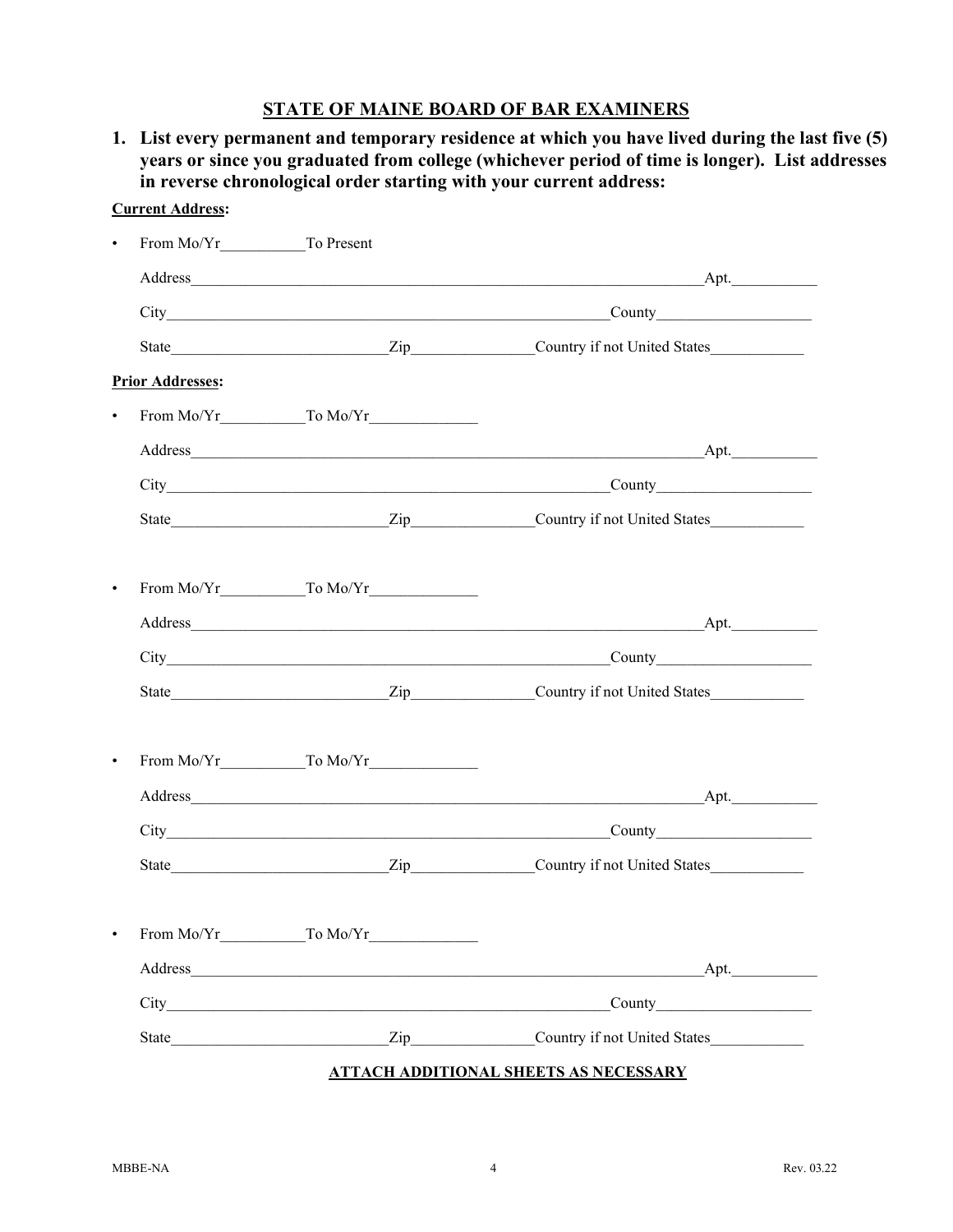| beginning with the most recent. | 3. List below the names of all the law schools you attended, their location (including the name of<br>the campus if the school had more than one), the dates attended, and the degree received. Mark<br>"ND" if you did not receive a degree and state your reason(s) for leaving. List schools |                    |
|---------------------------------|-------------------------------------------------------------------------------------------------------------------------------------------------------------------------------------------------------------------------------------------------------------------------------------------------|--------------------|
|                                 |                                                                                                                                                                                                                                                                                                 |                    |
|                                 | From Mo/Yr To Mo/Yr Degree or Reason(s) for leaving                                                                                                                                                                                                                                             |                    |
|                                 | City                                                                                                                                                                                                                                                                                            | S <sup>state</sup> |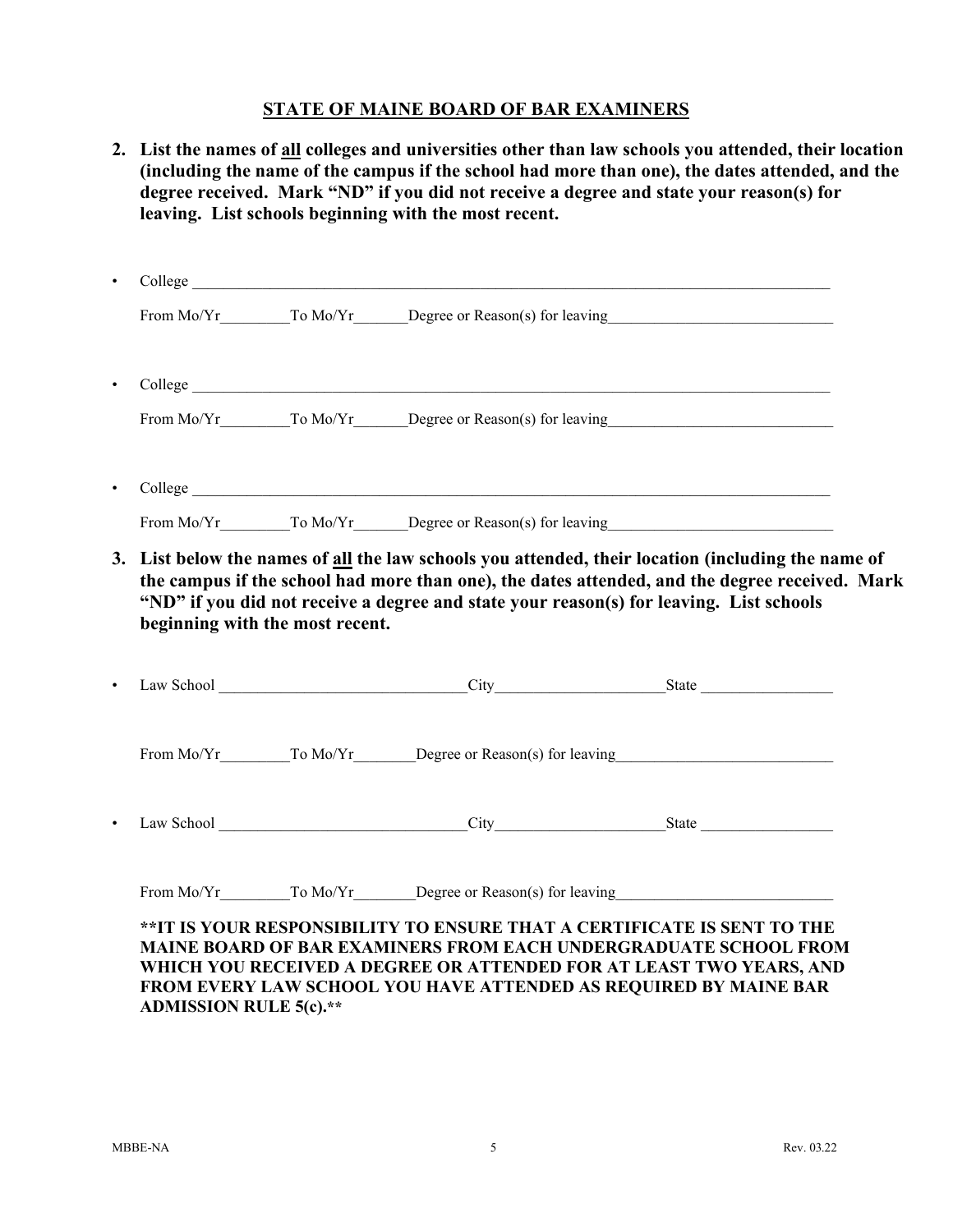|     | 4. Did you engage in law office study in lieu of attending law school?                                                                                                                                                                                                            |  |               |              |           |
|-----|-----------------------------------------------------------------------------------------------------------------------------------------------------------------------------------------------------------------------------------------------------------------------------------|--|---------------|--------------|-----------|
|     |                                                                                                                                                                                                                                                                                   |  | $\square$ Yes |              | $\Box$ No |
|     |                                                                                                                                                                                                                                                                                   |  |               |              |           |
|     |                                                                                                                                                                                                                                                                                   |  |               |              |           |
|     | Name of Firm: Name of Firm:                                                                                                                                                                                                                                                       |  |               |              |           |
|     | Employer or Proctor:                                                                                                                                                                                                                                                              |  |               |              |           |
|     |                                                                                                                                                                                                                                                                                   |  |               |              |           |
|     |                                                                                                                                                                                                                                                                                   |  |               |              |           |
|     | requested to resign or allowed to resign in lieu of discipline from any school (including law<br>school) or otherwise subjected to discipline by any such institution? NOTE: Academic<br>probation need not be reported.<br>If you answer yes, provide the following information: |  | $\Box$ Yes    | $\square$ No |           |
|     |                                                                                                                                                                                                                                                                                   |  |               |              |           |
|     |                                                                                                                                                                                                                                                                                   |  |               |              |           |
|     | Date of the Institution Action: 2008 and 2008 and 2008 and 2008 and 2008 and 2008 and 2008 and 2008 and 2008 and 2008 and 2008 and 2008 and 2008 and 2008 and 2008 and 2008 and 2008 and 2008 and 2008 and 2008 and 2008 and 2                                                    |  |               |              |           |
|     |                                                                                                                                                                                                                                                                                   |  |               |              |           |
|     | <b>6. PRIOR APPLICATIONS FOR ADMISSION</b>                                                                                                                                                                                                                                        |  |               |              |           |
|     | 6A. Have you ever been admitted to the bar in any other jurisdiction?                                                                                                                                                                                                             |  |               |              |           |
|     | If yes, complete Part 6D.                                                                                                                                                                                                                                                         |  | $\Box$ Yes    | $\square$ No |           |
|     | If yes, has your admission been subject to any conditions and/or have you been admitted under a<br>conditional admission agreement in any other jurisdiction?                                                                                                                     |  |               |              |           |
|     |                                                                                                                                                                                                                                                                                   |  |               |              |           |
|     |                                                                                                                                                                                                                                                                                   |  | $\Box$ Yes    | $\square$ No |           |
|     | If yes, please attach a copy of the conditions upon which you were admitted in any such jurisdiction.                                                                                                                                                                             |  |               |              |           |
|     | Have you ever sat for a bar examination in Maine or any other jurisdiction?                                                                                                                                                                                                       |  |               |              |           |
| 6B. | If yes, complete Part 6D                                                                                                                                                                                                                                                          |  | $\Box$ Yes    | $\square$ No |           |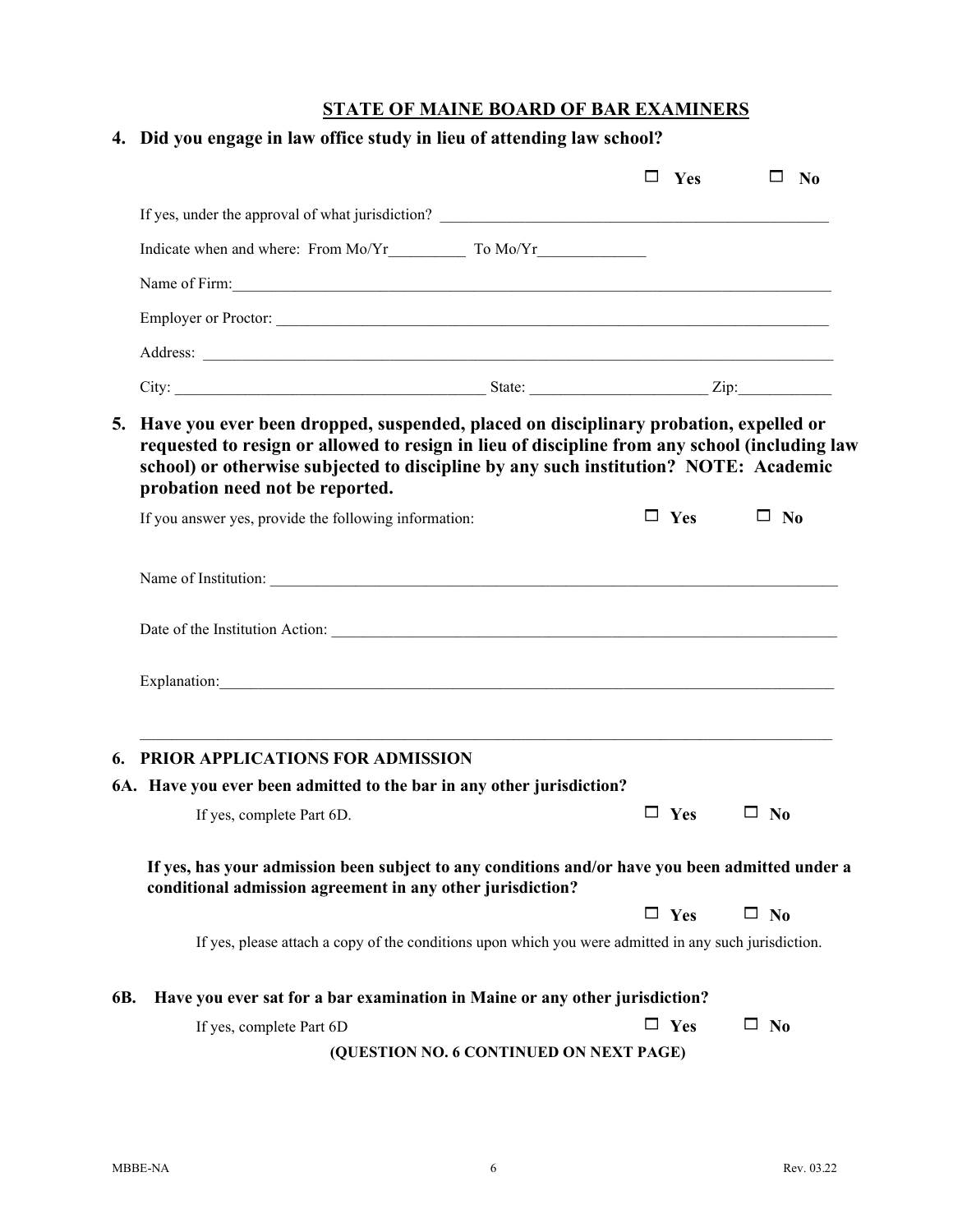**6C. Have you submitted an application to be admitted by examination, motion or diploma privilege, under an in-house counsel or other reciprocity rule, or to be reinstated to the bar in Maine or any other iurisdiction?**  $\Box$  Yes  $\Box$  No

If yes, complete Part 6D.

**6D. If your answer to Question 6A, Question 6B and/or Question 6C was "Yes", please list below any jurisdiction to which you have ever applied for admission or previously sat for a bar examination.** 

**Provide a brief narrative explanation of the circumstances surrounding the reason for any withdrawals of applications or failures to be admitted (other than those due to failing the examination).**

**If admitted to a bar of a foreign country, give the name and address of the admitting authority.**

| $\bullet$ |                                                     |             |                             |               |           |               |
|-----------|-----------------------------------------------------|-------------|-----------------------------|---------------|-----------|---------------|
|           | Applied for admission by:                           | $\Box$ Exam | $\Box$ Motion               | Diploma<br>П. |           | Reinstatement |
|           |                                                     |             |                             |               |           |               |
|           |                                                     |             |                             |               |           |               |
|           |                                                     |             |                             |               |           |               |
|           | Not admitted due to: $\Box$ Failed Exam             |             | $\Box$ Withdrew Application |               |           | Other         |
|           | If admitted, attorney bar number:                   |             |                             |               |           |               |
|           | If admitted, state whether you are in good standing |             | $\Box$ Yes                  |               | $\Box$ No |               |
|           |                                                     |             |                             |               |           |               |

#### **ATTACH ADDITIONAL SHEETS AS NECESSARY.**

\*\*IT IS YOUR RESPONSIBILITY TO ENSURE THAT A LETTER OF GOOD STANDING IS SENT TO THE MAINE BOARD OF BAR EXAMINERS FROM EACH JURISDICTION OR COUNTRY WHERE YOU ARE ADMITTED TO PRACTICE LAW. In the event you are not in good standing in any jurisdiction due to nonpayment of dues, failure to comply with CLE requirements, or similar infractions, the Board requires that you provide evidence that you have either (1) taken whatever steps are necessary to bring your status current; or (2) formally withdrawn from the bar in question.\*\*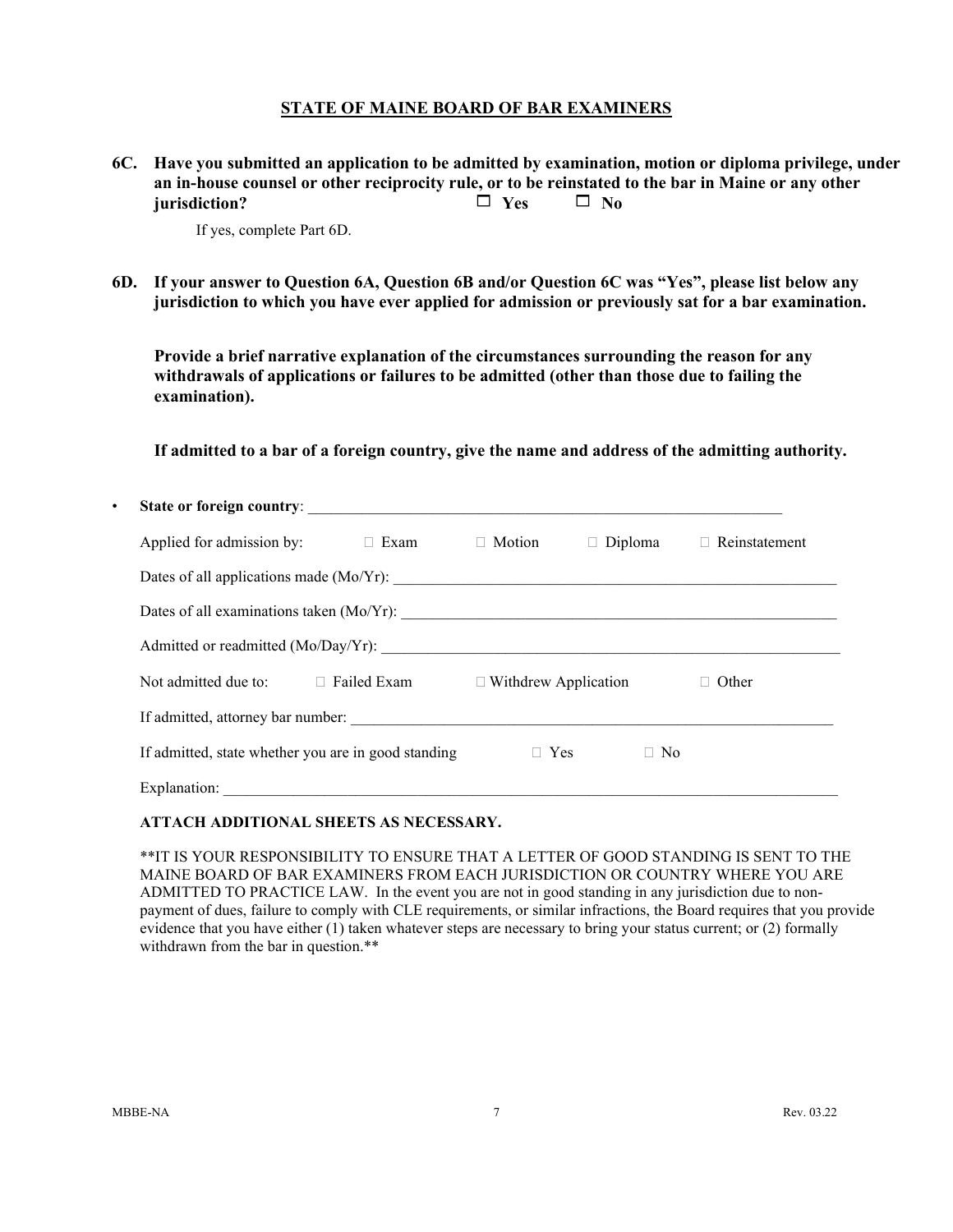|           | Name of                | Dates of                                                                                                                                                                 |         |      |                       |              |
|-----------|------------------------|--------------------------------------------------------------------------------------------------------------------------------------------------------------------------|---------|------|-----------------------|--------------|
|           | <b>Bar Association</b> | Membership                                                                                                                                                               | Address | City | State                 | Zip          |
|           |                        |                                                                                                                                                                          |         |      |                       |              |
|           |                        | Have you ever held judicial office?<br>If Yes, provide the following information about each office:                                                                      |         |      | $\Box$ Yes $\Box$ No  |              |
|           |                        |                                                                                                                                                                          |         |      |                       |              |
|           |                        |                                                                                                                                                                          |         |      |                       |              |
|           |                        |                                                                                                                                                                          |         |      |                       |              |
|           |                        |                                                                                                                                                                          |         |      |                       |              |
|           |                        |                                                                                                                                                                          |         |      |                       |              |
| A.        |                        | Have you ever been disbarred, suspended, censured, or otherwise reprimanded or disqualified as<br>an attorney in any jurisdiction?                                       |         |      |                       |              |
|           |                        |                                                                                                                                                                          |         |      | $\Box$ Yes' $\Box$ No |              |
| <b>B.</b> |                        | Have there ever been or are there now any charges, complaints, or grievances (formal or<br>informal) pending concerning your conduct as an attorney in any jurisdiction? |         |      |                       |              |
|           |                        |                                                                                                                                                                          |         |      | $\Box$ Yes            | $\square$ No |
|           |                        | If you answer Yes to either of the above, please provide the following information:                                                                                      |         |      |                       |              |
|           |                        | Name of Regulatory Agency:                                                                                                                                               |         |      |                       |              |
|           |                        |                                                                                                                                                                          |         |      |                       |              |
|           |                        |                                                                                                                                                                          |         |      |                       |              |
|           |                        |                                                                                                                                                                          |         |      |                       |              |
|           |                        |                                                                                                                                                                          |         |      |                       |              |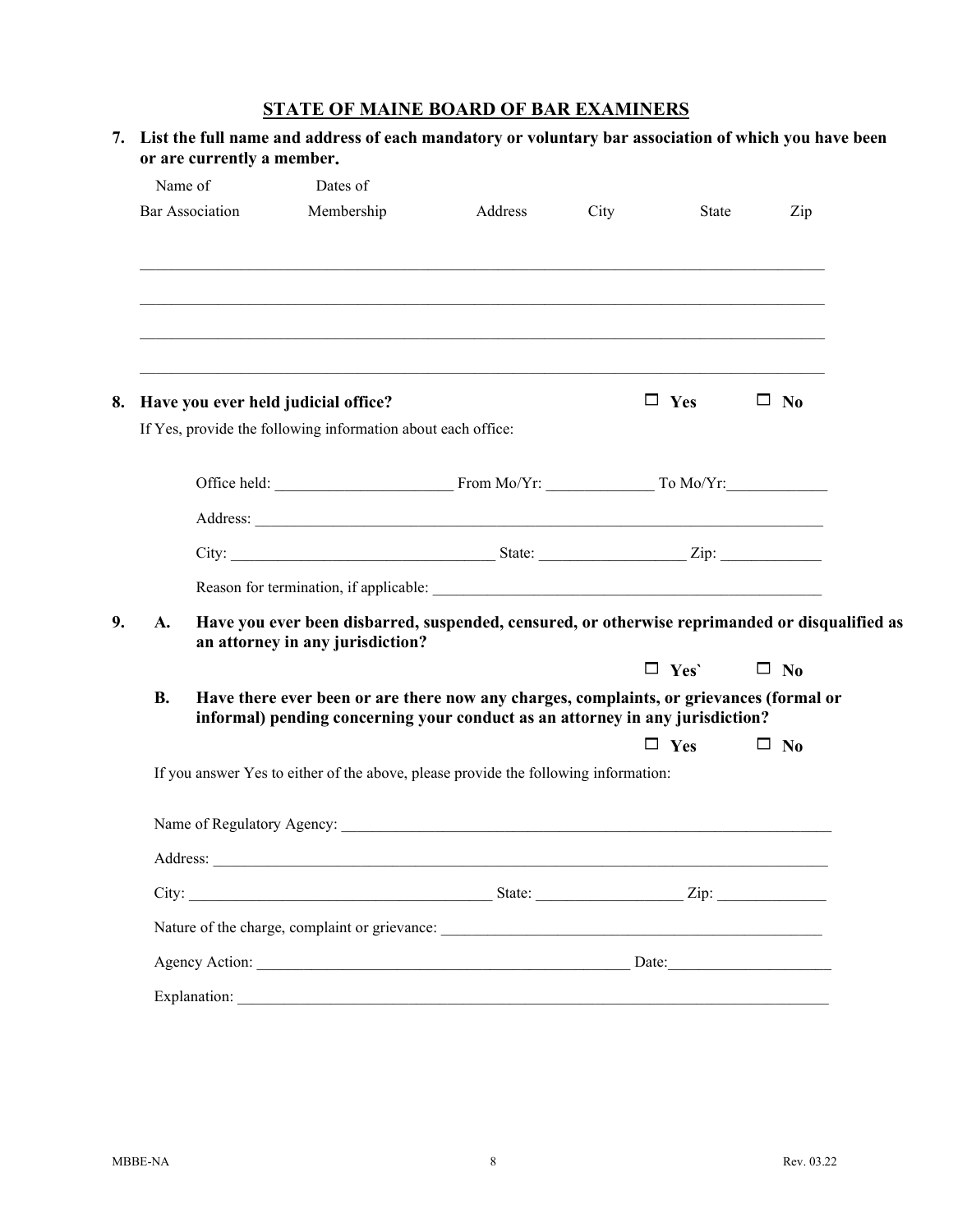# **10. Have there ever been or are there now any inquiries, charges, complaints, or grievances (formal or informal) pending alleging that you engaged in the unauthorized practice of law?**

| Address: Note and the contract of the contract of the contract of the contract of the contract of the contract of the contract of the contract of the contract of the contract of the contract of the contract of the contract |            |              |
|--------------------------------------------------------------------------------------------------------------------------------------------------------------------------------------------------------------------------------|------------|--------------|
|                                                                                                                                                                                                                                |            |              |
|                                                                                                                                                                                                                                |            |              |
|                                                                                                                                                                                                                                |            |              |
| Have sanctions ever been entered against you or have you ever been disqualified from participating<br>in any case?                                                                                                             |            |              |
| If Yes, complete the following:                                                                                                                                                                                                | $\Box$ Yes | $\square$ No |
|                                                                                                                                                                                                                                |            |              |
| Name of court:                                                                                                                                                                                                                 |            |              |
|                                                                                                                                                                                                                                |            |              |
|                                                                                                                                                                                                                                |            |              |

#### **ATTACH ORDER OF SANCTION OR DISQUALIFICATION**.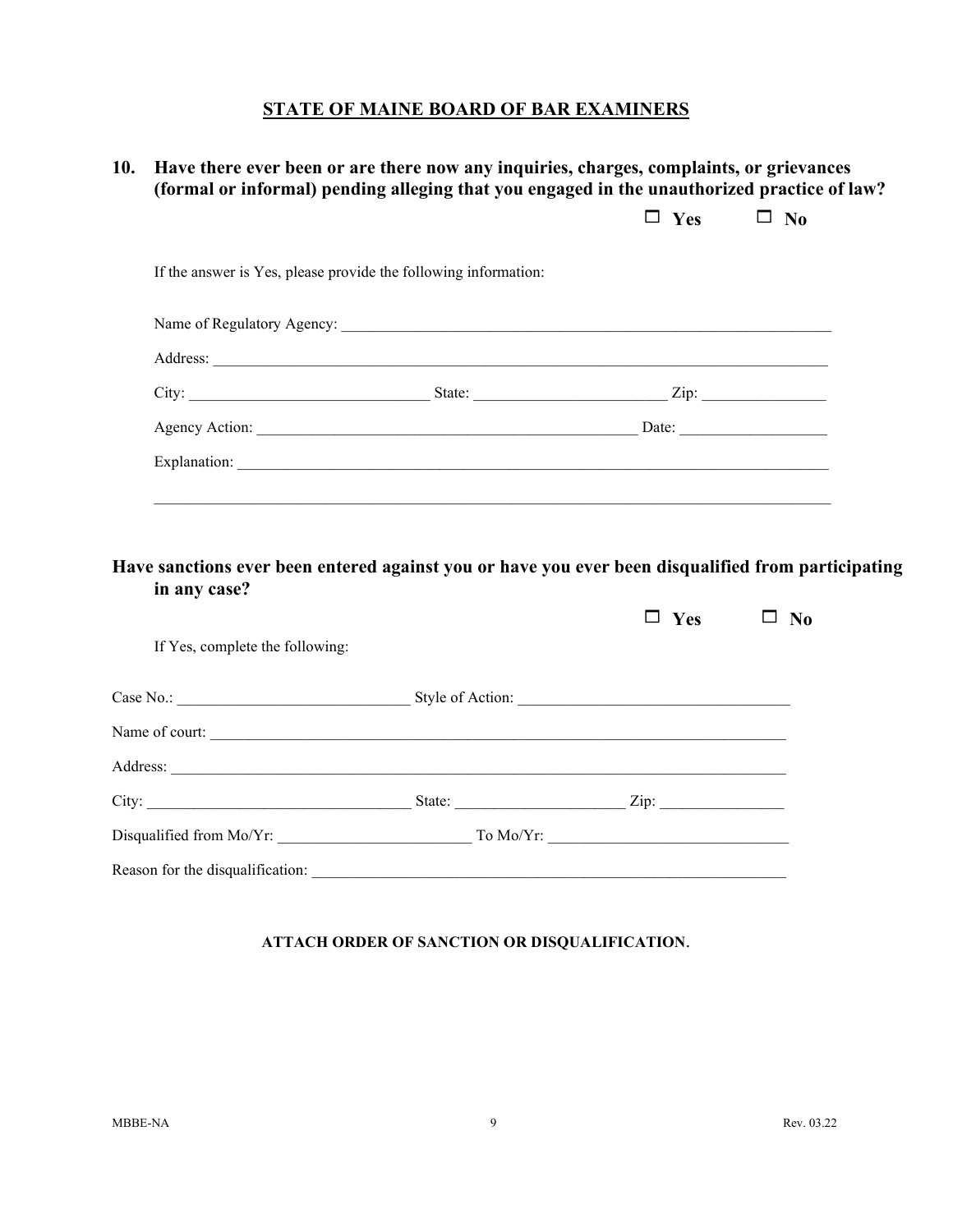## **12. A. Have you registered under the Selective Service Act?**  $\Box$  Yes  $\Box$  No

(See below)\*\*

All males, except those born between 3/28/57 and 12/31/59, are required to register under the Selective Service Act at the time they attain the age of eighteen years.

|                            |               | Residence address at time of registration: |     |
|----------------------------|---------------|--------------------------------------------|-----|
| **<br>If No, state reason: | $\Box$ Female | $\Box$ Date of Birth Exemption $\Box$      |     |
|                            |               |                                            | DOB |
|                            |               |                                            |     |

**B. Have you ever been a member of the armed forces of the United States, its reserve components or the National Guard?**  $\Box$  Yes  $\Box$  No

If Yes, complete **FORM 1**.

**13. List every job you have held since you graduated from college or for the past five (5) years (whichever is longer), beginning with your current job. Include self-employment, clerkships, temporary or part-time employment and military service. Account for any period of time when you were unemployed for more than four months (i.e., in school, studying for the bar examination, seeking employment, etc.) Begin with your current job. Please include complete mailing addresses so the Maine Board of Bar Examiners can obtain written verification of all employment or practice. For any time when you were self-employed, provide a reference who can verify the nature and length of your self-employment.**

#### **CURRENT EMPLOYMENT**

| From Mo/Yr<br>To Present                                                       |        | Job Title:      |
|--------------------------------------------------------------------------------|--------|-----------------|
| Supervisor:<br><u> 1980 - Johann Barn, fransk politik (f. 1980)</u>            |        |                 |
| Employer or Firm:                                                              |        |                 |
| Address:<br><u> 1989 - Johann John Stein, mars an deutscher Stein († 1951)</u> |        |                 |
| City:                                                                          | State: | $\mathsf{Zip:}$ |
| Telephone (                                                                    |        |                 |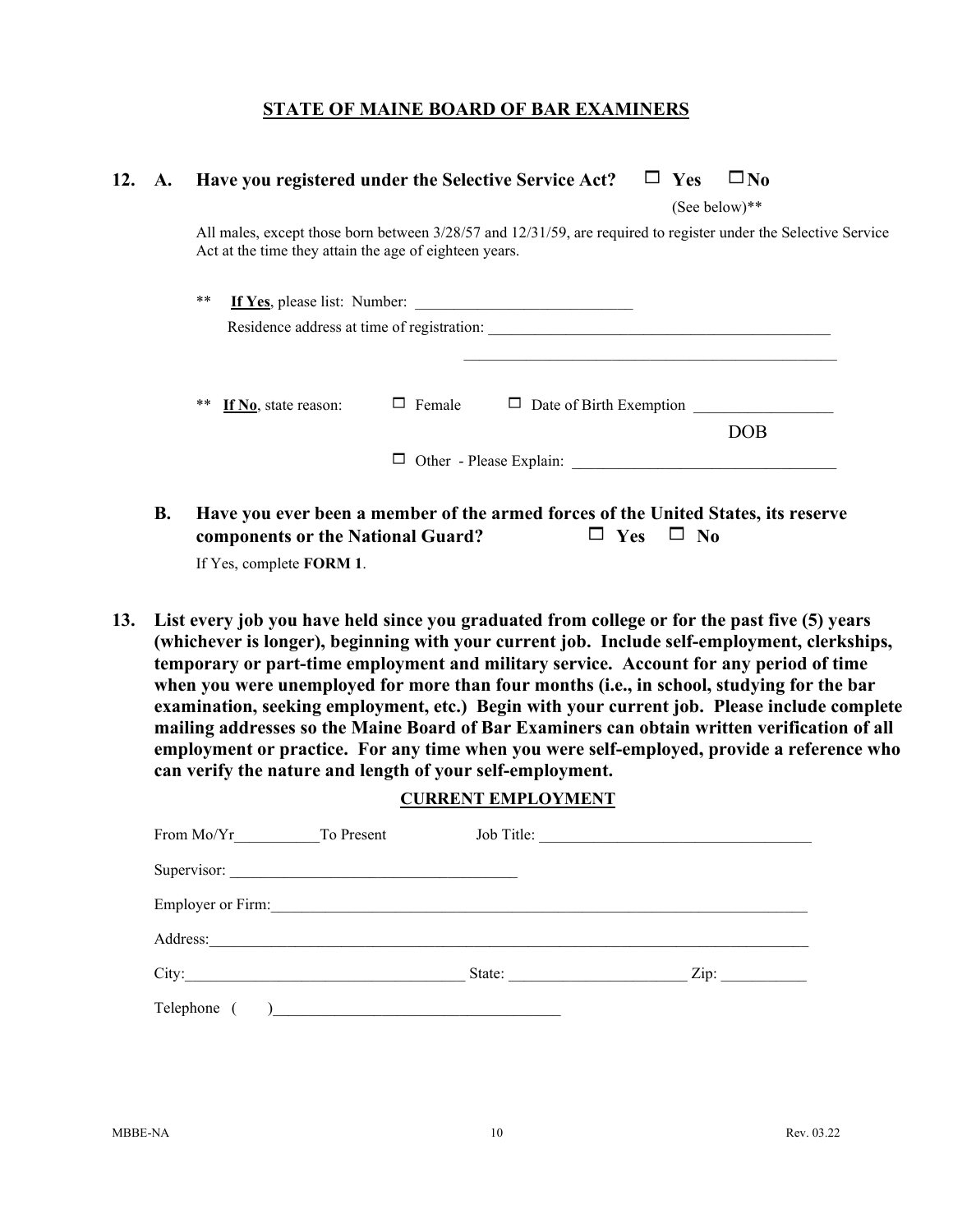## **FORMER EMPLOYMENT**

|                                                                                                                                                                                                                                                                                                                                                                  |                                                                                                                      | Job Title:                   |
|------------------------------------------------------------------------------------------------------------------------------------------------------------------------------------------------------------------------------------------------------------------------------------------------------------------------------------------------------------------|----------------------------------------------------------------------------------------------------------------------|------------------------------|
| Supervisor:                                                                                                                                                                                                                                                                                                                                                      |                                                                                                                      |                              |
| Employer or Firm:                                                                                                                                                                                                                                                                                                                                                |                                                                                                                      |                              |
|                                                                                                                                                                                                                                                                                                                                                                  |                                                                                                                      |                              |
|                                                                                                                                                                                                                                                                                                                                                                  |                                                                                                                      |                              |
|                                                                                                                                                                                                                                                                                                                                                                  |                                                                                                                      | Reason for Leaving Position: |
|                                                                                                                                                                                                                                                                                                                                                                  |                                                                                                                      | Job Title:                   |
| Supervisor:                                                                                                                                                                                                                                                                                                                                                      |                                                                                                                      |                              |
| Employer or Firm:                                                                                                                                                                                                                                                                                                                                                |                                                                                                                      |                              |
|                                                                                                                                                                                                                                                                                                                                                                  |                                                                                                                      |                              |
|                                                                                                                                                                                                                                                                                                                                                                  |                                                                                                                      |                              |
|                                                                                                                                                                                                                                                                                                                                                                  | Reason for Leaving Position:                                                                                         |                              |
|                                                                                                                                                                                                                                                                                                                                                                  |                                                                                                                      |                              |
| Supervisor:                                                                                                                                                                                                                                                                                                                                                      |                                                                                                                      |                              |
| Employer or Firm:                                                                                                                                                                                                                                                                                                                                                |                                                                                                                      |                              |
| Address: No. 1998                                                                                                                                                                                                                                                                                                                                                |                                                                                                                      |                              |
|                                                                                                                                                                                                                                                                                                                                                                  |                                                                                                                      |                              |
| Telephone: $($ )                                                                                                                                                                                                                                                                                                                                                 | Reason for Leaving Position:                                                                                         |                              |
|                                                                                                                                                                                                                                                                                                                                                                  |                                                                                                                      |                              |
| Supervisor:                                                                                                                                                                                                                                                                                                                                                      |                                                                                                                      |                              |
| Employer or Firm:                                                                                                                                                                                                                                                                                                                                                |                                                                                                                      |                              |
| Address:                                                                                                                                                                                                                                                                                                                                                         | <u> 1989 - Johann Stein, marwolaethau a bhann an t-Amhair an t-Amhair an t-Amhair an t-Amhair an t-Amhair an t-A</u> |                              |
|                                                                                                                                                                                                                                                                                                                                                                  |                                                                                                                      |                              |
| Telephone: (<br>$\begin{picture}(20,20)(-0.0,0.0) \put(0,0){\line(1,0){10}} \put(15,0){\line(1,0){10}} \put(15,0){\line(1,0){10}} \put(15,0){\line(1,0){10}} \put(15,0){\line(1,0){10}} \put(15,0){\line(1,0){10}} \put(15,0){\line(1,0){10}} \put(15,0){\line(1,0){10}} \put(15,0){\line(1,0){10}} \put(15,0){\line(1,0){10}} \put(15,0){\line(1,0){10}} \put($ |                                                                                                                      | Reason for Leaving Position: |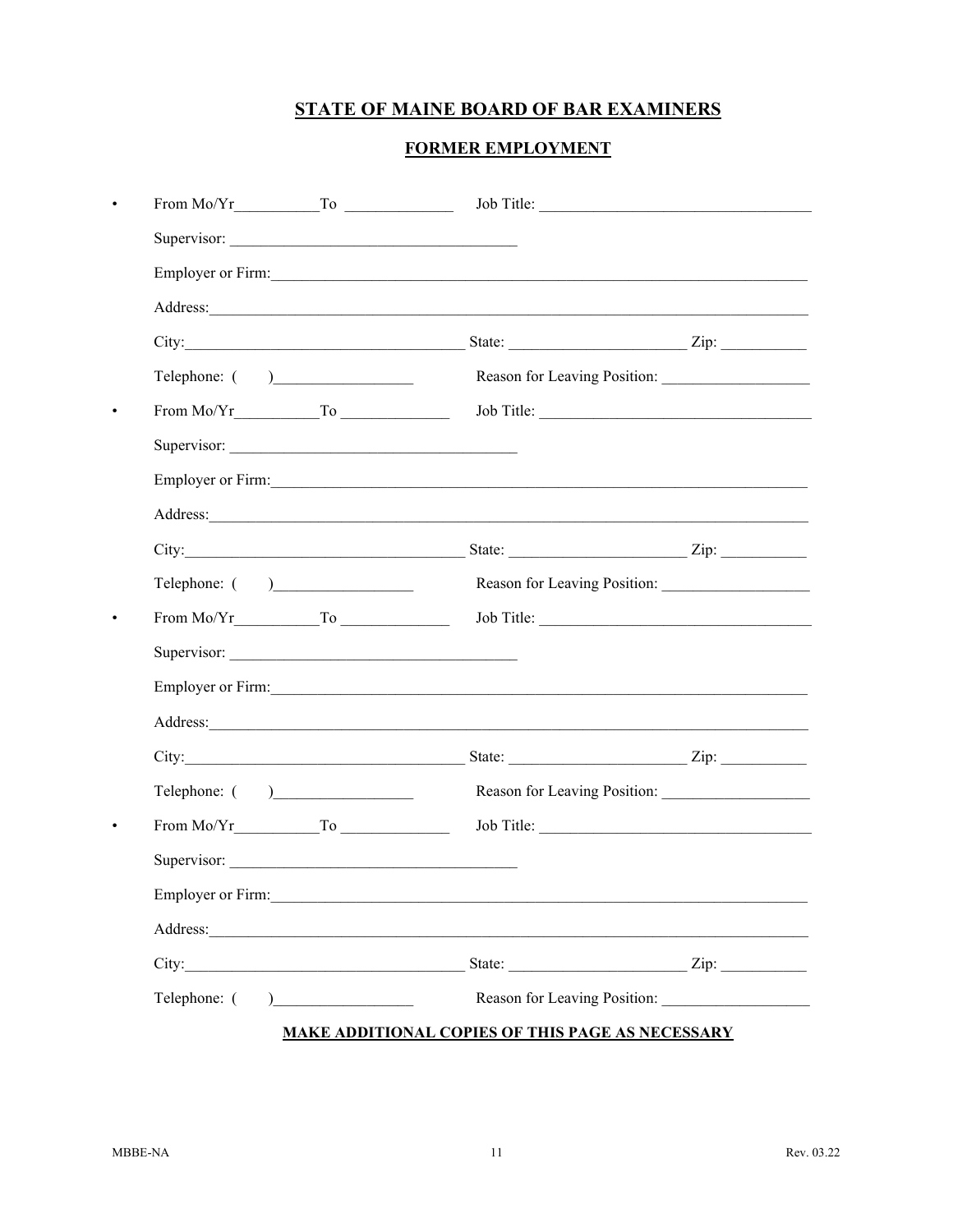| $\Box$ Yes<br>If Yes, provide the following information about each occurrence:<br>ATTACH ADDITIONAL SHEETS AS NECESSARY.<br>Has an employer of yours ever been convicted of a violation of a state or federal law,<br>rule or regulation, in whole or in part because of your conduct?<br>$\Box$ Yes<br>If Yes, provide the following information and about each occurrence:<br>Employer or Firm:<br>Explanation of Circumstances: Note that the state of the state of the state of the state of the state of the state of the state of the state of the state of the state of the state of the state of the state of the state of |  |              |  |
|------------------------------------------------------------------------------------------------------------------------------------------------------------------------------------------------------------------------------------------------------------------------------------------------------------------------------------------------------------------------------------------------------------------------------------------------------------------------------------------------------------------------------------------------------------------------------------------------------------------------------------|--|--------------|--|
|                                                                                                                                                                                                                                                                                                                                                                                                                                                                                                                                                                                                                                    |  | $\Box$ No    |  |
|                                                                                                                                                                                                                                                                                                                                                                                                                                                                                                                                                                                                                                    |  |              |  |
|                                                                                                                                                                                                                                                                                                                                                                                                                                                                                                                                                                                                                                    |  |              |  |
|                                                                                                                                                                                                                                                                                                                                                                                                                                                                                                                                                                                                                                    |  |              |  |
|                                                                                                                                                                                                                                                                                                                                                                                                                                                                                                                                                                                                                                    |  |              |  |
|                                                                                                                                                                                                                                                                                                                                                                                                                                                                                                                                                                                                                                    |  |              |  |
|                                                                                                                                                                                                                                                                                                                                                                                                                                                                                                                                                                                                                                    |  |              |  |
|                                                                                                                                                                                                                                                                                                                                                                                                                                                                                                                                                                                                                                    |  |              |  |
|                                                                                                                                                                                                                                                                                                                                                                                                                                                                                                                                                                                                                                    |  |              |  |
|                                                                                                                                                                                                                                                                                                                                                                                                                                                                                                                                                                                                                                    |  | $\square$ No |  |
|                                                                                                                                                                                                                                                                                                                                                                                                                                                                                                                                                                                                                                    |  |              |  |
|                                                                                                                                                                                                                                                                                                                                                                                                                                                                                                                                                                                                                                    |  |              |  |
|                                                                                                                                                                                                                                                                                                                                                                                                                                                                                                                                                                                                                                    |  |              |  |
|                                                                                                                                                                                                                                                                                                                                                                                                                                                                                                                                                                                                                                    |  |              |  |
|                                                                                                                                                                                                                                                                                                                                                                                                                                                                                                                                                                                                                                    |  |              |  |
| <u> 1989 - Johann Stoff, amerikansk politiker (d. 1989)</u>                                                                                                                                                                                                                                                                                                                                                                                                                                                                                                                                                                        |  |              |  |

## **ATTACH ADDITIONAL SHEETS AS NECESSARY.**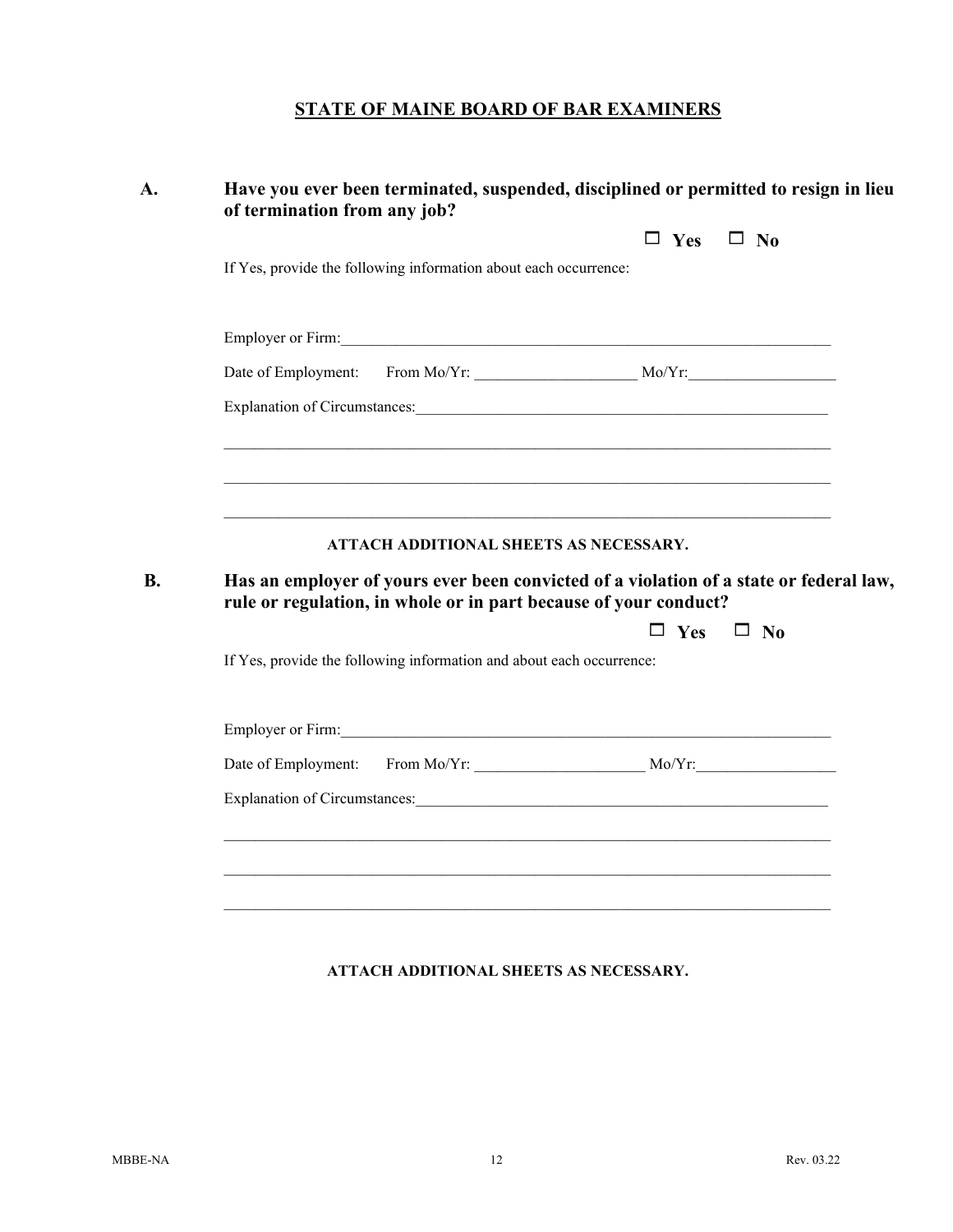|           | $\Box$ Yes                                                                                                               | $\square$ No |
|-----------|--------------------------------------------------------------------------------------------------------------------------|--------------|
|           | If yes, provide the following information about each license:                                                            |              |
|           |                                                                                                                          |              |
|           |                                                                                                                          |              |
|           |                                                                                                                          |              |
|           |                                                                                                                          |              |
|           |                                                                                                                          |              |
|           | ATTACH ADDITIONAL SHEETS AS NECESSARY.                                                                                   |              |
|           | for a business, trade or profession (e.g., CPA, real estate broker, physician, patent                                    |              |
|           | practitioner)?<br>$\Box$ Yes                                                                                             | $\square$ No |
| <b>B.</b> | Have you or any business you had an ownership interest in ever had a business, trade<br>or professional license revoked? |              |
|           | $\Box$ Yes<br>If you answer Yes to either of the above, please provide the following information:                        | $\square$ No |
|           |                                                                                                                          |              |
|           |                                                                                                                          |              |
|           |                                                                                                                          |              |
|           |                                                                                                                          |              |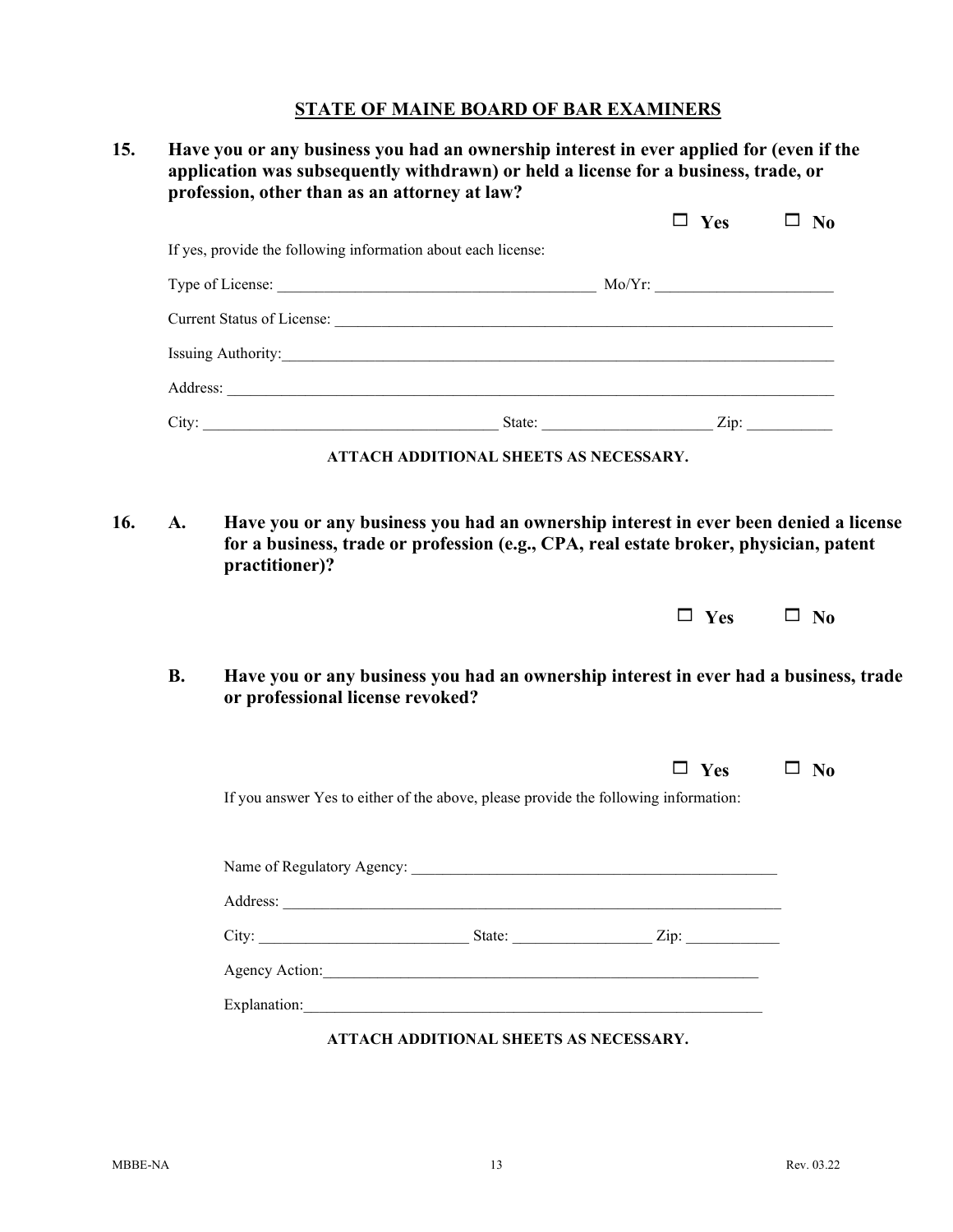**16. C. Are there any businesses, including but not limited to corporations, partnerships, professional associations or individual partnerships, which you now or previously operate(d) or control(led) or in which you have or had an ownership interest? (Ownership of 10% or less in any business in which the stock is publicly traded need not be disclosed).**

|     |                |                                                                                                                                                                                                               |                    | $Yes \Box No$          |              |  |
|-----|----------------|---------------------------------------------------------------------------------------------------------------------------------------------------------------------------------------------------------------|--------------------|------------------------|--------------|--|
|     |                | If yes, list for each:                                                                                                                                                                                        |                    |                        |              |  |
|     |                | Name and Address of Entity                                                                                                                                                                                    | Nature of Business | State of Incorporation |              |  |
|     |                |                                                                                                                                                                                                               |                    |                        |              |  |
| 17. | A.             | Have you or any business you had an ownership interest in ever been suspended,<br>censured, or otherwise reprimanded or disqualified as a member of another<br>profession, or as a holder of public office?   |                    |                        |              |  |
|     |                |                                                                                                                                                                                                               |                    | $\Box$ Yes             | $\square$ No |  |
|     | <b>B.</b>      | Have there ever been or are there now pending any charges, complaints, or<br>grievances (formal or informal) concerning your conduct as a member of any other<br>profession, or as a holder of public office? |                    |                        |              |  |
|     |                |                                                                                                                                                                                                               |                    | $\Box$ Yes             | $\Box$ No    |  |
|     | $\mathbf{C}$ . | Have you ever been disciplined in any profession or other setting (excluding<br>employment, educational or military) for any violation of the rules applicable to your<br>behavior?                           |                    |                        |              |  |

| ۳v<br>c | N٨<br>۱ |
|---------|---------|
|---------|---------|

**D. Have you ever been asked to resign or given the opportunity to resign in lieu of disciplinary action or termination from any organization for any reason?**

 $\Box$  **Yes**  $\Box$  **No**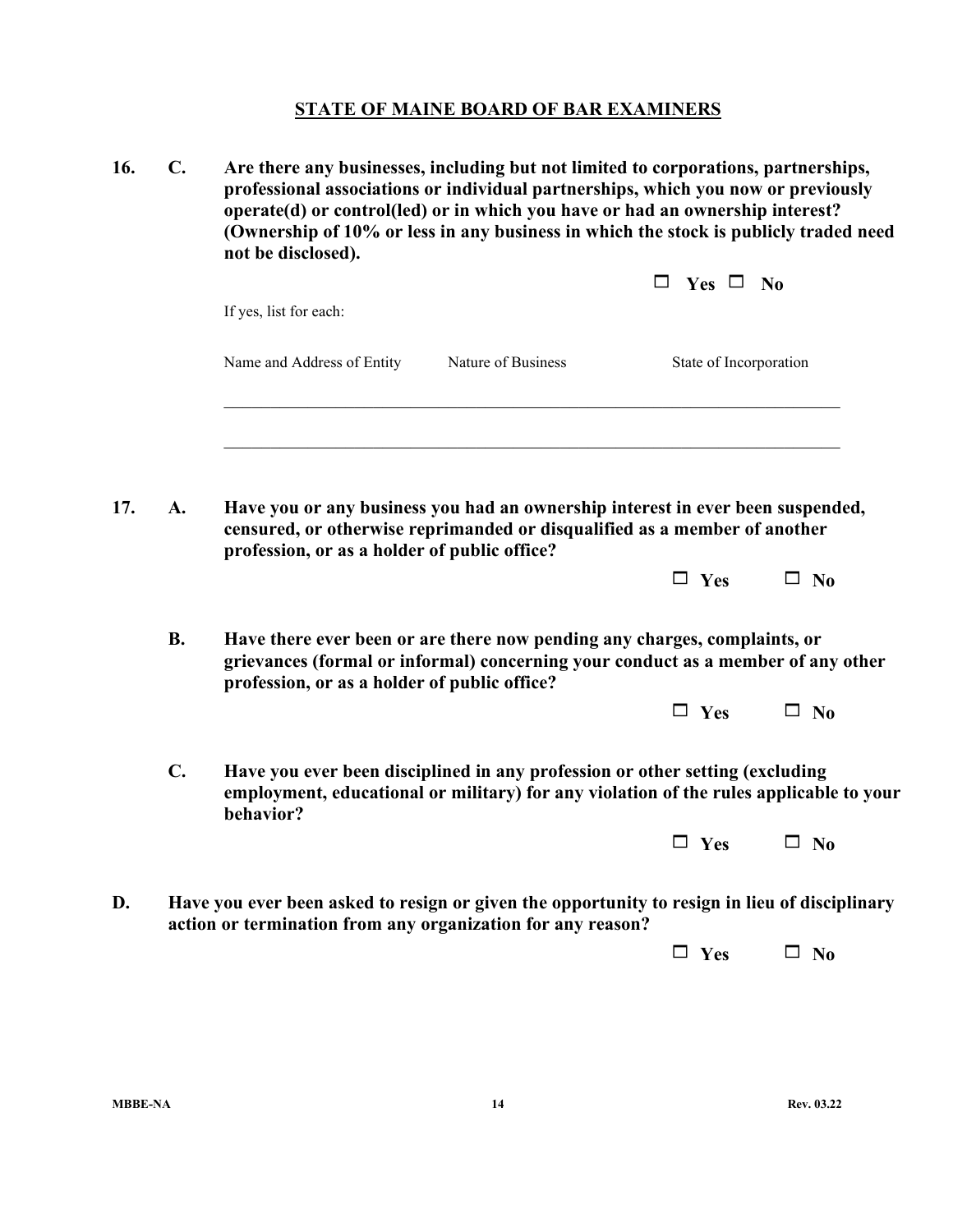|       |           | If you answered Yes to Questions 17. A, B, C or D, please provide the following:                                                                                       |            |              |
|-------|-----------|------------------------------------------------------------------------------------------------------------------------------------------------------------------------|------------|--------------|
|       |           |                                                                                                                                                                        |            |              |
|       |           |                                                                                                                                                                        |            |              |
|       |           |                                                                                                                                                                        |            |              |
|       |           |                                                                                                                                                                        |            |              |
|       |           |                                                                                                                                                                        |            |              |
| 18.   | A.        | Has any surety on any bond on which you were the principal been required to pay<br>any money on your behalf?                                                           |            |              |
|       |           |                                                                                                                                                                        | $\Box$ Yes | $\square$ No |
|       |           | If Yes, complete FORM 2.                                                                                                                                               |            |              |
|       | <b>B.</b> | Have you or any business in which you had an interest ever been refused a fidelity or<br>other bond?                                                                   |            |              |
|       |           |                                                                                                                                                                        | $\Box$ Yes | $\square$ No |
|       |           | If Yes, complete FORM 2                                                                                                                                                |            |              |
| 19.   |           | Have you ever been a named party to any civil action?                                                                                                                  | $\Box$ Yes | $\square$ No |
|       |           | If Yes, complete FORM 3.                                                                                                                                               |            |              |
| NOTE: |           | Family law matters (including divorces and continuing orders for child support)<br>should be included here.                                                            |            |              |
|       |           | IF YOUR ANSWER IS YES, BE SURE TO ATTACH A COPY OF THE PLEADINGS (INCLUDING                                                                                            |            |              |
|       |           | COMPLAINT AND ANSWER) AND COURT'S NOTATION REGARDING THE FINAL DISPOSITION                                                                                             |            |              |
|       |           | OF THE SUIT, INCLUDING ANY FINAL JUDGMENTS OR ORDERS. IF THE MATTER WAS<br>SETTLED PRIOR TO TRIAL, PROVIDE COPIES OF THE FINAL RELEASE/SETTLEMENT<br><b>AGREEMENT.</b> |            |              |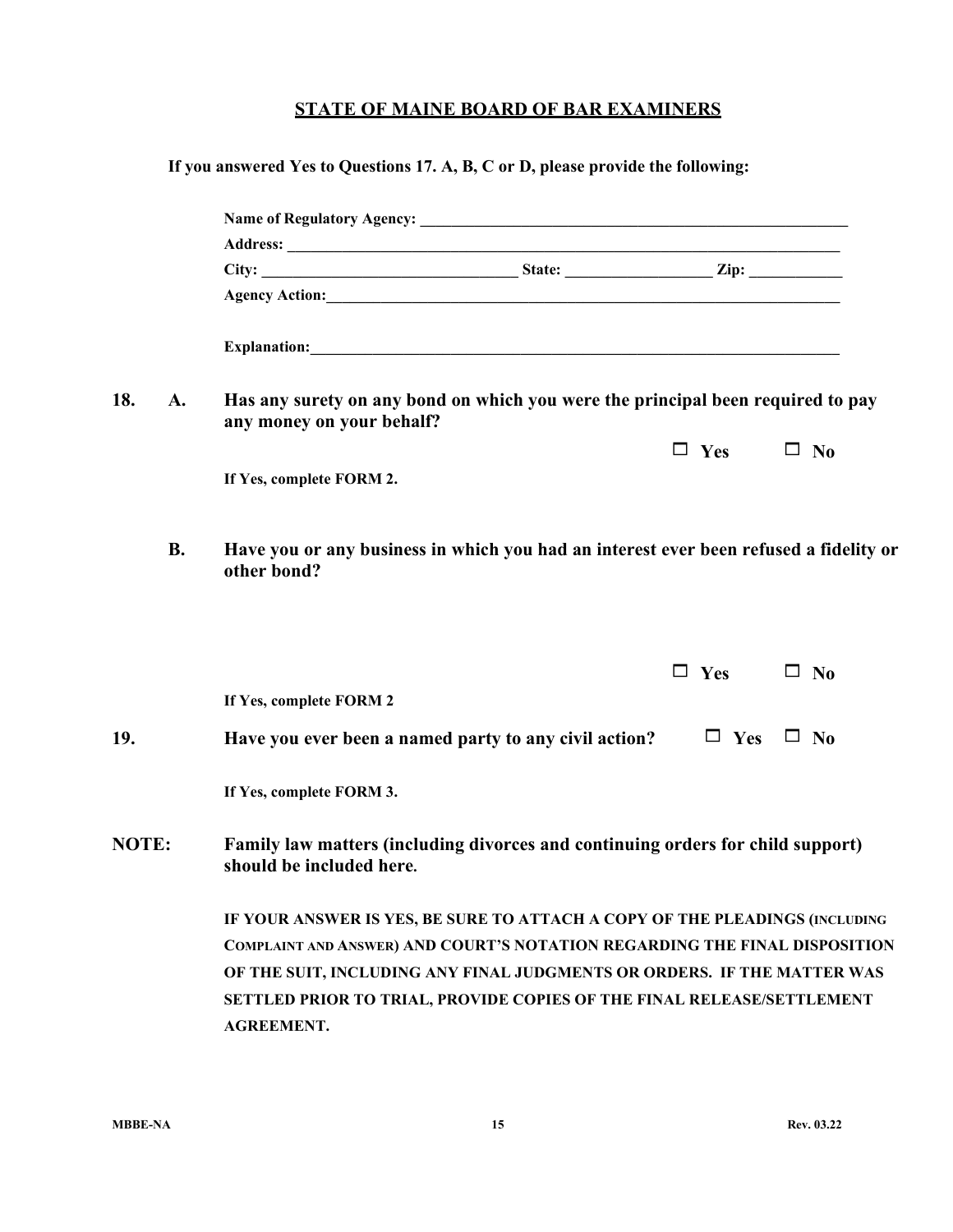| 20. | Have you ever had a complaint filed against you in any civil, criminal or        |
|-----|----------------------------------------------------------------------------------|
|     | administrative forum alleging fraud, deceit, misrepresentation, forgery or legal |
|     | malpractice?                                                                     |

| P9 | JΛ |
|----|----|
|----|----|

**If Yes, complete FORM 3.** 

**IF YOUR ANSWER IS YES, BE SURE TO ATTACH A COPY OF THE PLEADINGS (INCLUDING COMPLAINT AND ANSWER) AND COURT'S NOTATION REGARDING THE FINAL DISPOSITION OF THE SUIT, INCLUDING ANY FINAL JUDGMENTS OR ORDERS. IF THE MATTER WAS SETTLED PRIOR TO TRIAL, PROVIDE COPIES OF THE FINAL RELEASE/SETTLEMENT AGREEMENT.**

**21. A. Have you ever been cited for, arrested for, charged with, or convicted of any alcohol or drug related traffic violation other than a violation that was resolved in juvenile court?**

|                                                                                                                                                           | $\square$ Yes | No.          |
|-----------------------------------------------------------------------------------------------------------------------------------------------------------|---------------|--------------|
| If Yes, complete FORM 5T. Do not attach a printout of your driving records as it will not be<br>accepted. You must provide the information yourself.      |               |              |
| Have you been cited for, arrested for, charged with, or convicted of any moving<br>traffic violation during the past ten years? (Not parking violations). |               |              |
|                                                                                                                                                           | $\Box$ Yes    | No           |
|                                                                                                                                                           |               |              |
| If Yes, complete FORM 5T. Do not attach a printout of your driving records as it will not be<br>accepted. You must provide the information yourself.      |               |              |
| Have you applied for or been issued a driver's license or operator's permit in any<br>state or jurisdiction other than listed on page 4.                  | $\Box$ Yes    | $\square$ No |
| If Yes, list each jurisdiction and the approximate date the license or permit was initially issued.                                                       |               |              |

\_\_\_\_\_\_\_\_\_\_\_\_\_\_\_\_\_\_\_\_\_\_\_\_\_\_\_\_\_\_\_\_\_\_\_\_\_\_\_\_\_\_\_\_\_\_\_\_\_\_\_\_\_\_\_\_\_\_\_\_\_\_\_\_\_\_\_\_\_\_\_\_\_\_\_\_\_\_\_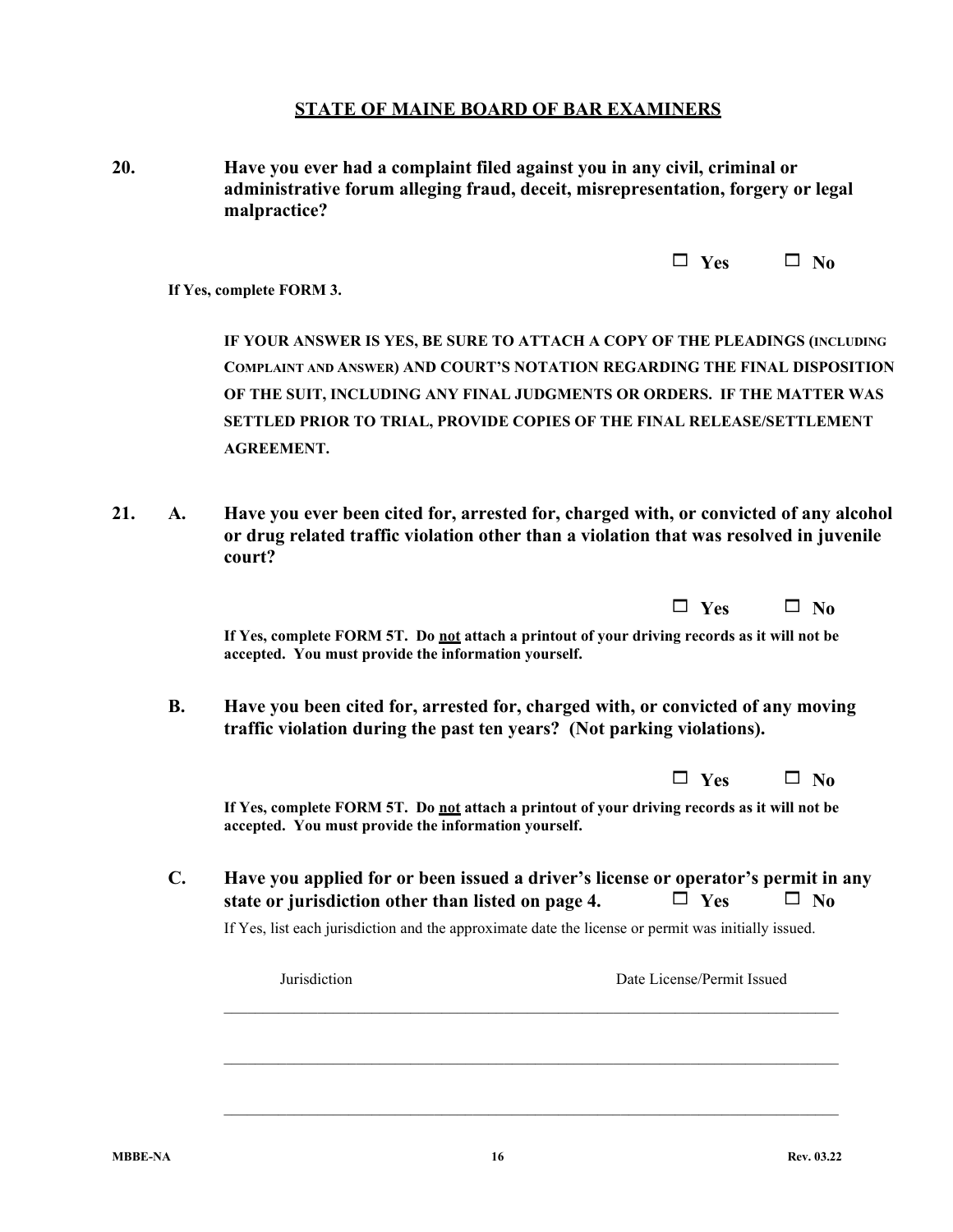**21. D. Has your driver's license in any state ever been suspended or revoked?**

**If Yes, complete FORM 5S and state the complete facts and circumstances surrounding the suspension or revocation including, but not necessarily limited to: name and address of suspending or revoking authority; date of each suspension or revocation; if suspended, the length of the suspension; the reason for the suspension or revocation; whether the license was reinstated; and any other facts which may be pertinent.**

**22. Have you ever, as an adult, been cited, arrested, charged or convicted for any violation of any law (except traffic violations)?**

| Yes | $\square$ No |
|-----|--------------|
|-----|--------------|

**NOTE:This answer should include matters that have been expunged or been subject to a diversionary program.**

**If Yes, complete FORM 5.**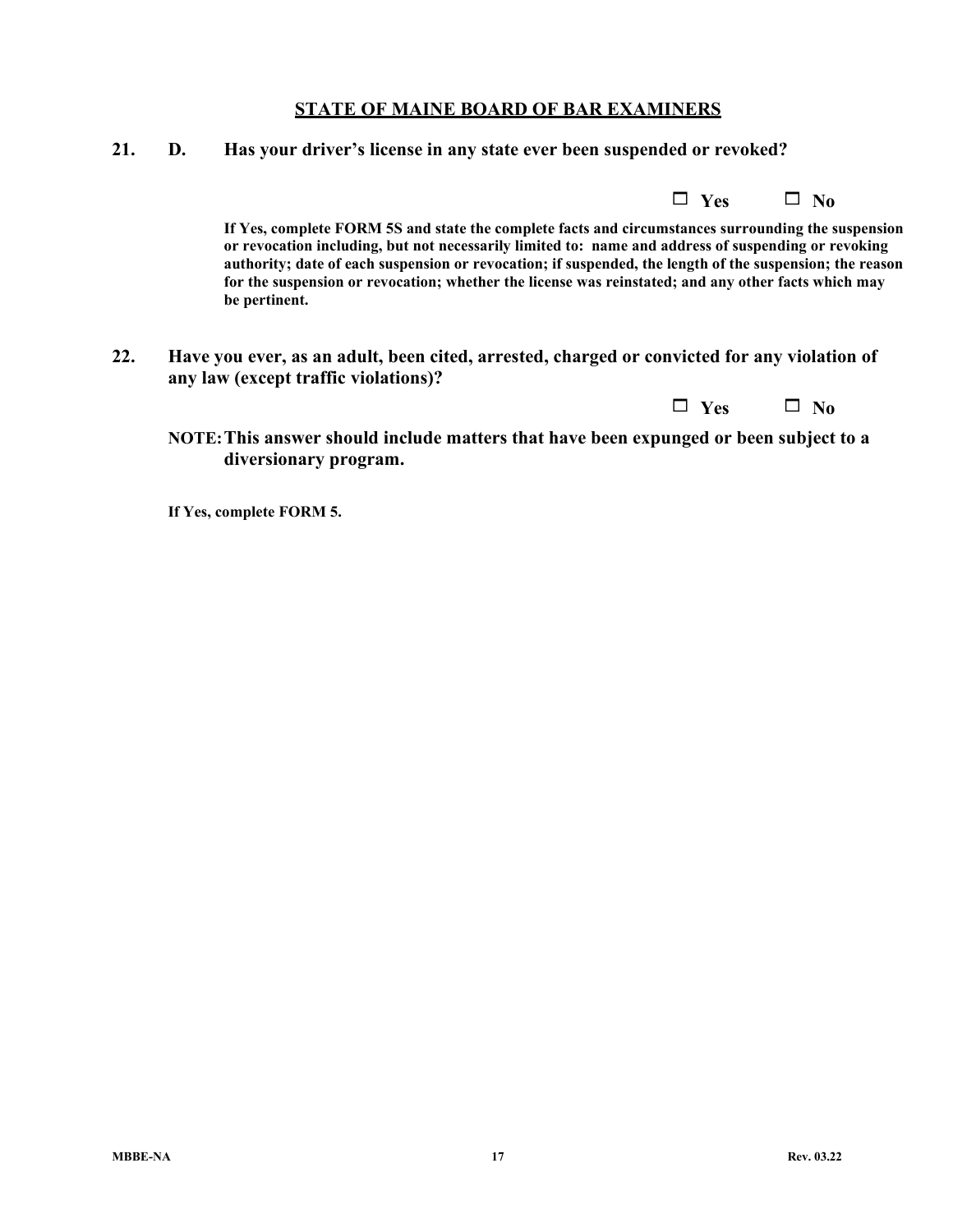| 23. |                | Have you ever filed a petition for bankruptcy?<br>If Yes, complete FORM 4.                                                                                                                                | $\Box$ Yes | $\square$ No |
|-----|----------------|-----------------------------------------------------------------------------------------------------------------------------------------------------------------------------------------------------------|------------|--------------|
| 24. | A.             | Have you had any debts of \$500 or more (including alimony, child support, credit<br>cards, charge accounts and student loans) which have been more than 90 days past<br>due within the past three years? |            |              |
|     |                |                                                                                                                                                                                                           | $\Box$ Yes | $\square$ No |
|     | <b>B.</b>      | Have you ever had a credit card or charge account revoked?                                                                                                                                                |            |              |
|     |                |                                                                                                                                                                                                           | $\Box$ Yes | $\square$ No |
|     | $\mathbf{C}$ . | Have you ever defaulted on any student loan?                                                                                                                                                              | $\Box$ Yes | $\square$ No |
|     | D.             | Have you ever defaulted on any other loan?                                                                                                                                                                | $\Box$ Yes | $\square$ No |
|     | Е.             | Have you filed state and federal income tax returns for each of the last five years?                                                                                                                      |            |              |

 $\Box$  Yes  $\Box$  No

**If Yes to Question 24. A, B, C or D, or No to E complete FORM 6.**

#### **PREAMBLE TO QUESTIONS 25, 26, AND 27**

**Through this application, the Maine Board of Bar Examiners makes inquiry about recent mental health and addiction matters. This information, along with all other information, is treated confidentially by the Board. The purpose of such inquiries is to determine the current fitness of an applicant to practice law. The mere fact of treatment for mental health problems or addictions is not, in itself, a basis on which an applicant is ordinarily denied admission in most jurisdictions, and boards of bar examiners routinely certify for admission individuals who have demonstrated personal responsibility and maturity in dealing with mental health and addiction issues. The Maine Board of Bar Examiners encourages applicants who may benefit from treatment to seek it.**

**Boards do, on occasion, deny certification to applicants whose ability to function is impaired in a manner relevant to the practice of law at the time that the licensing decision is made, or to applicants who demonstrate a lack of candor by their responses. This is consistent with the public purpose that underlies the licensing responsibilities assigned to bar admission agencies; further, the responsibility for demonstrating qualification to practice law is ordinarily assigned to the applicant in most jurisdictions.**

**The Maine Board of Bar Examiners does not ordinarily seek medical records, although it may do so.**

**The Board does not, by its questions, seek information that is fairly characterized as situational counseling. Examples of situational counseling include stress counseling, domestic counseling, grief counseling, and counseling for eating or sleeping disorders. Generally, the Board does not view these types of counseling as germane to the issue of whether an applicant is qualified to practice law.**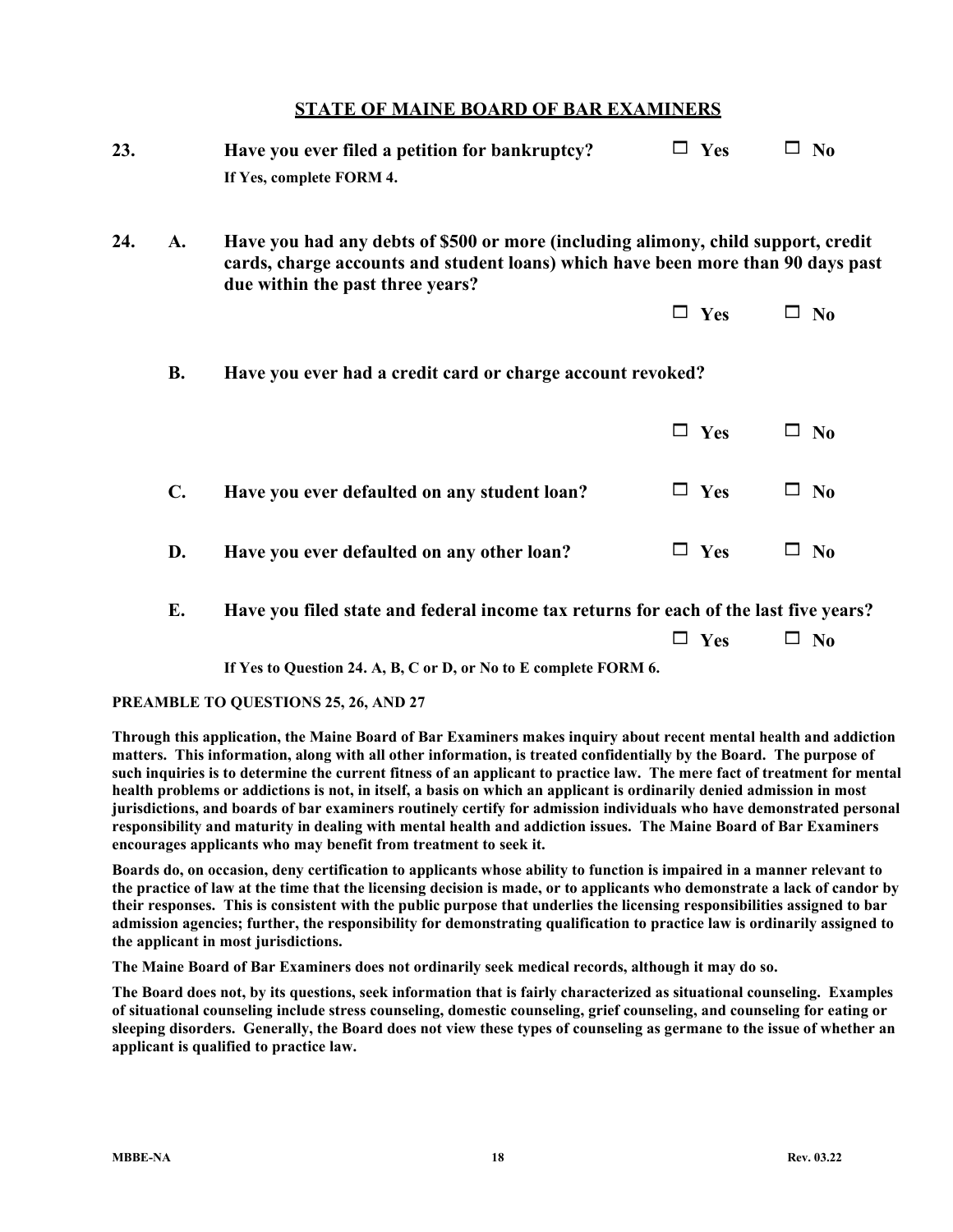| 25. | A.        | Do you currently use any drug, narcotic or substance which use is illegal under state<br>or federal law?                                                                                                                                                                                                                                           |            |              |  |  |
|-----|-----------|----------------------------------------------------------------------------------------------------------------------------------------------------------------------------------------------------------------------------------------------------------------------------------------------------------------------------------------------------|------------|--------------|--|--|
|     |           |                                                                                                                                                                                                                                                                                                                                                    | $\Box$ Yes | $\square$ No |  |  |
|     |           | If Yes, please explain.                                                                                                                                                                                                                                                                                                                            |            |              |  |  |
|     | <b>B.</b> | Have you ever claimed to be or been declared legally incompetent?                                                                                                                                                                                                                                                                                  |            |              |  |  |
|     |           |                                                                                                                                                                                                                                                                                                                                                    | $\Box$ Yes | $\square$ No |  |  |
|     |           | If Yes, please explain.                                                                                                                                                                                                                                                                                                                            |            |              |  |  |
|     |           | If your answer to either Question 25 (A) or (B) is Yes, complete FORMS 7 and 8.                                                                                                                                                                                                                                                                    |            |              |  |  |
| 26. | A.        | Within the last three (3) years have you had any condition or impairment (including,<br>but not limited to, substance abuse, alcohol abuse, or a mental, emotional, or nervous<br>disorder or condition) which in any way currently affects, or if untreated could<br>affect, your ability to practice law in a competent and professional manner? |            |              |  |  |
|     |           |                                                                                                                                                                                                                                                                                                                                                    | Yes        | $\square$ No |  |  |
|     |           | If your answer to Question 26 (A) is Yes, complete FORMS 7 and 8.                                                                                                                                                                                                                                                                                  |            |              |  |  |

**B. If your answer to Question 26(A) is Yes, are the limitations or impairments caused by your mental health condition or substance abuse problem reduced or ameliorated because you receive ongoing treatment (with or without medication) or because you participate in a monitoring program?**

 $\Box$  Yes  $\Box$  No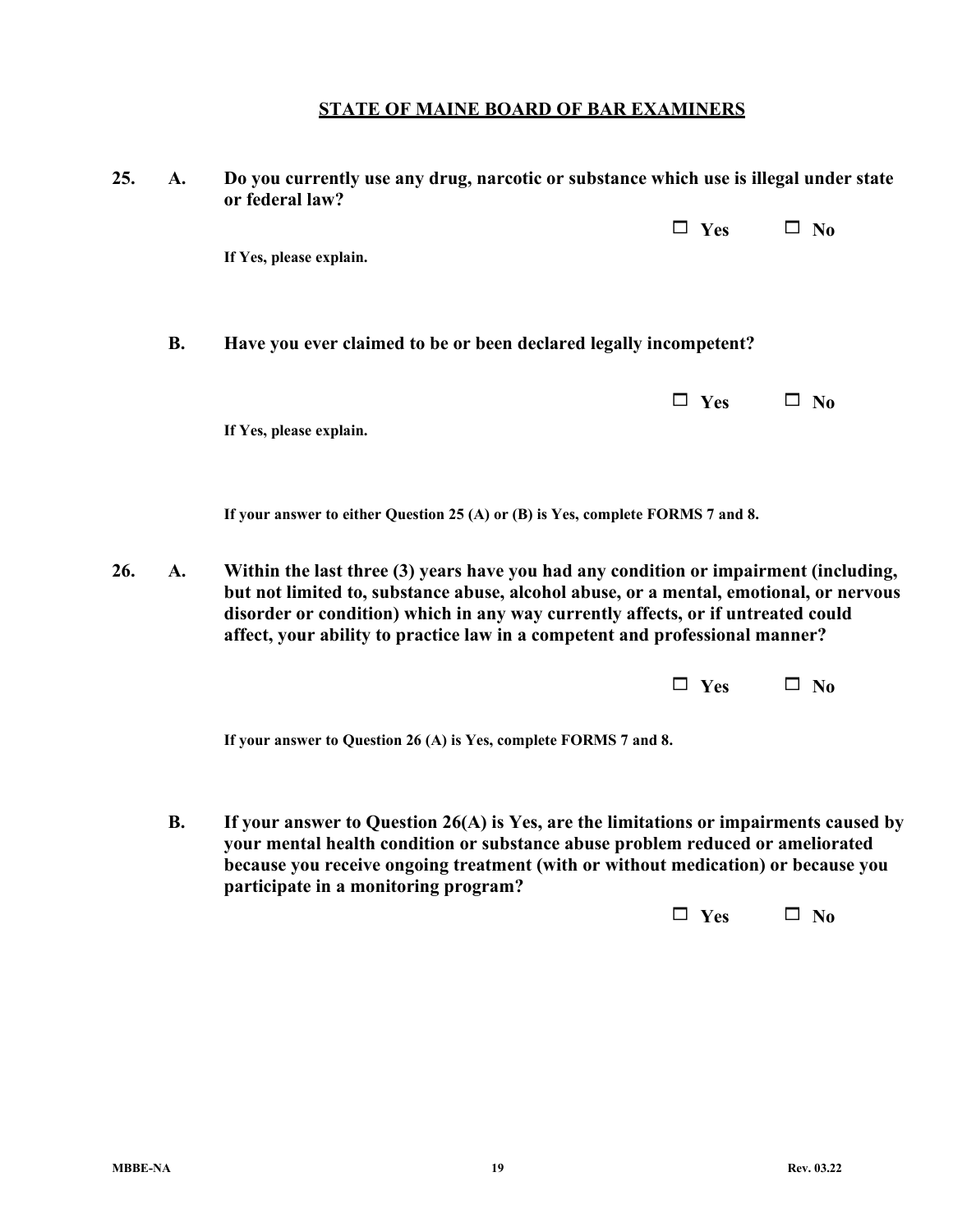**27. A. Within the past five years, have you ever raised the issue of consumption of drugs or alcohol or the issue of a mental, emotional, nervous, or behavioral disorder or condition as a defense, in mitigation of, or as an explanation for your actions in the course of any administrative or judicial proceeding or investigation; any inquiry or other proceeding; or any proposed termination by an educational institution, employer, government agency, professional organization, or licensing authority?**

|                                                                                                                                                                                                                                | $\Box$ Yes $\Box$ No |  |
|--------------------------------------------------------------------------------------------------------------------------------------------------------------------------------------------------------------------------------|----------------------|--|
| If you answered Yes, furnish a thorough explanation below:                                                                                                                                                                     |                      |  |
| Name of Entity before which the issue was raised (i.e. court, agency, etc.):                                                                                                                                                   |                      |  |
| ,我们也不会有什么。""我们的人,我们也不会有什么?""我们的人,我们也不会有什么?""我们的人,我们也不会有什么?""我们的人,我们也不会有什么?""我们的人                                                                                                                                               |                      |  |
| Address: Andreas Address: Address: Address: Address: Address: Address: Address: Address: Address: Address: Address: Address: Address: Address: Address: Address: Address: Address: Address: Address: Address: Address: Address |                      |  |
|                                                                                                                                                                                                                                |                      |  |
|                                                                                                                                                                                                                                |                      |  |
| <b>Nature of the Proceeding:</b>                                                                                                                                                                                               |                      |  |
|                                                                                                                                                                                                                                |                      |  |

**B. Are there any other facts not disclosed hereto concerning your background, history, experience or activities which may have a negative bearing on your character, fitness, or eligibility to practice law in Maine?**

 $\Box$  Yes  $\Box$  No

**If Yes, please attach a statement giving a full explanation.**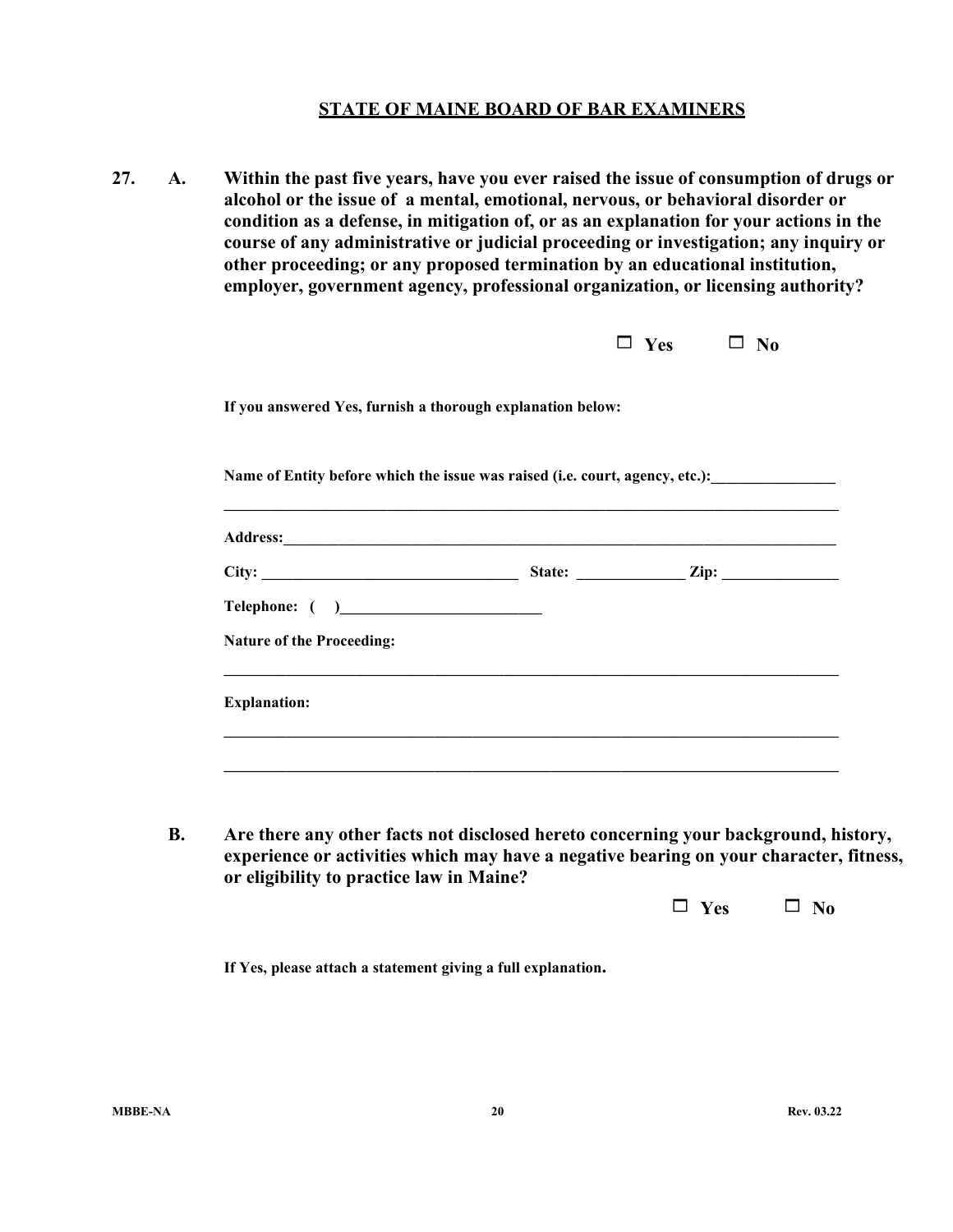**28. Provide complete information for at least five references, preferably persons who have known you for a minimum of five years. You are encouraged to include one reference from every locality where you have lived during the last ten years. Do not list yourself, anyone who is related to you by blood or marriage, or anyone who resides at your current residential address. Do not use names listed in response to Question 13 (employment). Make sure that no two persons listed are members of the same household. Only one person may be a current or former classmate.**

| (1) |                                                                                                                                                                                                                                |                   |  |                    |
|-----|--------------------------------------------------------------------------------------------------------------------------------------------------------------------------------------------------------------------------------|-------------------|--|--------------------|
|     |                                                                                                                                                                                                                                |                   |  |                    |
|     |                                                                                                                                                                                                                                |                   |  |                    |
|     | Check if address is: $\square$ Residence $\square$ Business                                                                                                                                                                    |                   |  |                    |
|     | Telephone () Cocupation Constrainers (2008) Nears Known                                                                                                                                                                        |                   |  |                    |
| (2) |                                                                                                                                                                                                                                |                   |  |                    |
|     |                                                                                                                                                                                                                                |                   |  |                    |
|     | City State Zip                                                                                                                                                                                                                 |                   |  |                    |
|     | Check if address is: $\square$ Residence $\square$ Business                                                                                                                                                                    |                   |  |                    |
|     | Telephone ( ) Cocupation Construction Construction Construction Construction Construction Construction Construction Construction Construction Construction Construction Construction Construction Construction Construction Co |                   |  |                    |
| (3) |                                                                                                                                                                                                                                |                   |  |                    |
|     |                                                                                                                                                                                                                                |                   |  |                    |
|     |                                                                                                                                                                                                                                |                   |  |                    |
|     | Check if address is: $\square$ Residence $\square$ Business                                                                                                                                                                    |                   |  |                    |
|     | Telephone ( ) Cocupation Construction Vears Known                                                                                                                                                                              |                   |  |                    |
| (4) | Name                                                                                                                                                                                                                           |                   |  |                    |
|     |                                                                                                                                                                                                                                |                   |  |                    |
|     |                                                                                                                                                                                                                                |                   |  |                    |
|     | Check if address is: $\square$ Residence $\square$ Business                                                                                                                                                                    |                   |  |                    |
|     | Telephone () ______________________Occupation___________________________________Years Known________                                                                                                                            |                   |  |                    |
| (5) | Name                                                                                                                                                                                                                           |                   |  |                    |
|     |                                                                                                                                                                                                                                |                   |  |                    |
|     | City State Zip                                                                                                                                                                                                                 |                   |  |                    |
|     | Check if address is: $\square$ Residence $\square$ Business                                                                                                                                                                    |                   |  |                    |
|     | Telephone ()                                                                                                                                                                                                                   | _____ Occupation_ |  | <b>Years Known</b> |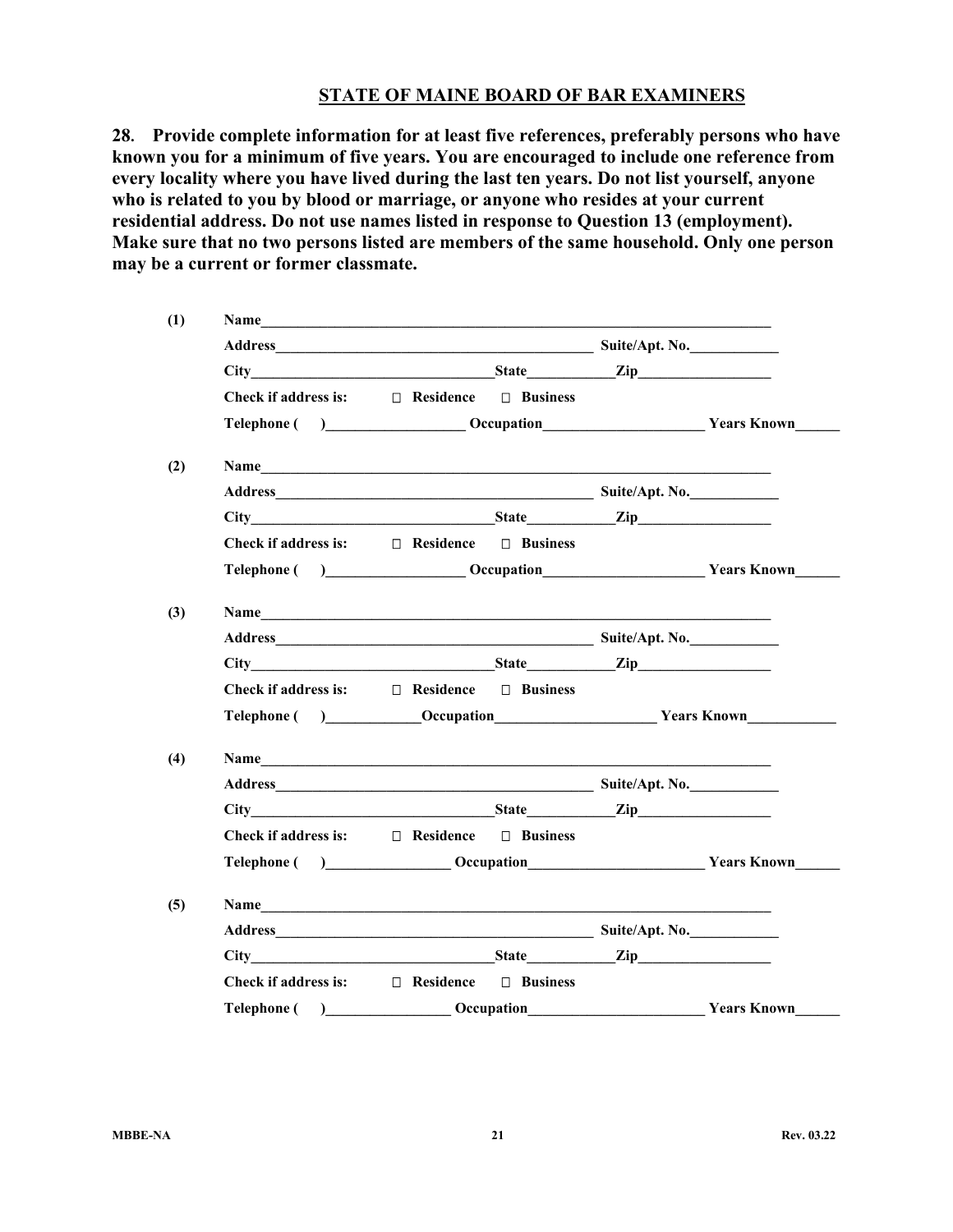## **STATE OF MAINE BOARD OF BAR EXAMINERS AUTHORIZATION AND RELEASE**

| I, (Name)      | , born (Date of Birth) |  |
|----------------|------------------------|--|
| born at (City) | , (State)<br>(Country) |  |

**having filed an application for admission to the bar of Maine, hereby consent to have an investigation made as to my moral character, credit record, college and law school records, criminal records, medical records, professional reputation and fitness for the practice of law and such other information as may be received, all of which will be reported only to the admitting authority. I agree to give any further information that may be required concerning my past record. I understand that the contents of my character report are confidential. I also authorize and request every person, firm, company, corporation, governmental agency, law enforcement agency, court, association or institution having control of any documents, records or other information pertaining to me, to furnish to the Maine Board of Bar Examiners any such information, including documents, records, bar association or State bar governing agency files regarding charges or complaints filed against me, including any complaints erased by law, whether formal or informal, pending or closed, or any other pertinent data; and to permit the Maine Board of Bar Examiners or any of its agents or representatives to inspect and make copies of such documents, records or other information, excepting any information with respect to a juvenile offense.**

**I also authorize the Maine Board of Bar Examiners to obtain any information from my official record on file with the United States Selective Service System. I further authorize the National Personnel Records Center, in St. Louis, MO or other custodian of my military record to release and furnish to the Maine Board of Bar Examiners information or photocopies of my military personnel and related medical records, including but not limited to a copy of my DD Form 214, Report of Separation, and I do hereby consent to the release of such information.**

**I hereby release, discharge and exonerate the Maine Board of Bar Examiners, its agents and representatives, including but not limited to expert witnesses or evaluators consulted or used by the Board or its staff, and any person so furnishing information from any and all liability of every nature and kind arising out of the furnishing or inspection of such documents, records, and other information as authorized herein or the investigation made by the Maine Board of Bar Examiners to which I hereby consent.**

**STATE OF** 

**COUNTY OF \_\_\_\_\_\_\_\_\_\_\_\_\_\_\_\_\_\_\_\_\_\_\_\_\_\_**

**\_\_\_\_\_\_\_\_\_\_\_\_\_\_\_\_\_\_\_\_\_\_\_\_\_\_\_\_\_\_\_\_\_\_\_\_\_\_\_\_\_\_\_\_\_\_\_\_\_\_\_\_ Signature of Applicant (Sign in Blue or Black Ink)**

Subscribed and sworn to or affirmed before me this day of the same of  $\alpha$ , 20  $\alpha$ .

**\_\_\_\_\_\_\_\_\_\_\_\_\_\_\_\_\_\_\_\_\_\_\_\_\_\_\_\_\_\_\_\_\_\_\_\_\_\_\_\_\_\_\_\_\_\_\_\_\_\_ Notary Public (Sign in black ink)**

**My commission expires\_\_\_\_\_\_\_\_\_\_\_\_\_\_\_\_\_\_\_\_\_\_\_\_\_\_\_\_\_\_**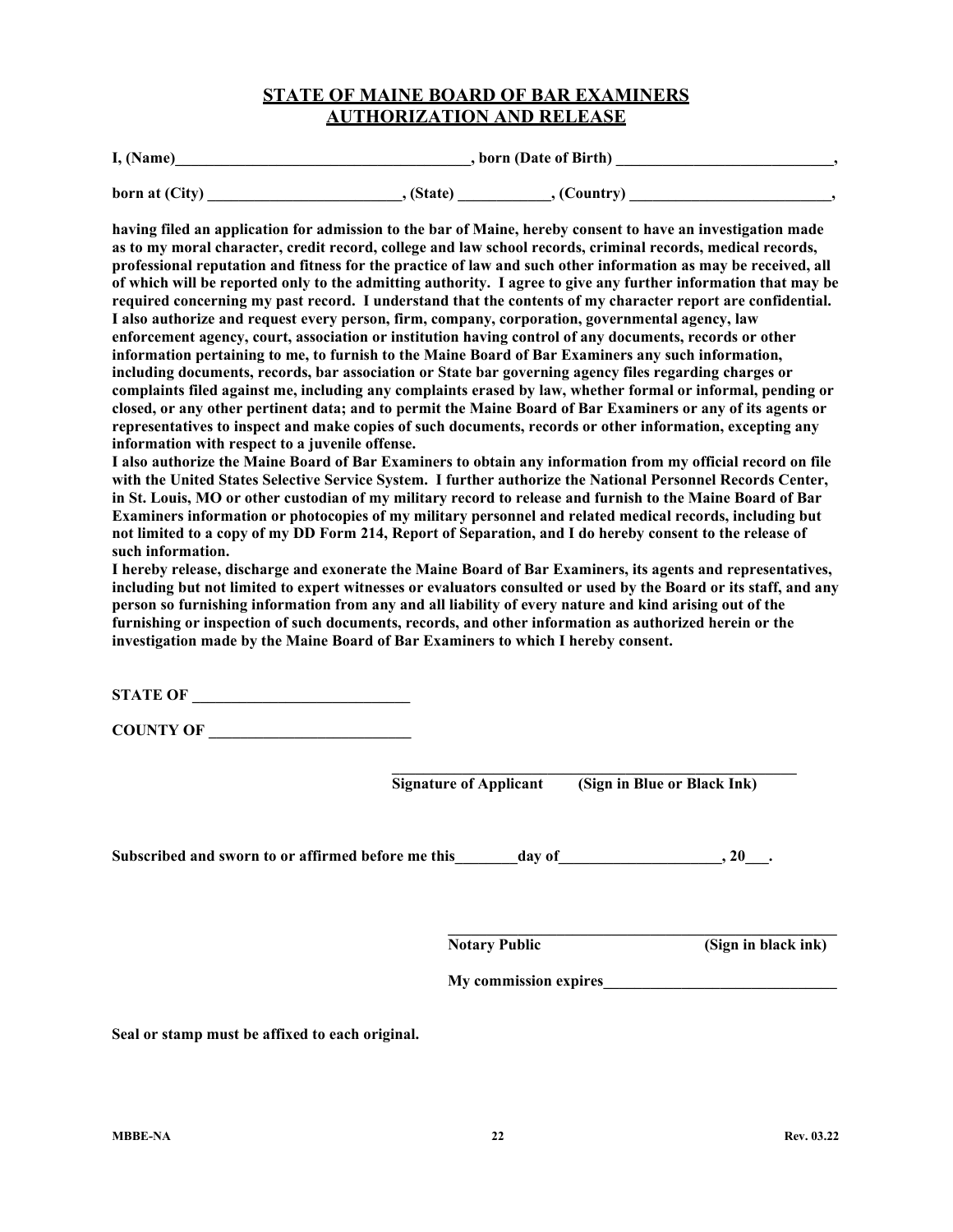#### **AUTHORIZATION AND RELEASE**

| I, (Name)      | , born (Date of Birth) |             |  |
|----------------|------------------------|-------------|--|
| born at (City) | . (State)              | , (Country) |  |

**having filed an application for ad having filed an application for admission to the bar of Maine, hereby consent to have an investigation made as to my moral character, credit record, college and law school records, criminal records, medical records, professional reputation and fitness for the practice of law and such other information as may be received, all of which will be reported only to the admitting authority. I agree to give any further information that may be required concerning my past record. I understand that the contents of my character report are confidential.**

**I also authorize and request every person, firm, company, corporation, governmental agency, law enforcement agency, court, association or institution having control of any documents, records or other information pertaining to me, to furnish to the Maine Board of Bar Examiners any such information, including documents, records, bar association or State bar governing agency files regarding charges or complaints filed against me, including any complaints erased by law, whether formal or informal, pending or closed, or any other pertinent data; and to permit the Maine Board of Bar Examiners or any of its agents or representatives to inspect and make copies of such documents, records or other information, excepting any information with respect to a juvenile offense.**

**I also authorize the Maine Board of Bar Examiners to obtain any information from my official record on file with the United States Selective Service System. I further authorize the National Personnel Records Center, in St. Louis, MO or other custodian of my military record to release and furnish to the Maine Board of Bar Examiners information or photocopies of my military personnel and related medical records, including but not limited to a copy of my DD Form 214, Report of Separation, and I do hereby consent to the release of such information.**

**I hereby release, discharge and exonerate the Maine Board of Bar Examiners, its agents and representatives, including but not limited to expert witnesses or evaluators consulted or used by the Board or its staff, and any person so furnishing information from any and all liability of every nature and kind arising out of the furnishing or inspection of such documents, records, and other information as authorized herein or the investigation made by the Maine Board of Bar Examiners to which I hereby consent.**

**STATE OF** 

**COUNTY OF \_\_\_\_\_\_\_\_\_\_\_\_\_\_\_\_\_\_\_\_\_\_\_\_\_\_**

**\_\_\_\_\_\_\_\_\_\_\_\_\_\_\_\_\_\_\_\_\_\_\_\_\_\_\_\_\_\_\_\_\_\_\_\_\_\_\_\_\_\_\_\_\_\_\_\_\_\_\_\_ Signature of Applicant (Sign in Blue or Black Ink)**

Subscribed and sworn to or affirmed before me this day of the same of  $\alpha$ , 20 and  $\alpha$ , 20 and  $\alpha$ , 20 and  $\alpha$ , 20 and  $\alpha$ 

**Notary Public (Sign in black ink)**

**My commission expires** 

**\_\_\_\_\_\_\_\_\_\_\_\_\_\_\_\_\_\_\_\_\_\_\_\_\_\_\_\_\_\_\_\_\_\_\_\_\_\_\_\_\_\_\_\_\_\_\_\_\_\_**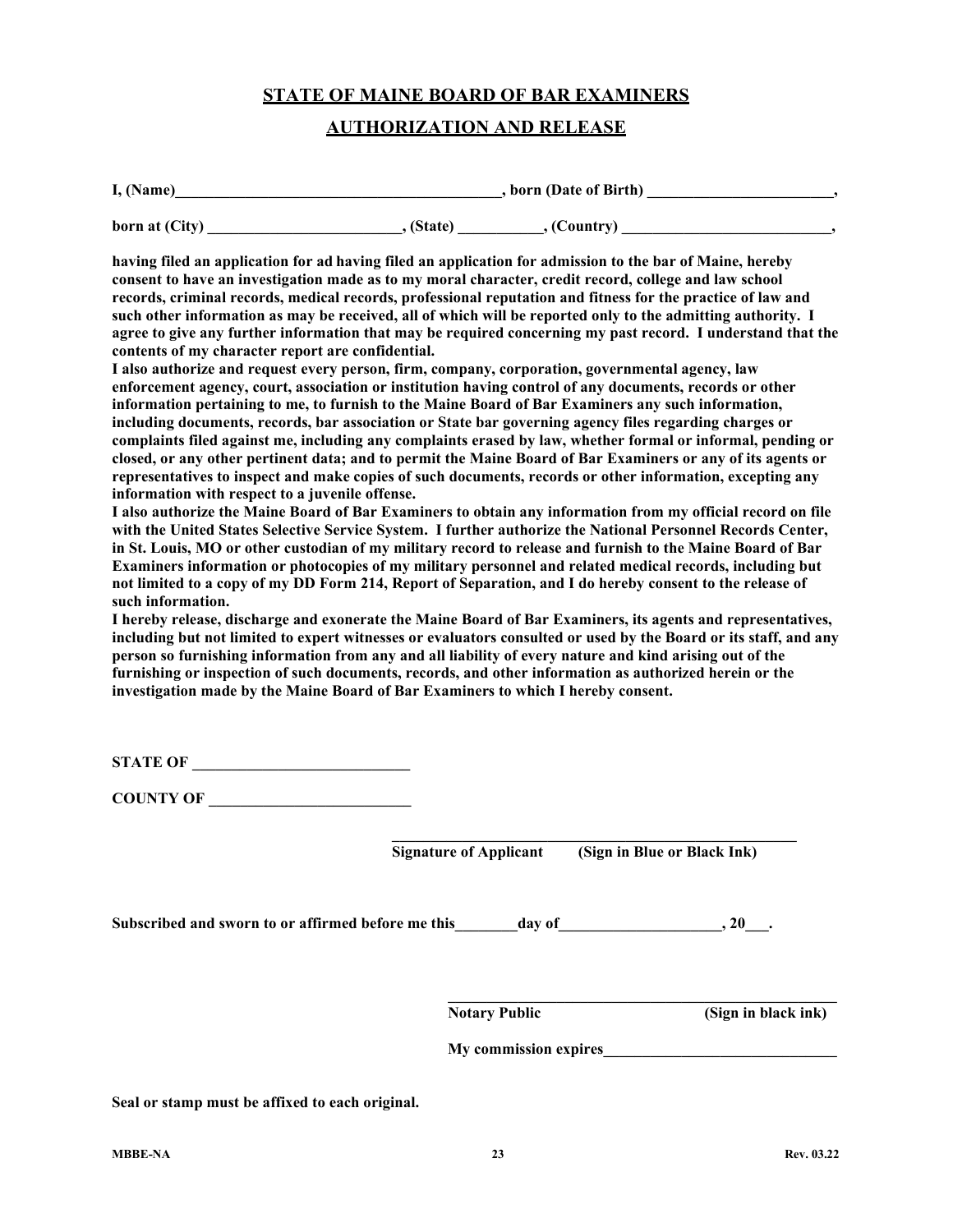#### **AUTHORIZATION AND RELEASE**

| I, (Name)      | , born (Date of Birth) |             |  |
|----------------|------------------------|-------------|--|
| born at (City) | . (State)              | , (Country) |  |

**having filed an application for ad having filed an application for admission to the bar of Maine, hereby consent to have an investigation made as to my moral character, credit record, college and law school records, criminal records, medical records, professional reputation and fitness for the practice of law and such other information as may be received, all of which will be reported only to the admitting authority. I agree to give any further information that may be required concerning my past record. I understand that the contents of my character report are confidential.**

**I also authorize and request every person, firm, company, corporation, governmental agency, law enforcement agency, court, association or institution having control of any documents, records or other information pertaining to me, to furnish to the Maine Board of Bar Examiners any such information, including documents, records, bar association or State bar governing agency files regarding charges or complaints filed against me, including any complaints erased by law, whether formal or informal, pending or closed, or any other pertinent data; and to permit the Maine Board of Bar Examiners or any of its agents or representatives to inspect and make copies of such documents, records or other information, excepting any information with respect to a juvenile offense.**

**I also authorize the Maine Board of Bar Examiners to obtain any information from my official record on file with the United States Selective Service System. I further authorize the National Personnel Records Center, in St. Louis, MO or other custodian of my military record to release and furnish to the Maine Board of Bar Examiners information or photocopies of my military personnel and related medical records, including but not limited to a copy of my DD Form 214, Report of Separation, and I do hereby consent to the release of such information.**

**I hereby release, discharge and exonerate the Maine Board of Bar Examiners, its agents and representatives, including but not limited to expert witnesses or evaluators consulted or used by the Board or its staff, and any person so furnishing information from any and all liability of every nature and kind arising out of the furnishing or inspection of such documents, records, and other information as authorized herein or the investigation made by the Maine Board of Bar Examiners to which I hereby consent.**

**STATE OF** 

**COUNTY OF \_\_\_\_\_\_\_\_\_\_\_\_\_\_\_\_\_\_\_\_\_\_\_\_\_\_**

**\_\_\_\_\_\_\_\_\_\_\_\_\_\_\_\_\_\_\_\_\_\_\_\_\_\_\_\_\_\_\_\_\_\_\_\_\_\_\_\_\_\_\_\_\_\_\_\_\_\_\_\_ Signature of Applicant (Sign in Blue or Black Ink)**

Subscribed and sworn to or affirmed before me this \_\_\_\_\_\_day of \_\_\_\_\_\_\_\_\_\_\_\_\_\_\_, 20\_\_\_.

**Notary Public (Sign in black ink)**

**My commission expires** 

**\_\_\_\_\_\_\_\_\_\_\_\_\_\_\_\_\_\_\_\_\_\_\_\_\_\_\_\_\_\_\_\_\_\_\_\_\_\_\_\_\_\_\_\_\_\_\_\_\_\_**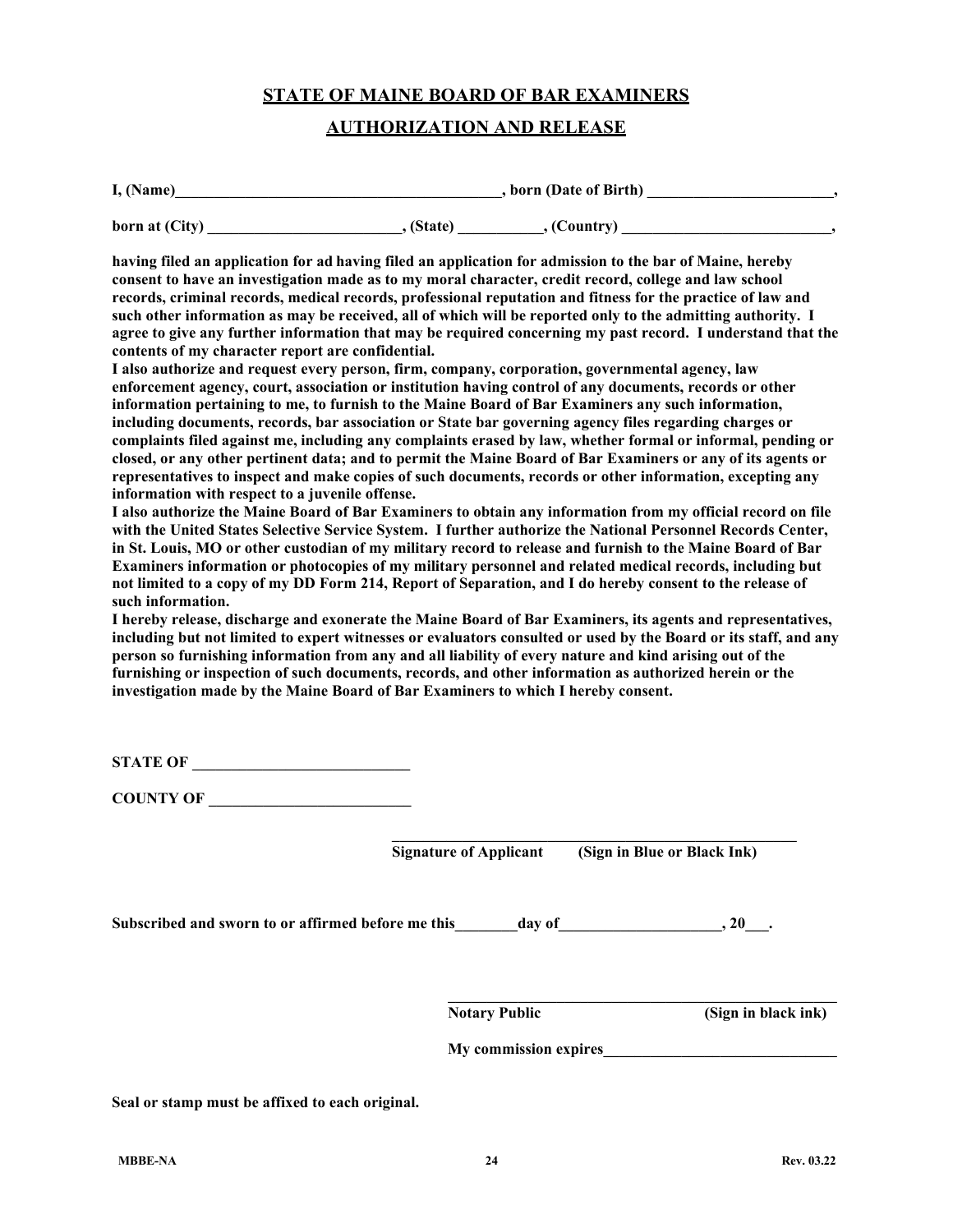# **29. Submit three original notarized copies of the above Authorization and Release Form.**

#### **CONTINUING APPLICATION AND AUTHORIZATION FOR RELEASE OF INFORMATION**

**I understand this application for admission to the practice of law in the State of Maine is a continuing application and must show correctly and fully the information herein sought as of the date of my taking the oath of an attorney at law. I will, therefore, before such time and not later than thirty (30) days (whichever is earlier) after the happening of any events which change any response to the requests for information sought herein, notify the Board by filing an amendment to this application as to any such change.**

**I further understand that the Board may release sample essay answers to applicants pursuant to Maine Bar Admission Rule 10(i). I hereby authorize the Board of Bar Examiners to utilize any of my essay answers, without identifying me by name, for this purpose without requiring any advance notice of same.**

**STATE OF** 

**COUNTY OF \_\_\_\_\_\_\_\_\_\_\_\_\_\_\_\_\_\_\_\_\_\_\_\_\_\_\_\_\_\_\_\_\_\_\_**

**\_\_\_\_\_\_\_\_\_\_\_\_\_\_\_\_\_\_\_\_\_\_\_\_\_\_\_\_\_\_\_\_\_\_\_\_\_\_\_\_\_\_\_\_\_\_\_\_\_\_\_\_ Signature of Applicant (Sign in Blue or Black Ink)**

## **VERIFICATION**

**\_\_\_\_\_\_\_\_\_\_\_\_\_\_\_\_\_\_\_\_\_\_\_\_\_\_\_\_\_\_\_\_\_\_\_\_\_\_\_\_\_\_\_\_\_\_\_\_, being first duly sworn, says:**

**I hereby certify that I have read Maine Bar Rule 3 (the Code of Professional Responsibility), the Code of Judicial Conduct and the Maine Bar Admission Rules and intend to devote the necessary time toward acquainting myself, prior to the Bar Examination, with these standards, ideals and rules.**

**I have read the foregoing questions, and have answered the same fully and frankly. The answers are complete and true to my own knowledge. I have personally handwritten or typed the answers or they have been prepared under my supervision.**

**Signature of Applicant (Sign in Blue or Black Ink)**

**\_\_\_\_\_\_\_\_\_\_\_\_\_\_\_\_\_\_\_\_\_\_\_\_\_\_\_\_\_\_\_\_\_\_\_\_\_\_\_\_\_\_\_\_\_\_\_\_\_\_\_\_**

Subscribed and sworn to or affirmed before me this \_\_\_\_\_\_\_\_\_ day of\_\_\_\_\_\_\_\_\_\_\_\_\_\_\_, 20\_\_\_\_.

**\_\_\_\_\_\_\_\_\_\_\_\_\_\_\_\_\_\_\_\_\_\_\_\_\_\_\_\_\_\_\_\_\_\_\_\_\_\_\_\_\_\_\_\_\_\_\_\_\_\_\_\_\_ Notary Public (Sign in Blue or Black ink)**

**My commission expires\_\_\_\_\_\_\_\_\_\_\_\_\_\_\_\_\_\_\_\_\_\_\_\_\_\_\_\_\_\_\_\_\_\_**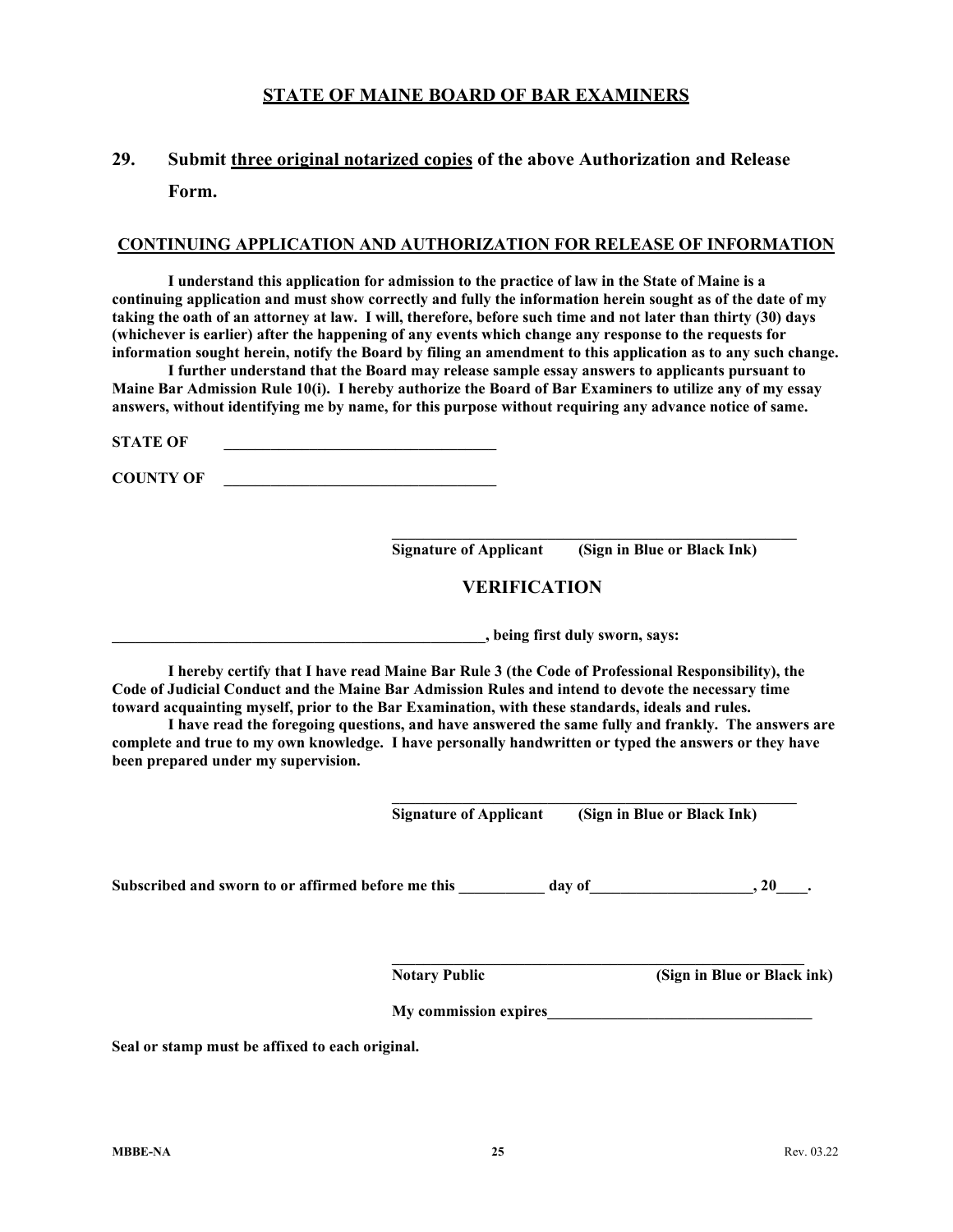#### **STATE OF MAINE BOARD OF EXAMINERS CONSENT TO DISCLOSURE OF SOCIAL SECURITY NUMBER**

**Pursuant to 5 U.S.C. § 552a (the Federal Privacy Act of 1974) and 42 U.S.C. § 405(c)(2)(C)(i), disclosure of your Social Security number for State tax administration purposes is mandatory. Section 175 of Title 36 of the Maine Revised Statutes requires the Maine Board of Bar Examiners to report the Social Security number of each applicant seeking admission to the Maine bar to the Maine State Tax Assessor in order that the Tax Assessor may make a determination of failure to fulfill tax return or payment obligations. An unfulfilled tax obligation may result in denial of admission to the Maine bar. The Maine Board of Bar Examiners will treat your Social Security number as confidential tax information pursuant to Section 191 of Title 36 of the Maine Revised Statutes.**

**Disclosure of your Social Security number is voluntary for the purposes of expediting completion of the character review required by Rule 9 of the Maine Bar Admission Rules. Your written authorization of the disclosure of your Social Security number for character review purposes helps the Maine Board of Bar Examiners and its employees and agents, including the National Conference of Bar Examiners, avoid errors of identity that may cause problems and delay in Maine bar certification and licensing. If you authorize disclosure of your Social Security number for character review purposes, no other disclosure will be made of your Social Security number except for State tax administration purposes as required by statute.**

#### **AUTHORIZATION AND CONSENT**

| I, (Name)      | , born (Date of Birth) |             |  |
|----------------|------------------------|-------------|--|
| born at (City) | . (State)              | . (Country) |  |

**hereby acknowledge and understand that disclosure of my Social Security number to the Maine State Tax Assessor for tax administration purposes as required by Maine statute and authorized by Federal statute is mandatory. I acknowledge and understand that disclosure of my Social Security number for purposes of expediting the character review process required for Maine bar admission is voluntary. I hereby authorize the Maine Board of Bar Examiners, its employees, and its agents, including the National Conference of Bar Examiners, to disclose my Social Security number to every person, agency, and entity having control of any documents, records, or other information, including credit records, pertaining to me; and I hereby consent to the use of my Social Security number for purposes of the investigation and verification necessary to complete the character review required for admission to the Maine bar. I understand that except for disclosure for character review purposes as authorized by me, no other disclosure shall be made of my Social Security number by the Maine Board of Bar Examiners except as authorized by Maine statute for tax administration purposes.**

|                                                    | <b>Signature of Applicant</b> | (Sign in Blue or Black Ink) |
|----------------------------------------------------|-------------------------------|-----------------------------|
|                                                    |                               |                             |
| Subscribed and sworn to or affirmed before me this | day of                        | 20                          |

**\_\_\_\_\_\_\_\_\_\_\_\_\_\_\_\_\_\_\_\_\_\_\_\_\_\_\_\_\_\_\_\_\_\_\_\_\_\_\_\_\_\_\_\_\_\_\_\_\_\_\_\_\_ Notary Public (Sign in black ink)**

**My commission expires\_\_\_\_\_\_\_\_\_\_\_\_\_\_\_\_\_\_\_\_\_\_\_\_\_\_\_\_\_\_\_\_\_\_**

**\_\_\_\_\_\_\_\_\_\_\_\_\_\_\_\_\_\_\_\_\_\_\_\_\_\_\_\_\_\_\_\_\_\_\_\_\_\_\_\_\_\_\_\_\_\_\_\_\_\_\_\_**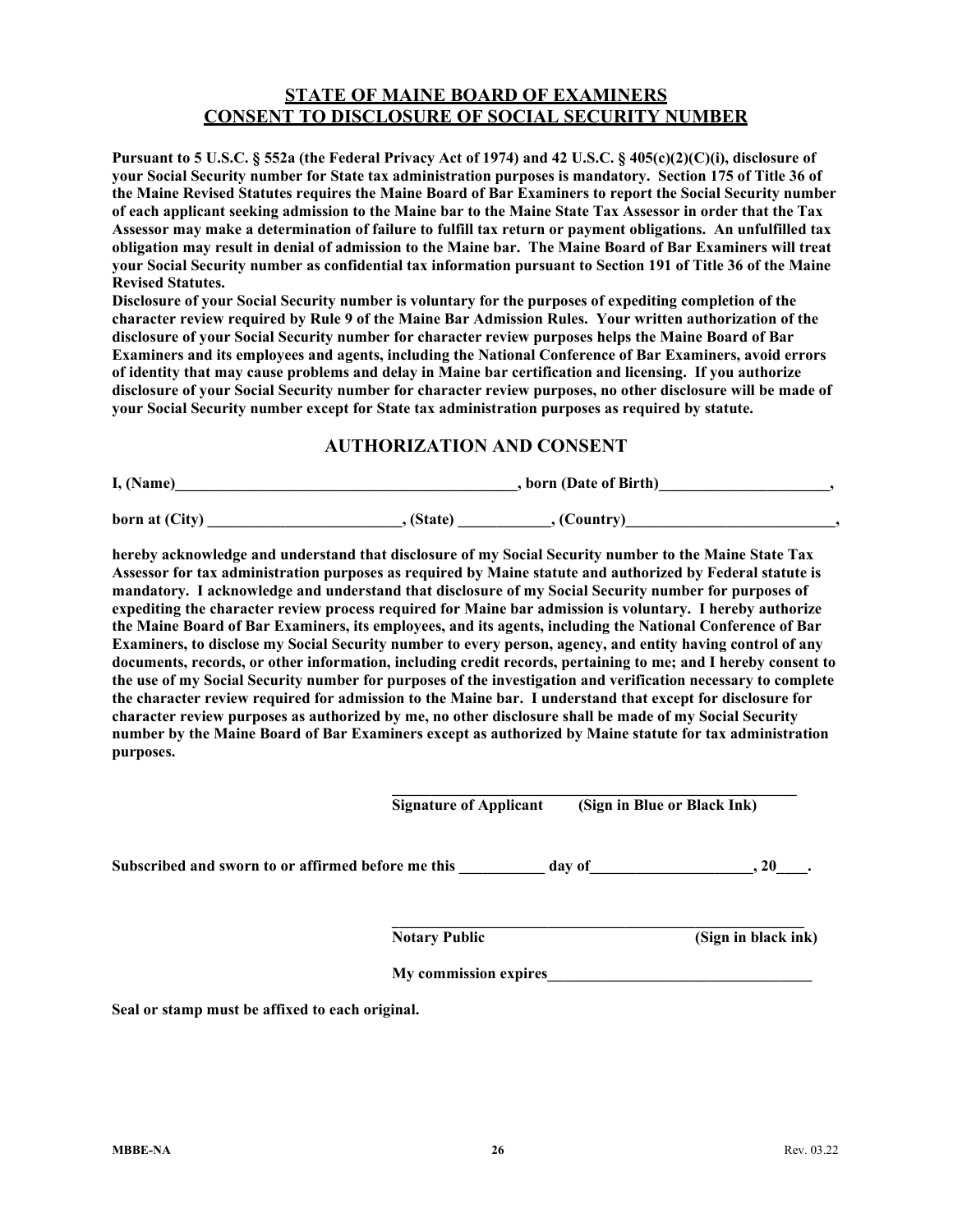## **ALL APPLICANTS MUST COMPLETE THE INFORMATION BELOW**

| SOCIAL SECURITY NUMBER: __ __ __ - __ - __ - __ - __ __ __ __                                                                                                                                                                                                                                                                                                                                                                                     |
|---------------------------------------------------------------------------------------------------------------------------------------------------------------------------------------------------------------------------------------------------------------------------------------------------------------------------------------------------------------------------------------------------------------------------------------------------|
|                                                                                                                                                                                                                                                                                                                                                                                                                                                   |
|                                                                                                                                                                                                                                                                                                                                                                                                                                                   |
| DATE OF APPLICATION: $\qquad \qquad \underline{\qquad}$ / $\qquad \underline{\qquad}$ / $\qquad \qquad \underline{\qquad}$ (mm/dd/yy)                                                                                                                                                                                                                                                                                                             |
| $\frac{1}{1-\frac{1}{1-\frac{1}{1-\frac{1}{1-\frac{1}{1-\frac{1}{1-\frac{1}{1-\frac{1}{1-\frac{1}{1-\frac{1}{1-\frac{1}{1-\frac{1}{1-\frac{1}{1-\frac{1}{1-\frac{1}{1-\frac{1}{1-\frac{1}{1-\frac{1}{1-\frac{1}{1-\frac{1}{1-\frac{1}{1-\frac{1}{1-\frac{1}{1-\frac{1}{1-\frac{1}{1-\frac{1}{1-\frac{1}{1-\frac{1}{1-\frac{1}{1-\frac{1}{1-\frac{1}{1-\frac{1}{1-\frac{1}{1-\frac{1}{1-\frac{1}{1-\frac{1}{1-\frac{1$<br><b>EXAMINATION DATE:</b> |
| <b>JURISDICTION APPLIED TO: MAINE</b>                                                                                                                                                                                                                                                                                                                                                                                                             |
| LIST ANY OTHER NAMES YOU HAVE BEEN LEGALLY KNOWN BY: (This does not<br>include "nicknames" such as Joe, Pete, etc.                                                                                                                                                                                                                                                                                                                                |

**\*\*\*Please complete the information requested above and return this form with your completed application. Thank you.\*\*\***

**\_\_\_\_\_\_\_\_\_\_\_\_\_\_\_\_\_\_\_\_\_\_\_\_\_\_\_\_\_\_\_\_\_\_\_\_\_\_\_\_\_\_\_\_\_\_\_\_\_\_\_\_\_\_\_\_\_**

**\_\_\_\_\_\_\_\_\_\_\_\_\_\_\_\_\_\_\_\_\_\_\_\_\_\_\_\_\_\_\_\_\_\_\_\_\_\_\_\_\_\_\_\_\_\_\_\_\_\_\_\_\_\_\_\_\_**

**\_\_\_\_\_\_\_\_\_\_\_\_\_\_\_\_\_\_\_\_\_\_\_\_\_\_\_\_\_\_\_\_\_\_\_\_\_\_\_\_\_\_\_\_\_\_\_\_\_\_\_\_\_\_\_\_\_**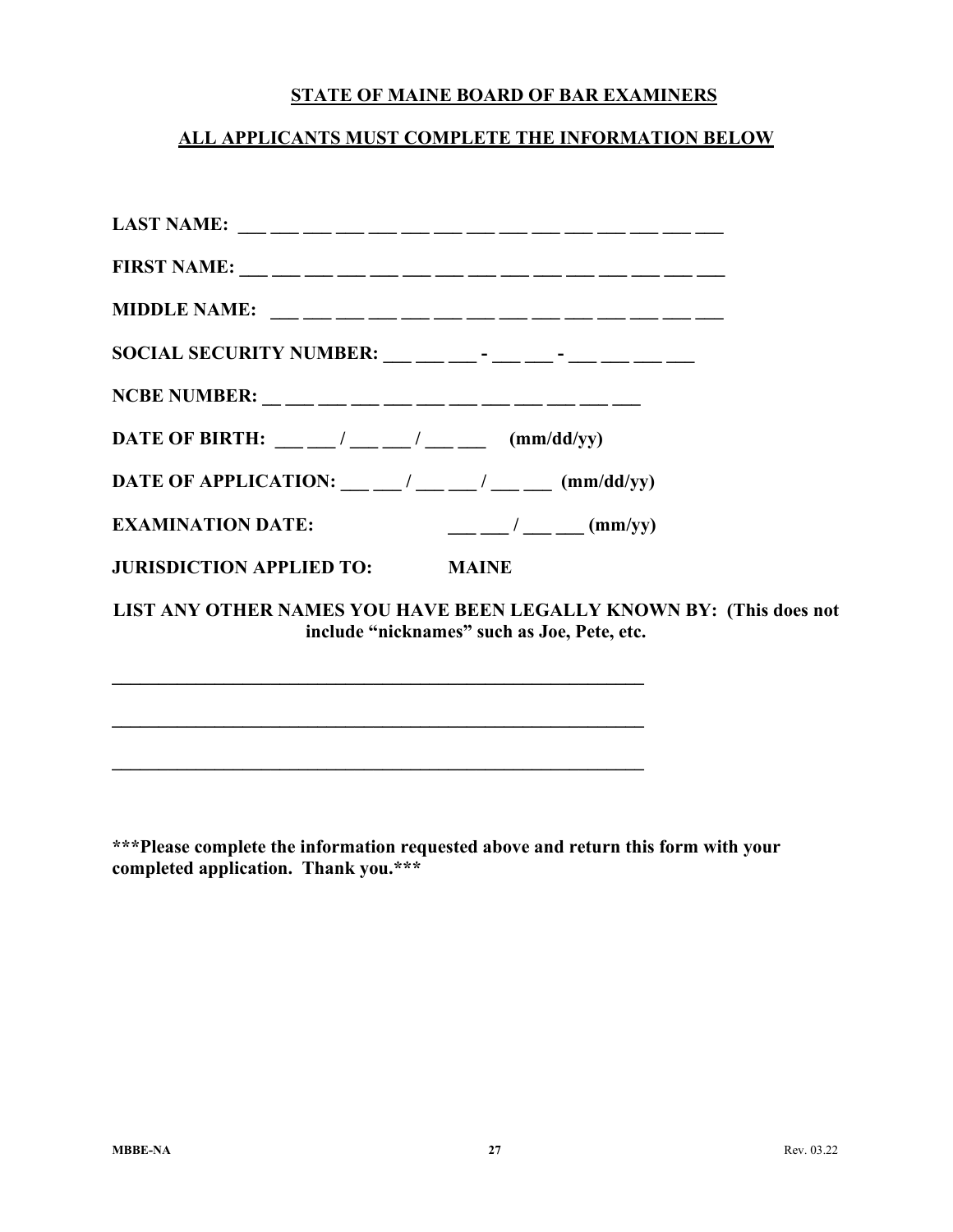|                                                                |                                                                                                                                         | <b>Applicant's Last Name</b>                                                                                                                                                                                                         |                                           | <b>First Name</b>                                             |                               | <b>Middle Name</b>                                                                                                         |
|----------------------------------------------------------------|-----------------------------------------------------------------------------------------------------------------------------------------|--------------------------------------------------------------------------------------------------------------------------------------------------------------------------------------------------------------------------------------|-------------------------------------------|---------------------------------------------------------------|-------------------------------|----------------------------------------------------------------------------------------------------------------------------|
|                                                                | <b>MAINE BOARD OF BAR EXAMINERS</b><br>P.O. BOX 140<br><b>AUGUSTA, ME 04332-0140</b>                                                    |                                                                                                                                                                                                                                      |                                           |                                                               |                               |                                                                                                                            |
|                                                                |                                                                                                                                         |                                                                                                                                                                                                                                      |                                           | <b>FORM 1/MILITARY SERVICE</b><br>To be used with Question 12 |                               |                                                                                                                            |
|                                                                | <b>Social Security Number:</b>                                                                                                          | <u> 1989 - Johann Harry Harry Harry Harry Harry Harry Harry Harry Harry Harry Harry Harry Harry Harry Harry Harry Harry Harry Harry Harry Harry Harry Harry Harry Harry Harry Harry Harry Harry Harry Harry Harry Harry Harry Ha</u> |                                           |                                                               |                               |                                                                                                                            |
|                                                                | $\Box$ I am presently a member of the armed forces. (complete A and B)<br>$\Box$ I was a member of the armed forces. (complete A and C) |                                                                                                                                                                                                                                      |                                           |                                                               |                               |                                                                                                                            |
| А.                                                             | $\Box$ Regular armed forces:<br>$\Box$ Reserve components:<br>$\Box$ National Guard:                                                    | $\Box$ Air Force<br>$\Box$ Air Force<br>$\Box$ Air Force<br>Date of service:                                                                                                                                                         | $\Box$ Army<br>$\Box$ Army<br>$\Box$ Army | $\Box$ Marine Corps<br>$\Box$ Marine Corps                    | $\Box$ Navy<br>$\square$ Navy | $\Box$ Coast Guard<br>$\Box$ Coast Guard<br>Reserve Duty - From Mo/Yr To Mo/Yr To Mo/Yr Nat'l Guard - From Mo/Yr To Mo/Yr  |
|                                                                | Attach a copy of all your Reports of Separation (Form DD-214).                                                                          |                                                                                                                                                                                                                                      |                                           |                                                               |                               |                                                                                                                            |
| <b>B.</b>                                                      | For ACTIVE AND RESERVE PERSONNEL ONLY: Check                                                                                            |                                                                                                                                                                                                                                      |                                           |                                                               |                               | $\Box$ Active<br>$\Box$ Reserve                                                                                            |
|                                                                |                                                                                                                                         |                                                                                                                                                                                                                                      |                                           |                                                               |                               |                                                                                                                            |
|                                                                |                                                                                                                                         |                                                                                                                                                                                                                                      |                                           |                                                               |                               |                                                                                                                            |
|                                                                |                                                                                                                                         |                                                                                                                                                                                                                                      |                                           |                                                               |                               |                                                                                                                            |
|                                                                | Telephone number (                                                                                                                      |                                                                                                                                                                                                                                      |                                           |                                                               |                               | <u> 1989 - Andrea State Barbara, amerikan basar dan berasal dalam berasal dalam basa dalam basa dalam berasal da</u>       |
|                                                                |                                                                                                                                         |                                                                                                                                                                                                                                      |                                           |                                                               |                               |                                                                                                                            |
|                                                                | While a member of the armed forces of the United States:                                                                                |                                                                                                                                                                                                                                      |                                           |                                                               |                               |                                                                                                                            |
|                                                                | Did you receive an honorable discharge?                                                                                                 |                                                                                                                                                                                                                                      |                                           |                                                               |                               | $\Box$ Yes $\Box$ *No                                                                                                      |
|                                                                | Were you ever court-martialed?                                                                                                          |                                                                                                                                                                                                                                      |                                           |                                                               |                               | $\Box$ *Yes $\Box$ No                                                                                                      |
|                                                                | Were you ever awarded non-judicial punishment? (Art. 15 UCMJ)                                                                           |                                                                                                                                                                                                                                      |                                           |                                                               |                               | $\Box$ *Yes $\Box$ No                                                                                                      |
|                                                                | Were you allowed to resign in lieu of court-martial?                                                                                    |                                                                                                                                                                                                                                      |                                           |                                                               |                               | $\Box$ *Yes $\Box$ No                                                                                                      |
|                                                                | Were you administratively discharged?                                                                                                   |                                                                                                                                                                                                                                      |                                           |                                                               |                               | $\Box$ *Yes $\Box$ No                                                                                                      |
|                                                                |                                                                                                                                         |                                                                                                                                                                                                                                      |                                           |                                                               |                               | Were you ever charged with a violation of the Uniform Code of Military justice? $\square$ $\blacksquare$ *Yes $\square$ No |
|                                                                |                                                                                                                                         |                                                                                                                                                                                                                                      |                                           |                                                               |                               |                                                                                                                            |
|                                                                | being instituted or carried out against you?                                                                                            |                                                                                                                                                                                                                                      |                                           |                                                               |                               | $\Box$ *Yes $\Box$ No                                                                                                      |
|                                                                | Did you serve less than your full term of any enlistment?                                                                               |                                                                                                                                                                                                                                      |                                           |                                                               |                               | $\Box$ *Yes $\Box$ No                                                                                                      |
| $\mathbf{C}$ .<br>1.<br>2.<br>3.<br>4.<br>5.<br>6.<br>7.<br>8. | *If you checked a box followed by an asterisk, provide an explanation for each answer:<br>Refers to Item No. C______________            |                                                                                                                                                                                                                                      |                                           |                                                               |                               | Were you asked to resign or given the opportunity to resign in lieu of judicial or administrative proceedings              |

## **ATTACH ADDITIONAL SHEETS AS NECESSARY.**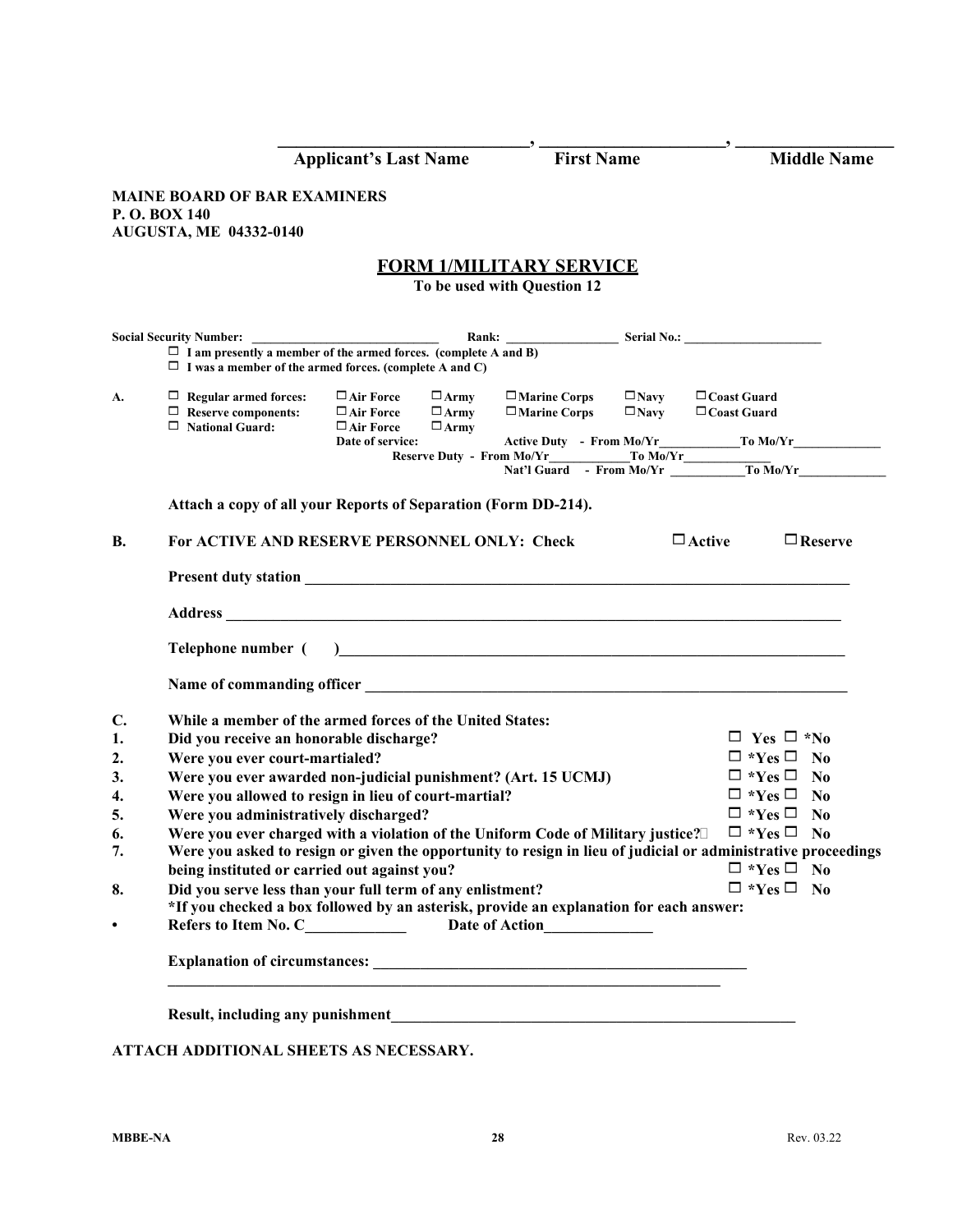|                               | Applicant's Last Name First Name                               |      | <b>Middle Name</b>            |
|-------------------------------|----------------------------------------------------------------|------|-------------------------------|
|                               | <b>MAINE BOARD OF BAR EXAMINERS</b>                            |      |                               |
| P.O. BOX 140                  |                                                                |      |                               |
| <b>AUGUSTA, ME 04332-0140</b> |                                                                |      |                               |
|                               |                                                                |      |                               |
|                               | <b>FORM 2/BONDING COMPANIES</b><br>To be used with Question 18 |      |                               |
|                               |                                                                |      |                               |
|                               |                                                                |      |                               |
|                               |                                                                |      |                               |
|                               | Name<br>First Middle                                           | Last | <b>Social Security Number</b> |
|                               |                                                                |      |                               |
|                               |                                                                |      |                               |
|                               |                                                                |      |                               |
|                               |                                                                |      |                               |
|                               |                                                                |      |                               |
|                               |                                                                |      |                               |
|                               |                                                                |      |                               |
| <b>Brief explanation</b>      |                                                                |      |                               |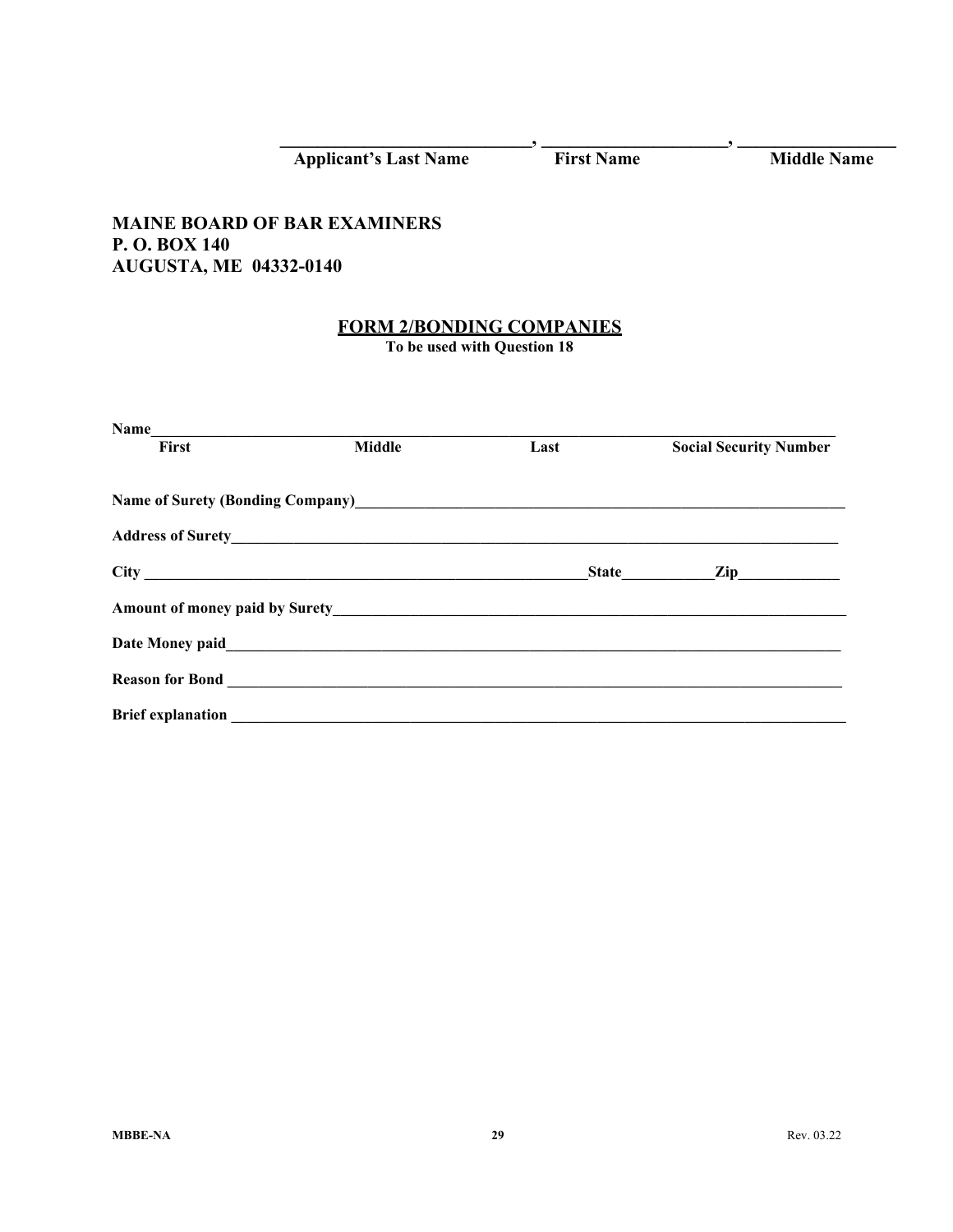| <b>Applicant's Last Name</b>                                                    | <b>First Name</b>             | <b>Middle Name</b>   |
|---------------------------------------------------------------------------------|-------------------------------|----------------------|
| <b>MAINE BOARD OF BAR EXAMINERS</b>                                             |                               |                      |
| P.O. BOX 140                                                                    |                               |                      |
| <b>AUGUSTA, ME 04332-0140</b>                                                   |                               |                      |
|                                                                                 |                               |                      |
| <b>FORM 3/RECORD OF CIVIL ACTIONS</b>                                           |                               |                      |
| To be used with Questions 19 and 20                                             |                               |                      |
|                                                                                 |                               |                      |
| Court file number                                                               |                               |                      |
| Name and complete address of court involved:                                    |                               |                      |
| Name of court<br><u>Leading</u>                                                 |                               |                      |
|                                                                                 |                               |                      |
|                                                                                 |                               | $\mathbf{Zip}\_$     |
|                                                                                 |                               |                      |
|                                                                                 |                               |                      |
|                                                                                 |                               | $\mathbf{Zip}$       |
|                                                                                 |                               |                      |
|                                                                                 |                               |                      |
|                                                                                 |                               |                      |
|                                                                                 | State                         | $\mathbf{Zip}$       |
| Defendant's Name                                                                |                               |                      |
|                                                                                 |                               |                      |
| City State                                                                      |                               | $\mathbf{Zip}$       |
|                                                                                 |                               |                      |
|                                                                                 |                               |                      |
|                                                                                 | <b>State</b> and <b>State</b> | $\mathbf{Zip}$       |
|                                                                                 |                               |                      |
| <b>Disposition</b>                                                              |                               |                      |
| If the disposition resulted in a judgment, has the judgment been satisfied?     |                               | $\Box$ Yes $\Box$ No |
|                                                                                 |                               |                      |
|                                                                                 |                               |                      |
| If no, what amount is still owing?<br><u>If</u> no, what amount is still owing? |                               |                      |
|                                                                                 |                               |                      |
|                                                                                 |                               |                      |

**Attach a copy of the pleadings, including complaint, answer, judgments and/or final orders. If the required documentation is no longer available, attach a statement indicating what efforts have been made to locate the documentation, including verification from any applicable law enforcement agency or court clerk that the records are no longer available.**

**\_\_\_\_\_\_\_\_\_\_\_\_\_\_\_\_\_\_\_\_\_\_\_\_\_\_\_\_\_\_\_\_\_\_\_\_\_\_\_\_\_\_\_\_\_\_\_\_\_\_\_\_\_\_\_\_\_\_\_\_\_\_\_\_\_\_\_\_\_\_\_\_\_\_\_\_\_\_\_\_\_\_\_\_\_\_\_\_\_\_\_\_\_**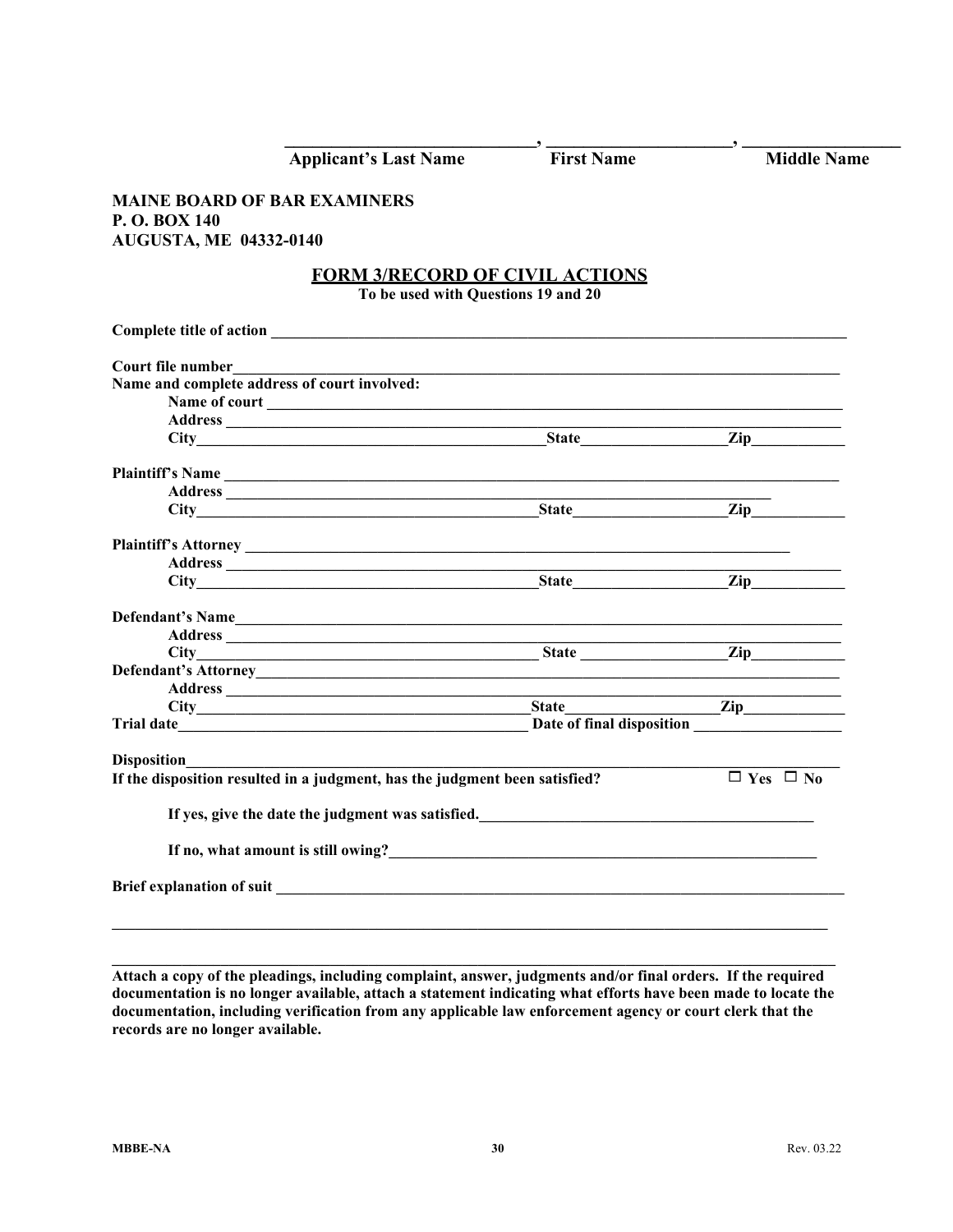| <b>Applicant's Last Name</b>                                                                                                                                                                                            | .,<br><b>First Name</b>                                              | <b>Middle Name</b> |
|-------------------------------------------------------------------------------------------------------------------------------------------------------------------------------------------------------------------------|----------------------------------------------------------------------|--------------------|
| <b>MAINE BOARD OF BAR EXAMINERS</b><br>P.O. BOX 140<br><b>AUGUSTA, ME 04332-0140</b>                                                                                                                                    |                                                                      |                    |
| <b>FORM 4/RECORD OF BANKRUPTCY OR INSOLVENCY</b><br>To be used with Question 23                                                                                                                                         |                                                                      |                    |
|                                                                                                                                                                                                                         |                                                                      |                    |
|                                                                                                                                                                                                                         |                                                                      |                    |
|                                                                                                                                                                                                                         |                                                                      |                    |
| Name and complete address of court involved:                                                                                                                                                                            |                                                                      |                    |
|                                                                                                                                                                                                                         |                                                                      |                    |
| Name and addresses of major creditors:                                                                                                                                                                                  |                                                                      |                    |
|                                                                                                                                                                                                                         |                                                                      |                    |
|                                                                                                                                                                                                                         |                                                                      |                    |
|                                                                                                                                                                                                                         |                                                                      |                    |
| City State Zip                                                                                                                                                                                                          |                                                                      |                    |
|                                                                                                                                                                                                                         |                                                                      |                    |
|                                                                                                                                                                                                                         |                                                                      |                    |
|                                                                                                                                                                                                                         |                                                                      |                    |
| <b>Disposition</b>                                                                                                                                                                                                      |                                                                      |                    |
| Were any adversary proceedings instituted?<br>Were there any allegations of fraud?<br>Were any debts not discharged?<br>Please provide a brief description of circumstances surrounding filing petition for bankruptcy. | $\Box$ Yes $\Box$ No<br>$\Box$ Yes $\Box$ No<br>$\Box$ Yes $\Box$ No |                    |

**Attach a copy of the COMPLETE petition for bankruptcy, including all schedules of indebtedness and discharge from bankruptcy order. If the required documentation is no longer available, attach a statement indicating what efforts have been made to locate the documentation, including verification from any applicable law enforcement agency or court clerk that the records are no longer available.**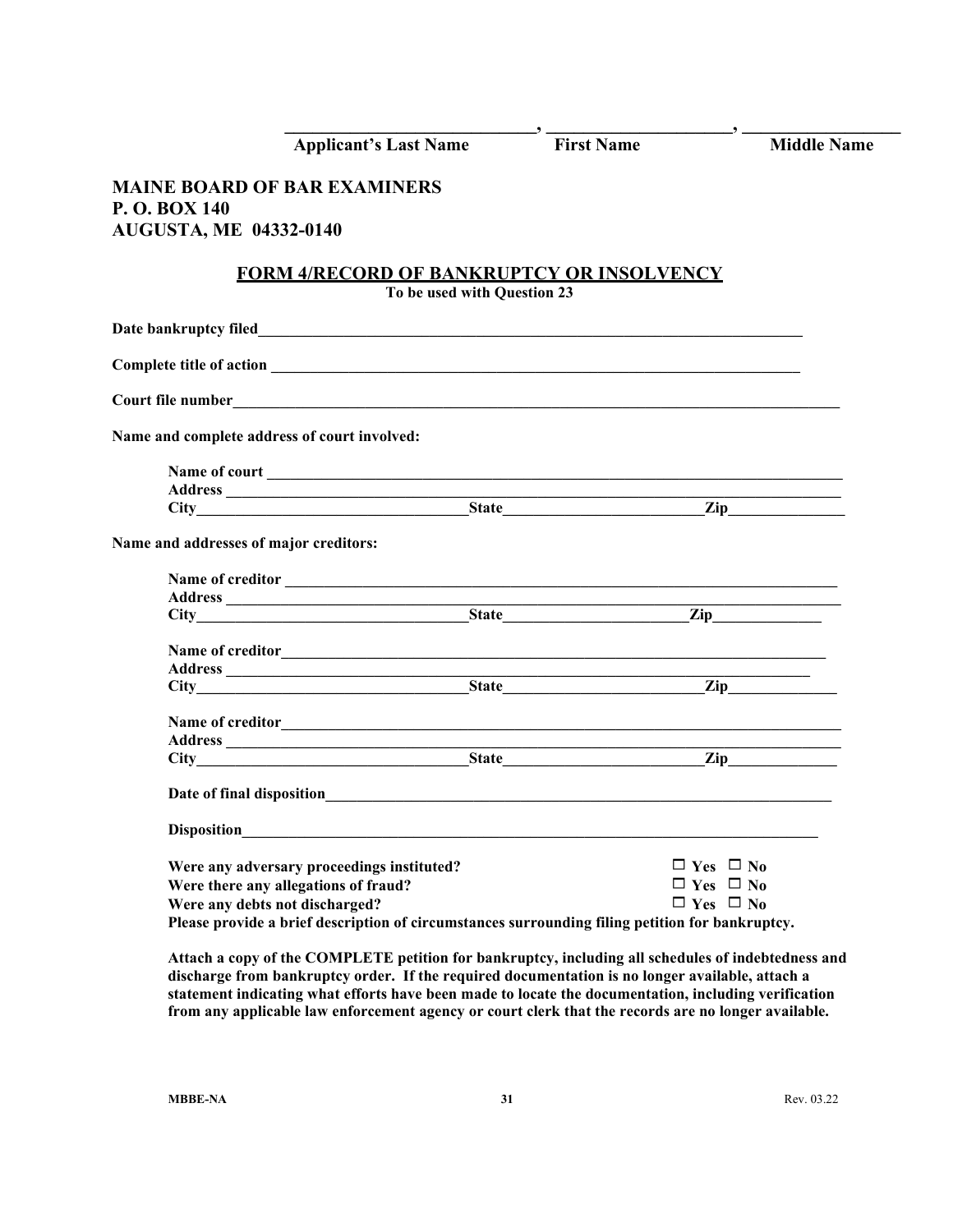|                                              | <b>Applicant's Last Name</b>                          | <b>First Name</b> |                               | <b>Middle Name</b> |
|----------------------------------------------|-------------------------------------------------------|-------------------|-------------------------------|--------------------|
| <b>MAINE BOARD OF BAR EXAMINERS</b>          |                                                       |                   |                               |                    |
| P.O. BOX 140                                 |                                                       |                   |                               |                    |
| <b>AUGUSTA ME 04332-0140</b>                 |                                                       |                   |                               |                    |
|                                              | <b>FORM 5/RECORD OF CRIMINAL CASES</b>                |                   |                               |                    |
|                                              | To be used with Question 22                           |                   |                               |                    |
|                                              |                                                       |                   |                               |                    |
| Location                                     | <b>Example 2018</b>                                   |                   |                               |                    |
|                                              |                                                       | County            | <b>State</b>                  |                    |
|                                              |                                                       |                   |                               |                    |
|                                              | Criminal Number                                       |                   |                               |                    |
|                                              |                                                       |                   |                               |                    |
| Name and complete address of court involved: |                                                       |                   |                               |                    |
|                                              |                                                       |                   |                               |                    |
|                                              |                                                       |                   |                               |                    |
|                                              |                                                       |                   | $\mathbf{Zip}\_\_\_\_\_\_\_\$ |                    |
|                                              | Names and address of law enforcement agency involved: |                   |                               |                    |
|                                              |                                                       |                   |                               |                    |
|                                              |                                                       |                   |                               |                    |
|                                              | City Zip                                              |                   |                               |                    |
|                                              |                                                       |                   |                               |                    |
| Date first heard                             |                                                       |                   |                               |                    |
|                                              |                                                       |                   |                               |                    |
|                                              |                                                       |                   |                               |                    |

**Attach a copy of the arresting officer's report, complaint, indictment, trial disposition, sentence and appeal, if any. If the required documentation is no longer available, attach a statement indicating what efforts have been made to locate the documentation, including verification from any applicable law enforcement agency or court clerk that the records are no longer available.**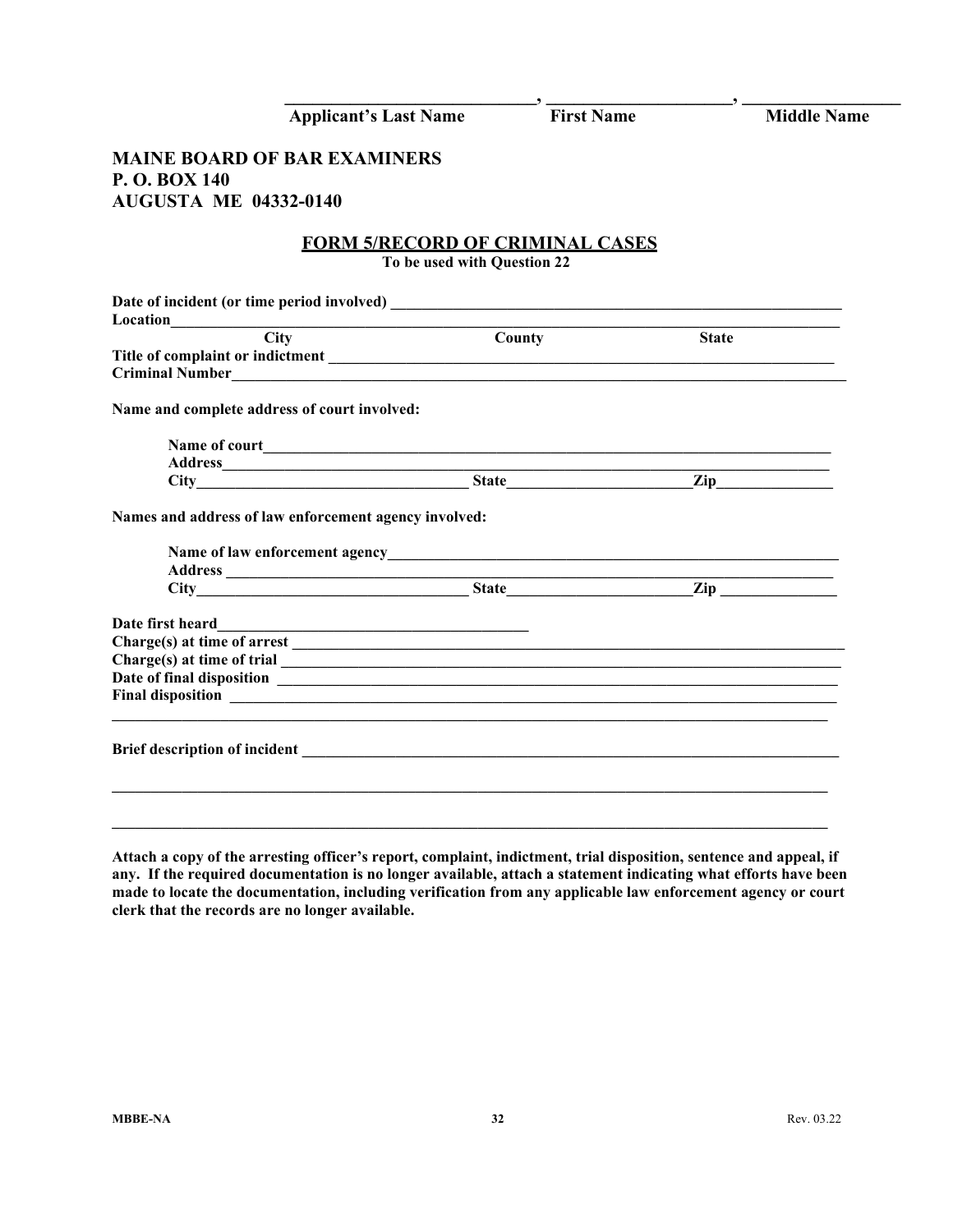|                                     | <b>Applicant's Last Name</b>                                                            | <b>First Name</b> | $\overline{\phantom{a}}$ | <b>Middle Name</b> |
|-------------------------------------|-----------------------------------------------------------------------------------------|-------------------|--------------------------|--------------------|
| <b>MAINE BOARD OF BAR EXAMINERS</b> |                                                                                         |                   |                          |                    |
| P.O. BOX 140                        |                                                                                         |                   |                          |                    |
| <b>AUGUSTA, ME 04332-0140</b>       |                                                                                         |                   |                          |                    |
|                                     |                                                                                         |                   |                          |                    |
|                                     | <b>FORM 5T/RECORD OF TRAFFIC CASES</b>                                                  |                   |                          |                    |
|                                     | To be used with Question 21(A) and (B)                                                  |                   |                          |                    |
|                                     |                                                                                         |                   |                          |                    |
|                                     |                                                                                         |                   |                          |                    |
| $\overline{City}$                   |                                                                                         | County            | <b>State</b>             |                    |
|                                     |                                                                                         |                   |                          |                    |
|                                     |                                                                                         |                   |                          |                    |
| Case Number                         | Case Number<br>Name and complete address of court or administrative agency involved:    |                   |                          |                    |
|                                     |                                                                                         |                   |                          |                    |
|                                     |                                                                                         |                   |                          |                    |
|                                     |                                                                                         |                   |                          |                    |
|                                     |                                                                                         |                   |                          |                    |
|                                     | Address<br>City<br>Name and address of law enforcement agency involved:<br>State<br>2ip |                   |                          |                    |
|                                     |                                                                                         |                   |                          |                    |
|                                     |                                                                                         |                   |                          |                    |
|                                     | City <b>Example 21 State</b> 21 Zip                                                     |                   |                          |                    |
|                                     |                                                                                         |                   |                          |                    |
|                                     |                                                                                         |                   |                          |                    |
|                                     |                                                                                         |                   |                          |                    |
|                                     |                                                                                         |                   |                          |                    |
|                                     |                                                                                         |                   |                          |                    |
|                                     |                                                                                         |                   |                          |                    |
|                                     |                                                                                         |                   |                          |                    |
|                                     |                                                                                         |                   |                          |                    |
|                                     |                                                                                         |                   |                          |                    |
|                                     |                                                                                         |                   |                          |                    |
|                                     |                                                                                         |                   |                          |                    |

**In cases where there is alcohol or drug involvement, attach a copy of the arresting officer's report, complaint, administrative summons or notice, indictment, trial disposition, administrative decision, verdict, notice and appeal, if any. If the required documentation is no longer available, attach a statement indicating what efforts have been made to locate the documentation, including verification from any applicable law enforcement agency or court clerk that the records are no longer available.**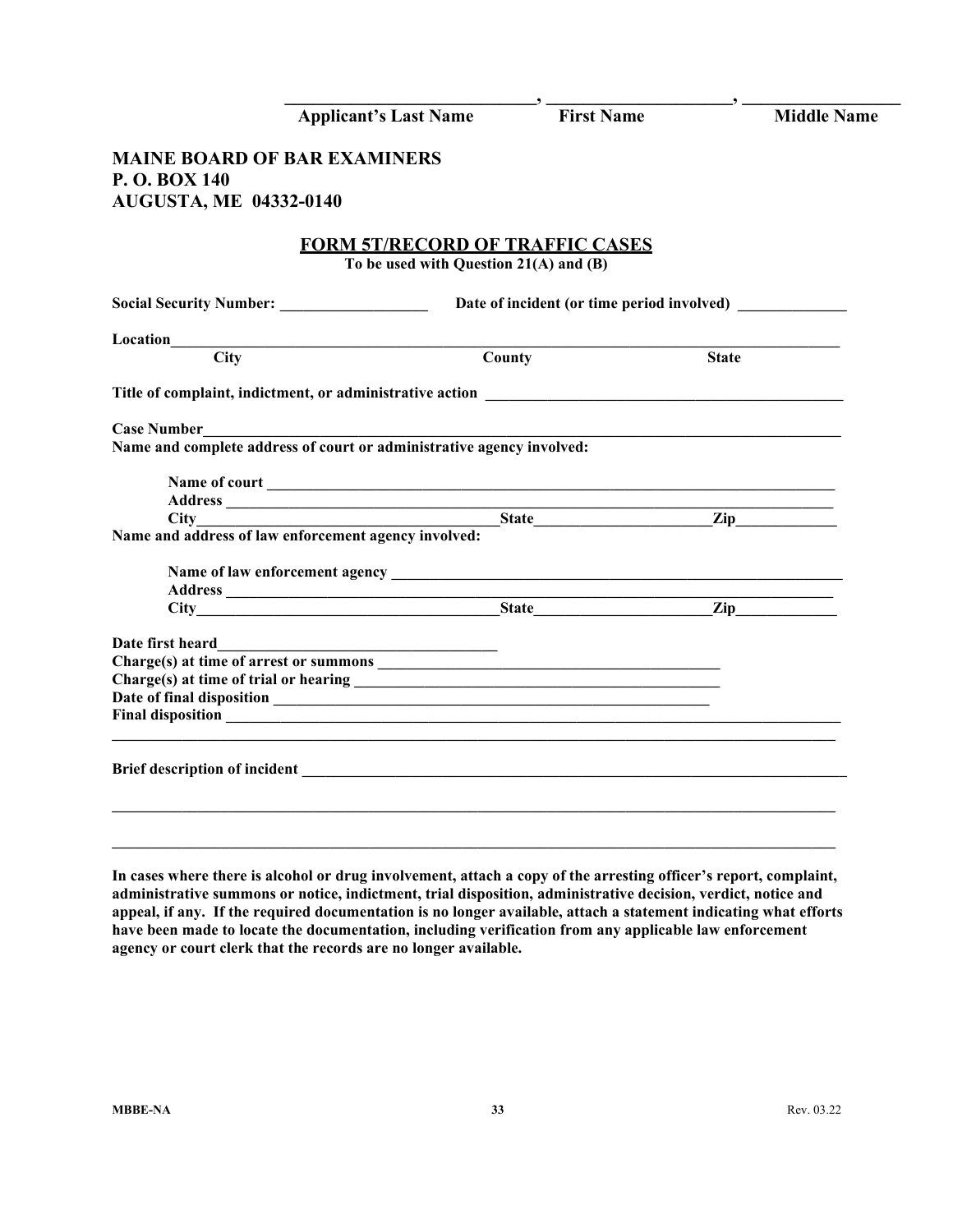| <b>Applicant's Last Name</b>                                                           | <b>First Name</b>              | <b>Middle Name</b> |
|----------------------------------------------------------------------------------------|--------------------------------|--------------------|
| <b>MAINE BOARD OF BAR EXAMINERS</b><br>P.O. BOX 140<br><b>AUGUSTA, ME 04332-0140</b>   |                                |                    |
| <b>FORM 5S/RECORD OF DRIVER'S LICENSE SUSPENSION OR REVOCATION</b>                     | To be used with Question 21(D) |                    |
| Social Security Number: __________                                                     |                                |                    |
|                                                                                        |                                |                    |
| $\overline{\text{City}}$                                                               | <b>County</b>                  | <b>State</b>       |
| Name and complete address of court or administrative agency involved:                  |                                |                    |
|                                                                                        |                                |                    |
| Name and address of law enforcement agency involved:                                   |                                |                    |
|                                                                                        |                                |                    |
| Date first heard <b>Exercise 2018 Date first heard</b>                                 |                                |                    |
|                                                                                        |                                |                    |
| Charge(s) at time of trial or hearing<br><u>Letter and the set of trial or hearing</u> |                                |                    |
|                                                                                        |                                |                    |
|                                                                                        |                                |                    |
|                                                                                        |                                |                    |
|                                                                                        |                                |                    |

**In cases where there is alcohol or drug involvement, attach a copy of the arresting officer's report, complaint, administrative summons or notice, indictment, trial disposition, administrative decision, verdict, notice and appeal, if any. If the required documentation is no longer available, attach a statement indicating what efforts have been made to locate the documentation, including verification from any applicable law enforcement agency or court clerk that the records are no longer available.**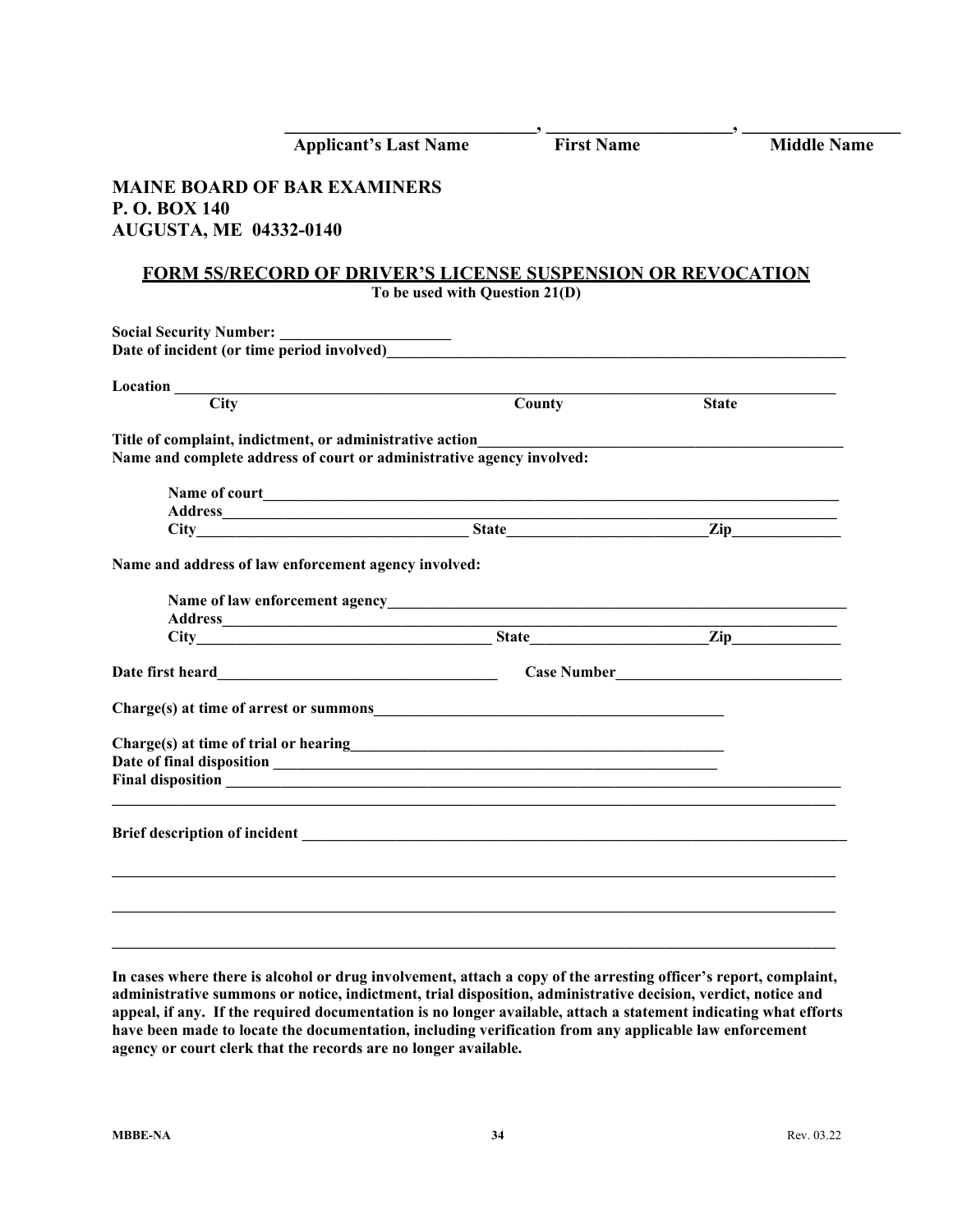|                               | <b>Applicant's Last Name</b>                                                                                                                                                                                                  |                             | <b>First Name</b>                                                                                             | $\cdot$ | <b>Middle Name</b> |
|-------------------------------|-------------------------------------------------------------------------------------------------------------------------------------------------------------------------------------------------------------------------------|-----------------------------|---------------------------------------------------------------------------------------------------------------|---------|--------------------|
|                               | <b>MAINE BOARD OF BAR EXAMINERS</b>                                                                                                                                                                                           |                             |                                                                                                               |         |                    |
| P.O. BOX 140                  |                                                                                                                                                                                                                               |                             |                                                                                                               |         |                    |
| <b>AUGUSTA, ME 04332-0140</b> |                                                                                                                                                                                                                               |                             |                                                                                                               |         |                    |
|                               | <b>FORM 6/DEBTS: DEFAULTS: PAST DUE: REVOCATIONS</b>                                                                                                                                                                          | To be used with Question 24 |                                                                                                               |         |                    |
|                               |                                                                                                                                                                                                                               |                             |                                                                                                               |         |                    |
| 1.                            | This FORM refers to QUESTION 24. (Circle appropriate subsection) A B C                                                                                                                                                        |                             |                                                                                                               |         | D                  |
|                               | <b>Type of Debt:</b> $\Box$ Credit Card $\Box$ Charge account $\Box$ Student Loan $\Box$ Support $\Box$ Other                                                                                                                 |                             |                                                                                                               |         |                    |
|                               | Account Number<br>Original Amount of Debt<br>Current Balance<br>Current Balance                                                                                                                                               |                             | Date of Last Payment                                                                                          |         |                    |
|                               |                                                                                                                                                                                                                               |                             |                                                                                                               |         |                    |
|                               |                                                                                                                                                                                                                               |                             |                                                                                                               |         |                    |
|                               |                                                                                                                                                                                                                               |                             |                                                                                                               |         |                    |
|                               |                                                                                                                                                                                                                               |                             |                                                                                                               |         |                    |
|                               | If different from above, current creditor or former spouse(s) on this debt:                                                                                                                                                   |                             |                                                                                                               |         |                    |
|                               |                                                                                                                                                                                                                               |                             |                                                                                                               |         |                    |
|                               |                                                                                                                                                                                                                               |                             |                                                                                                               |         |                    |
|                               |                                                                                                                                                                                                                               |                             |                                                                                                               |         |                    |
|                               | Describe the history of this debt, including any actions taken to collect it and any defenses:                                                                                                                                |                             |                                                                                                               |         |                    |
|                               | If you answered No to QUESTION 24 (E) please provide a complete explanation for why you failed to file state<br>or federal income taxes in any year; including what year you failed to file, where you were a resident at the |                             | time, which returns were not filed and what steps, if any, you have taken to remedy this matter, if required. |         |                    |

**\_\_\_\_\_\_\_\_\_\_\_\_\_\_\_\_\_\_\_\_\_\_\_\_\_\_\_\_\_\_\_\_\_\_\_\_\_\_\_\_\_\_\_\_\_\_\_\_\_\_\_\_\_\_\_\_\_\_\_\_\_\_\_\_\_\_\_\_\_\_\_\_\_\_\_\_\_\_\_\_\_\_\_\_\_\_\_\_\_\_\_\_\_**

**\_\_\_\_\_\_\_\_\_\_\_\_\_\_\_\_\_\_\_\_\_\_\_\_\_\_\_\_\_\_\_\_\_\_\_\_\_\_\_\_\_\_\_\_\_\_\_\_\_\_\_\_\_\_\_\_\_\_\_\_\_\_\_\_\_\_\_\_\_\_\_\_\_\_\_\_\_\_\_\_\_\_\_\_\_\_\_\_\_\_\_\_\_**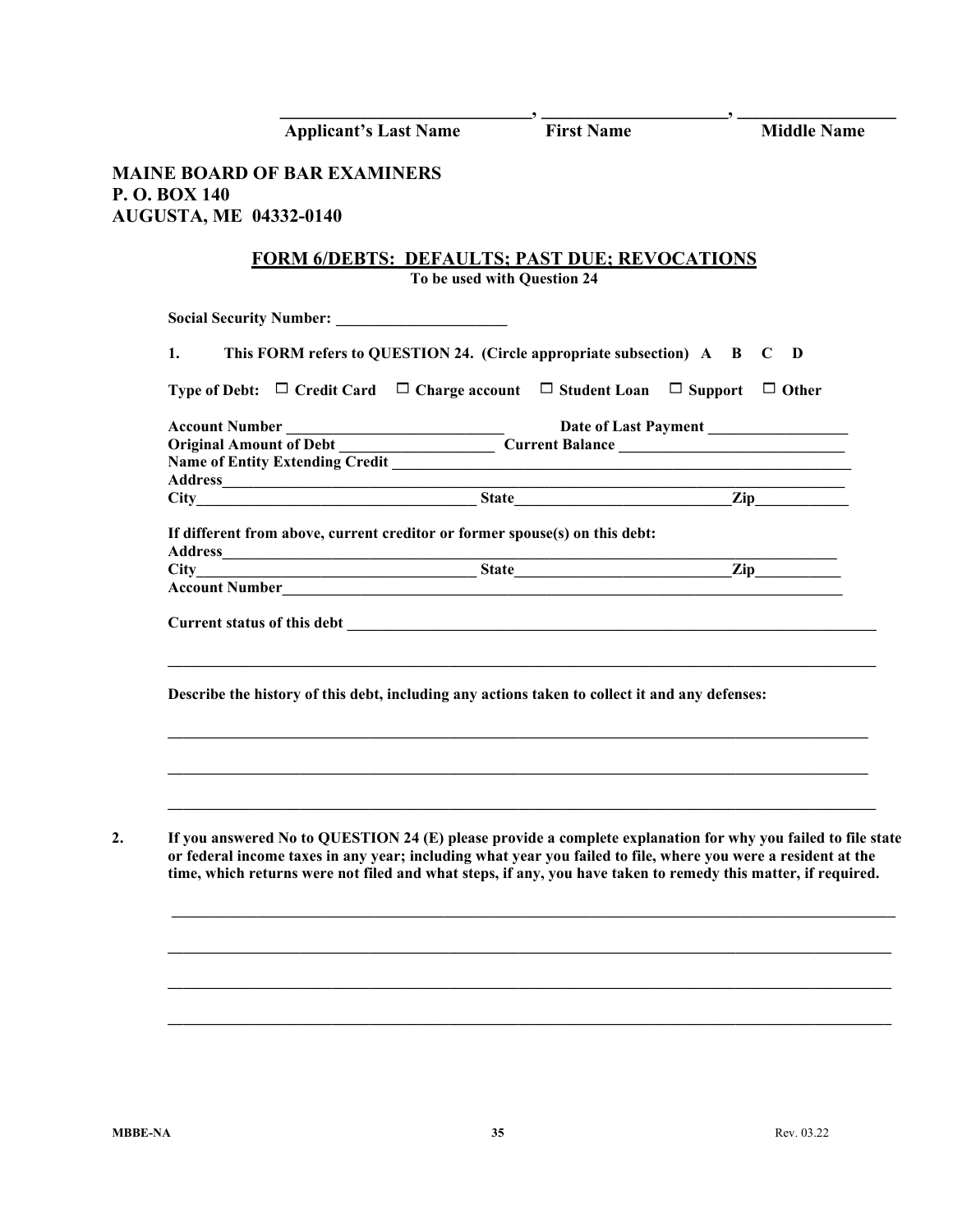|                                                                                                                                                                                                                                                                                                                                                                                                                | <b>First Name</b>                          | <b>Middle Name</b>  |
|----------------------------------------------------------------------------------------------------------------------------------------------------------------------------------------------------------------------------------------------------------------------------------------------------------------------------------------------------------------------------------------------------------------|--------------------------------------------|---------------------|
| <b>Applicant's Last Name</b>                                                                                                                                                                                                                                                                                                                                                                                   |                                            |                     |
| <b>MAINE BOARD OF BAR EXAMINERS</b><br>P.O. BOX 140                                                                                                                                                                                                                                                                                                                                                            |                                            |                     |
| <b>AUGUSTA, ME 04332-0140</b>                                                                                                                                                                                                                                                                                                                                                                                  |                                            |                     |
| <b>FORM 7/AUTHORIZATION TO RELEASE MEDICAL RECORDS</b>                                                                                                                                                                                                                                                                                                                                                         |                                            |                     |
|                                                                                                                                                                                                                                                                                                                                                                                                                | To be used with Questions 25 and 26        |                     |
| Upon presentation of the original or a photocopy of this signed authorization,                                                                                                                                                                                                                                                                                                                                 |                                            |                     |
| I (Applicant's Name)<br><u>I</u> (Applicant's Name)                                                                                                                                                                                                                                                                                                                                                            |                                            | authorize           |
|                                                                                                                                                                                                                                                                                                                                                                                                                |                                            |                     |
|                                                                                                                                                                                                                                                                                                                                                                                                                |                                            |                     |
|                                                                                                                                                                                                                                                                                                                                                                                                                |                                            |                     |
| I hereby release, discharge and exonerate the Maine Board of Bar Examiners, its agent and representatives, the<br>admission agency, its agents and representatives and<br>Name of Institution or Doctor <b>Executive Contract Contract Contract Contract Contract Contract Contract Contract Contract Contract Contract Contract Contract Contract Contract Contract Contract Contract Contract Contract C</b> |                                            |                     |
|                                                                                                                                                                                                                                                                                                                                                                                                                |                                            |                     |
|                                                                                                                                                                                                                                                                                                                                                                                                                |                                            |                     |
| its agents and representatives so furnishing information from any and all liability of every nature and kind arising out<br>of the furnishing or inspection of such documents, records and other information or the investigation made by the<br><b>Maine Board of Bar Examiners.</b>                                                                                                                          |                                            |                     |
|                                                                                                                                                                                                                                                                                                                                                                                                                | Signature of Applicant (Sign in black ink) |                     |
|                                                                                                                                                                                                                                                                                                                                                                                                                |                                            |                     |
|                                                                                                                                                                                                                                                                                                                                                                                                                | <b>Notary Public</b>                       | (Sign in black ink) |
|                                                                                                                                                                                                                                                                                                                                                                                                                | My commission expires                      |                     |
| Seal or stamp must be affixed to each original.                                                                                                                                                                                                                                                                                                                                                                |                                            |                     |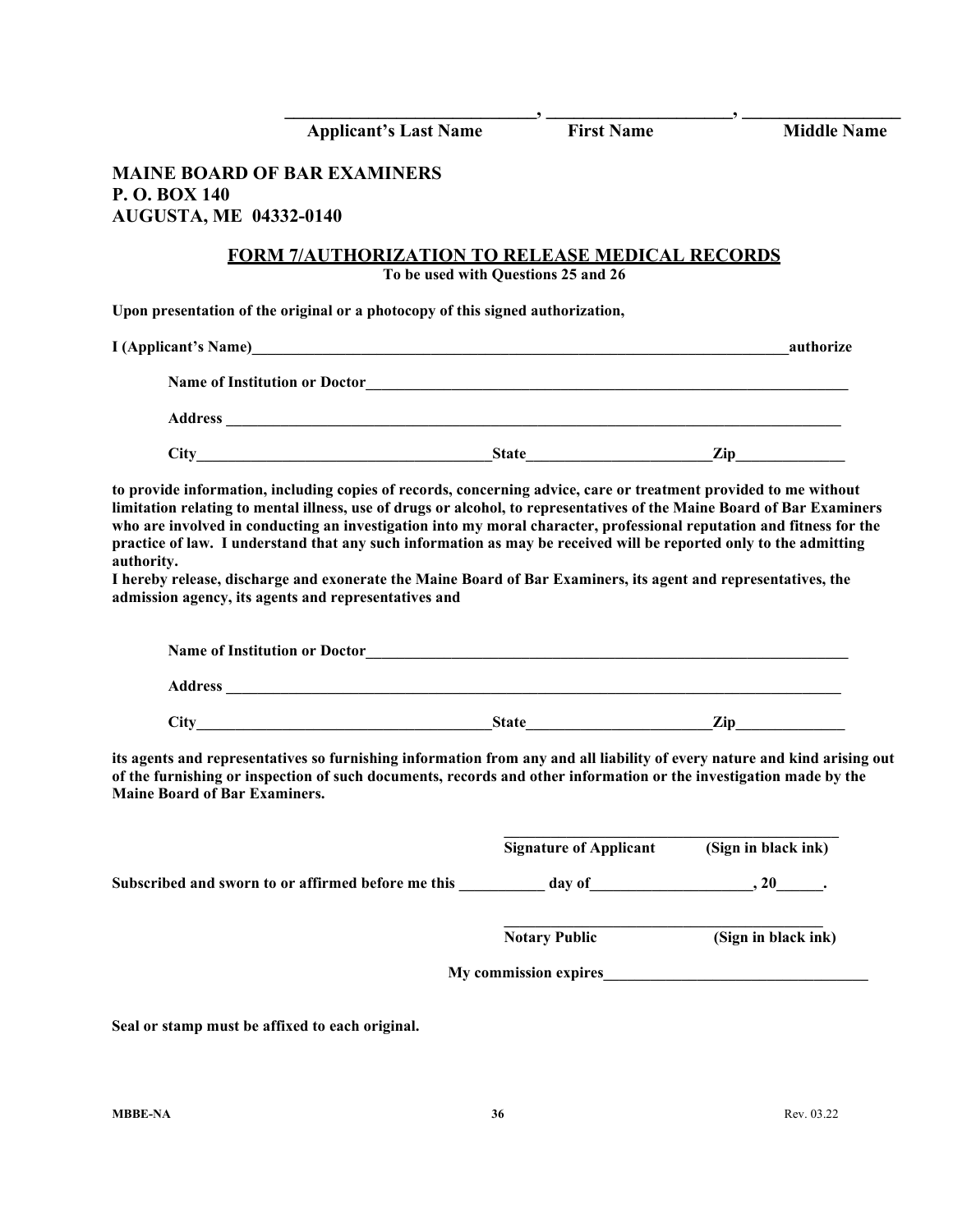|                                                                                      | <b>Applicant's Last Name</b>                                                                                                                                                                                                                                                                          | <b>First Name</b> | <b>Middle Name</b> |
|--------------------------------------------------------------------------------------|-------------------------------------------------------------------------------------------------------------------------------------------------------------------------------------------------------------------------------------------------------------------------------------------------------|-------------------|--------------------|
| <b>MAINE BOARD OF BAR EXAMINERS</b><br>P.O. BOX 140<br><b>AUGUSTA, ME 04332-0140</b> |                                                                                                                                                                                                                                                                                                       |                   |                    |
|                                                                                      | <b>FORM 8/DESCRIPTION OF MENTAL HEALTH OR SUBSTANCE</b><br><b>ABUSE CONDITION OR IMPAIRMENT</b><br>To be used with Questions 25 and 26                                                                                                                                                                |                   |                    |
| <b>Social Security Number:</b>                                                       | <u> 1990 - Andrea Andrew Maria (h. 19</u>                                                                                                                                                                                                                                                             |                   |                    |
|                                                                                      |                                                                                                                                                                                                                                                                                                       |                   |                    |
|                                                                                      | Name of attending physician expression and the state of attending physician                                                                                                                                                                                                                           |                   |                    |
|                                                                                      |                                                                                                                                                                                                                                                                                                       |                   |                    |
|                                                                                      |                                                                                                                                                                                                                                                                                                       |                   |                    |
|                                                                                      | Telephone ( )                                                                                                                                                                                                                                                                                         |                   |                    |
|                                                                                      |                                                                                                                                                                                                                                                                                                       |                   |                    |
|                                                                                      |                                                                                                                                                                                                                                                                                                       |                   |                    |
|                                                                                      |                                                                                                                                                                                                                                                                                                       |                   |                    |
|                                                                                      | <b>Telephone</b> (a) <b>Contract 2</b> (b) <b>Contract 2</b> (c) <b>Contract 2</b> (c) <b>Contract 2</b> (c) <b>Contract 2</b> (c) <b>Contract 2</b> (c) <b>Contract 2</b> (c) <b>Contract 2</b> (c) <b>Contract 2</b> (c) <b>Contract 2</b> (c) <b>Contract 2</b> (c) <b>Contract 2</b> (c) <b>C</b> |                   |                    |
|                                                                                      |                                                                                                                                                                                                                                                                                                       |                   |                    |
|                                                                                      |                                                                                                                                                                                                                                                                                                       |                   |                    |
|                                                                                      |                                                                                                                                                                                                                                                                                                       |                   |                    |
|                                                                                      |                                                                                                                                                                                                                                                                                                       |                   |                    |
| Describe any treatment and/or monitoring program                                     |                                                                                                                                                                                                                                                                                                       |                   |                    |
|                                                                                      |                                                                                                                                                                                                                                                                                                       |                   |                    |
|                                                                                      |                                                                                                                                                                                                                                                                                                       |                   |                    |
|                                                                                      |                                                                                                                                                                                                                                                                                                       |                   |                    |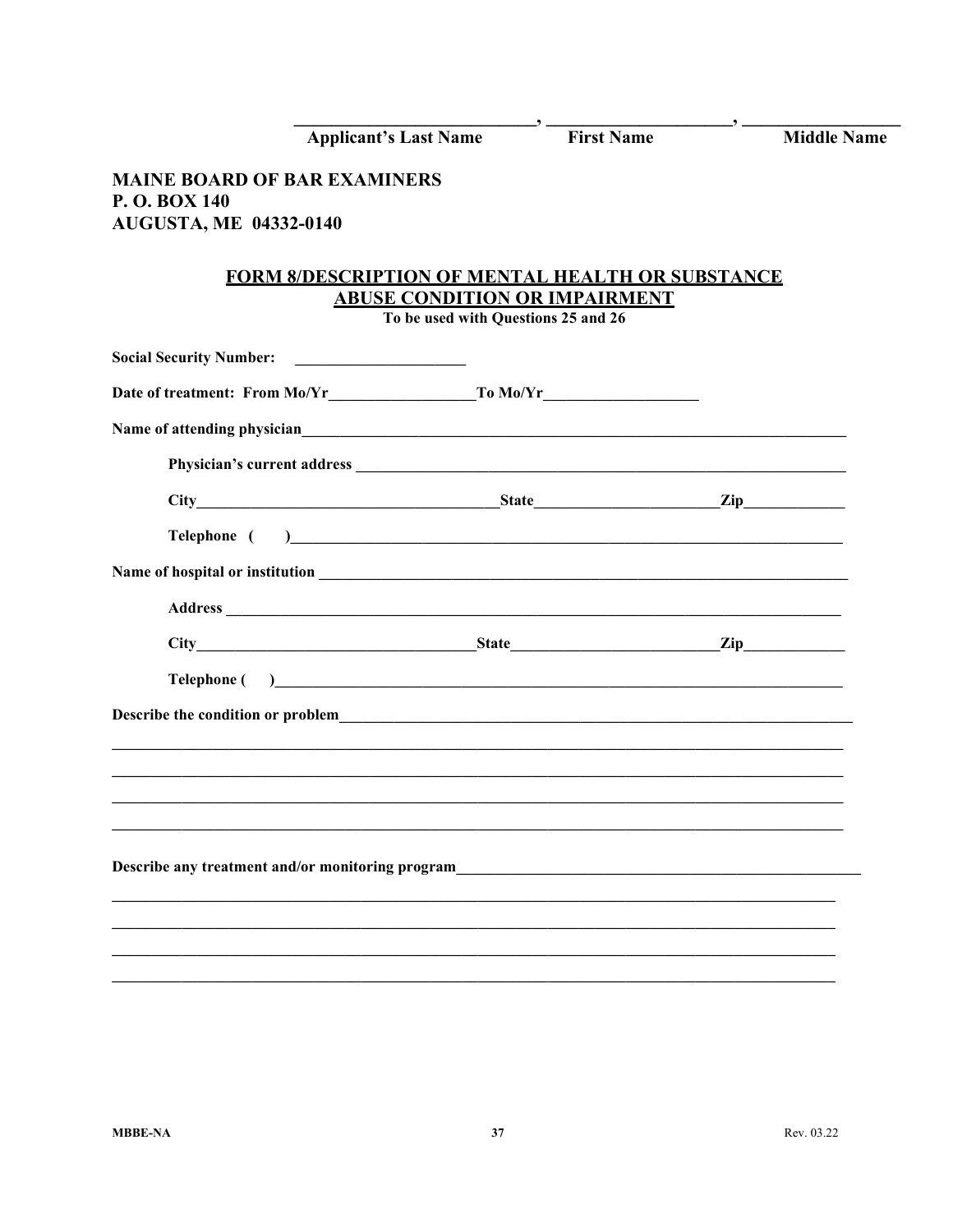

# **THE MAINE BOARD OF BAR EXAMINERS**

**P.O. BOX 140 • Augusta, Maine 04332-0140 (207) 623-2464 • fax (207) 622-0059 • www.mainebarexaminers.org** 

# **UNDERGRADUATE/GRADUATE/LAW SCHOOL CERTIFICATION**

**Do NOT write on the remainder of the form. Forward this signed form to the Dean or appropriate designated official of your undergraduate, graduate and/or law school.** 

**\_\_\_\_\_\_\_\_\_\_\_\_\_\_\_\_\_\_\_\_\_\_\_\_\_\_\_\_\_\_\_\_\_\_\_\_\_\_\_\_\_\_\_\_\_\_\_\_\_\_\_\_\_\_\_\_\_\_\_\_\_\_\_\_\_\_\_\_\_\_\_\_\_\_\_\_\_\_\_\_\_**

| School Dates attended Dates attended Dates attended Denset I hereby consent to the release of the information requested in this form.                 |             |
|-------------------------------------------------------------------------------------------------------------------------------------------------------|-------------|
|                                                                                                                                                       |             |
| $\bf{X}$ $\frac{1}{\text{Signature of Application}}$                                                                                                  | <b>Date</b> |
| School Official Instructions: Complete both pages of this certification form and mail<br>completed form directly to the Maine Board of Bar Examiners. |             |
|                                                                                                                                                       |             |
|                                                                                                                                                       |             |
|                                                                                                                                                       |             |
|                                                                                                                                                       |             |
| entered said school on $\frac{\ }{\frac{1}{(Date)}}$ ; that this school was accredited by $\frac{1}{(Accepteding Organization)}$                      |             |
| at the time of the Applicant's attendance and that the degree of $\frac{1}{(Degree)}$ was conferred                                                   |             |
|                                                                                                                                                       |             |
| $\Box$ I certify that I have conducted a review of the applicant's record<br>maintained by this school.                                               |             |
| $\Box$ I certify that I am not aware of and my review of the record has not                                                                           |             |

**revealed any incident in which the applicant was accused of or found to have violated any law or statute or any disciplinary, honor, or ethics code.**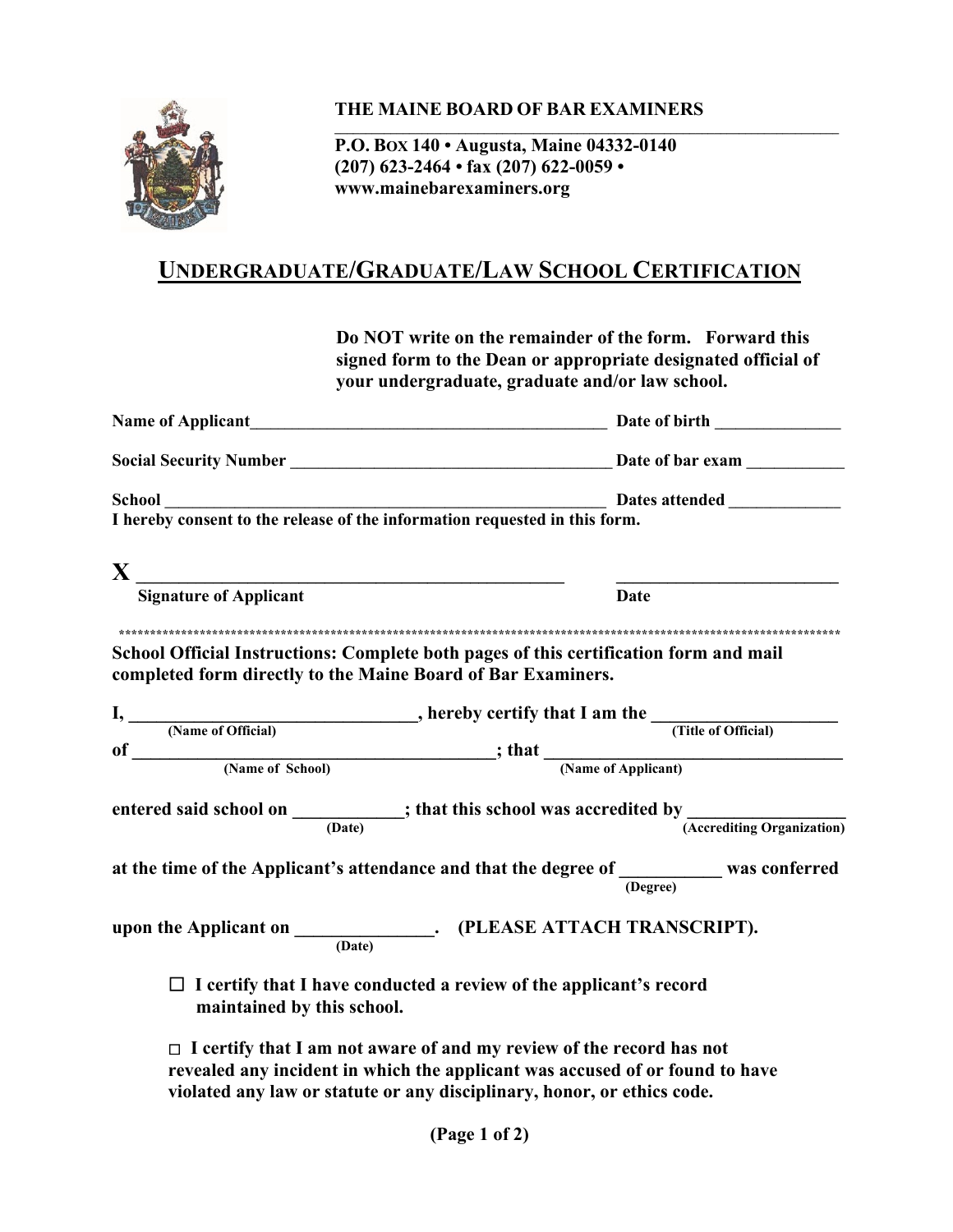- **I certify that I am not aware of and my review of the record has not revealed any incident in which the applicant displayed any dishonesty.**
- **I certify that I am not aware of and my review of the record has not revealed any incident in which the applicant failed to meet a material obligation.**
- **I certify that I am not aware of and my review of the record has not revealed any incident in which the applicant breached a duty of trust.**
- **I certify that I am not aware of and my review of the record has not revealed any incident in which the applicant exhibited any conduct that would suggest he or she lacks the mental or emotional stability to practice law or abuses or is addicted to alcohol or drugs.**
- **I certify that the applicant's school admission process and record revealed no derogatory information about the applicant's conduct.**
- **I certify that I have no knowledge of any fact or circumstance that reflects adversely upon the moral character or ethical qualification of the applicant.**
- **I certify that I have answered with complete candor, regardless of whether the record for any of the aforementioned actions was expunged or sealed, and that the information provided is true and correct.**
- **I cannot with complete candor make one or more of the certifications requested above and thus cannot sign below to so certify. I attach a letter of explanation with documents appended as necessary to explain fully why I cannot certify as requested.**

| Signature of designated school official        | Date          |
|------------------------------------------------|---------------|
| Printed name of designated law school official |               |
|                                                | <b>AFFIX</b>  |
|                                                | <b>SCHOOL</b> |
| Title of designated law school official        | <b>SEAL</b>   |
|                                                | <b>HERE</b>   |
| (Page 2 of 2)                                  |               |